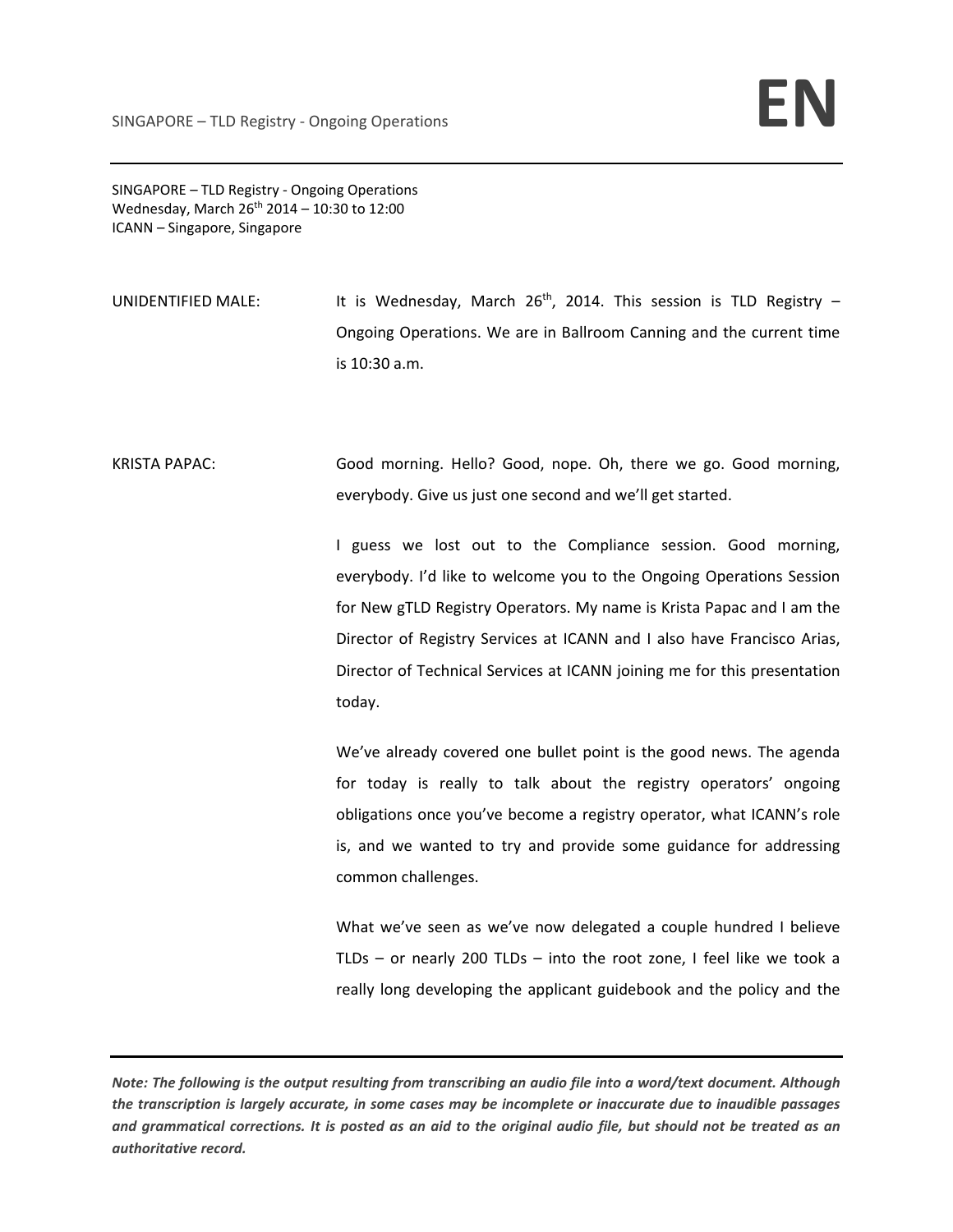processes and what the implementation guide was. And once we started actually implementing this stuff, it went much faster than anybody anticipated; and so we find a lot of TLDs' registry operators are going live and they're not always cognizant – because it's that initial startup of the business – they're not always aware of the obligations they have to ICANN. Or really, to registrants. We thought it would be helpful to try to pull some of that information together and share with you today kind of a self‐help guide of the things that you need to be doing.

We've been trying to improve the communication in the Services Department with registries and to give you the tools that you need to be successful in your deployment. If any of you were at the session on Monday, I talked about sort of our philosophy behind how we are presenting or how we're bucketing this information for you. Monday's session was really about onboarding and TLD startup. I refer to that somewhat as chapter one or phase one. It's really about once you sign your Registry Agreement, how do you get from that point to general availability?

This session, today, is what I am calling chapter two. It's really, again, about the ongoing obligations that you have as a registry operator. So what are the things that you need to be doing on an ongoing basis, when do you need to start doing them, and how frequently do you need to do them? That's really what this session's about.

Many of you are new to the industry and some of you have been around for a long time. For those of you, in particular, that are new your experience with ICANN has really been as an applicant rather than a

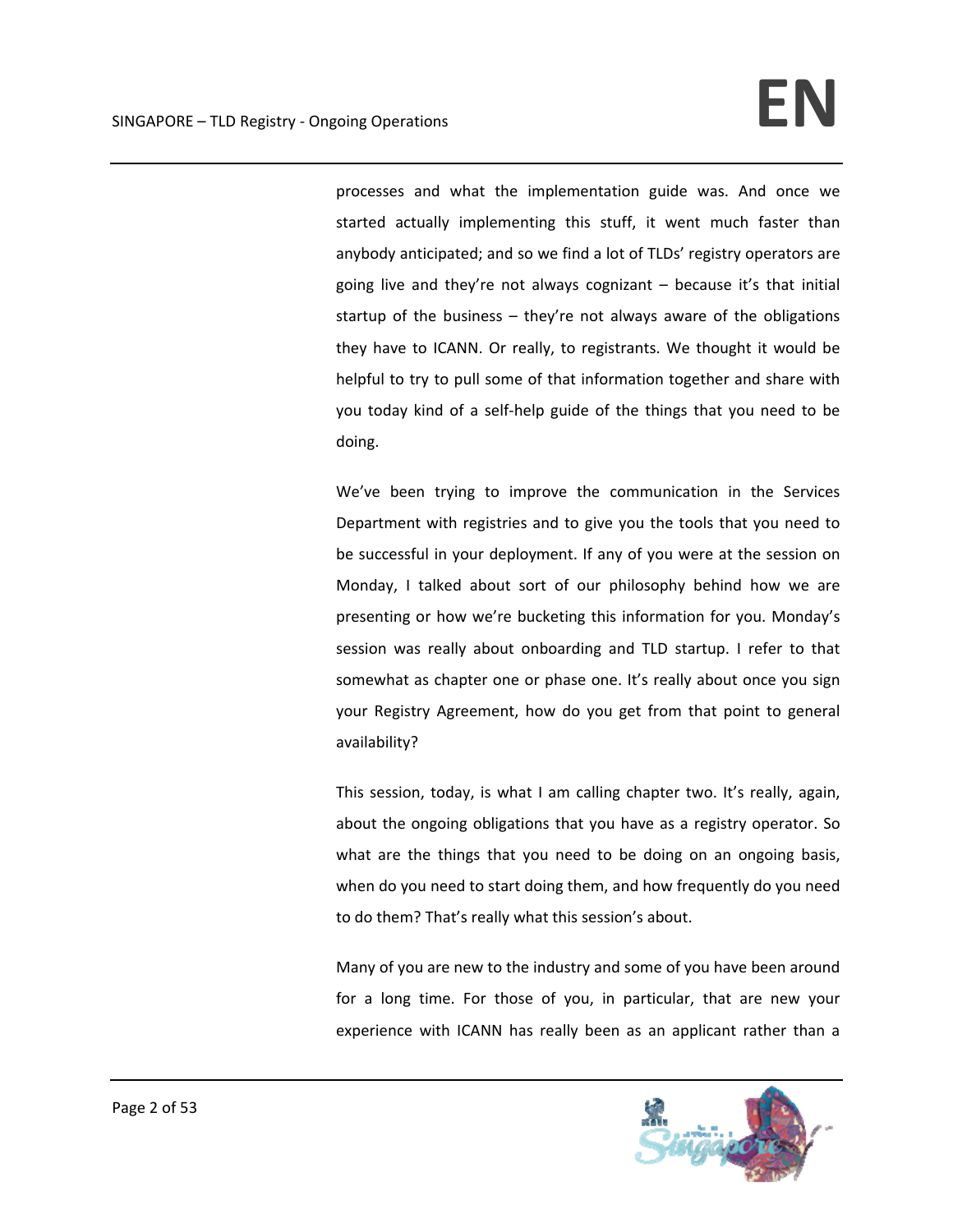contracted party. It was a snapshot in time and it was kind of unique process and interesting relationship for everybody.

Once you become a registry operator, it's a new relationship. It's definitely a different relationship and the interactions with ICANN change. Every time you start a new relationship, it's really important to kind of set out the expectations about roles and responsibilities and who does what. That new relationship starts when your Registry Agreement is signed. Once that occurs, you eventually make your way to delegation, which is an important piece and the thing everybody really looks forward to. Then you transition to this phase that we're in right now which is what this session is about, which is the ongoing operations.

It wouldn't be an ICANN presentation if I didn't put the disclaimer out there first. I just want to make the point that this session is meant to help you be more successful. This is not a legal discussion. This is not a contract negotiation. This is really just about us trying to give you some tools. We may not cover every single point in the Registry Agreement. If there's something that's not in this presentation but it is in the Registry Agreement or the various appendages to it, you're still very much obligated to those. The contract always wins. Now we can get into the meat.

The goal of all of this is, for all of us, is to make sure that we have a safe, secure, and resilient operation of the gTLD namespace. One of the first obligations that you have are to pay registry‐level fees. Registry‐level fees are the transactional fees that have to do with domain name registrations. I'm not going to go into every single detail. What will

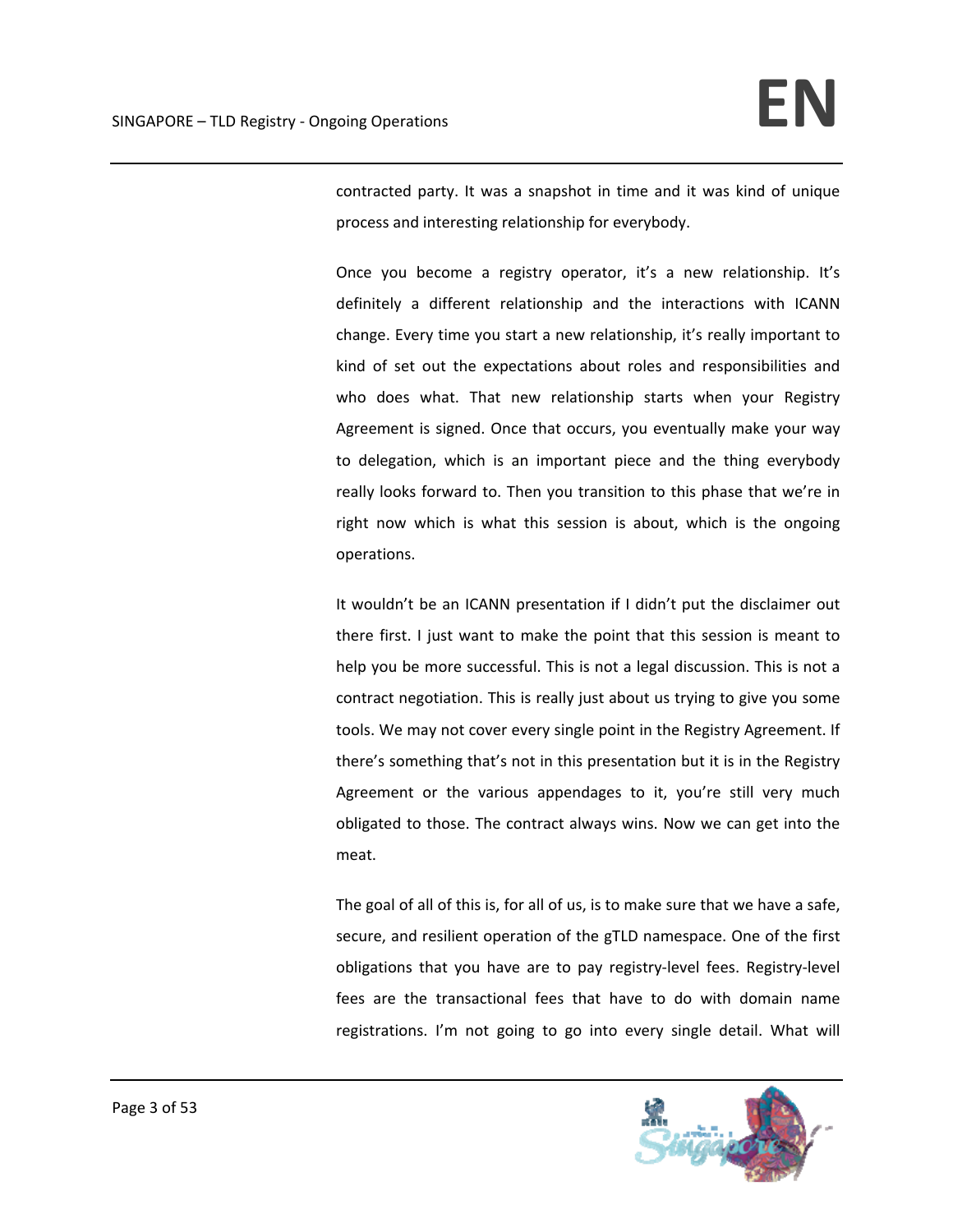happen is this deck will get posted on the Singapore ICANN 49 website. You can download it and keep it for yourself. I'll just maybe step you through the first slide. We sort of summarize what the obligation is and then we tell you how frequent it's going to happen down at the bottom, in the details section and when you can expect it to begin. Next slide.

You're also obligated to pay what we call pass-through fees. As you know, under your contract you're required to have a sunrise and to have trademark claims notifications, and that's all facilitated through the Trademark Clearinghouse and the Trademark Database. There is a fee that ICANN pays to use those systems and that fee is passed through to the registry operator. There's the access fee, which is the one-time fee that you pay to have access to the Trademark Clearinghouse. That fee is due upon signing of the agreement, so you'll see an invoice shortly thereafter.

Then there's the RPM registration fee. For every sunrise and trademark claims registration, there is a transactional fee that occurs. The invoicing for that would come after delegation, because you can't sunrises until you've been delegated. Again, the frequency and when you can expect to see those fees being accumulated is on the slide.

You also have an obligation under the agreement to comply with consensus and temporary policies and also to implement them. Consensus policies are those policies that come up through the natural ICANN process and once those policies are developed by the community. There's also something called a temporary policy that you'll see in your agreement. Those are Board‐adopted policies that are done

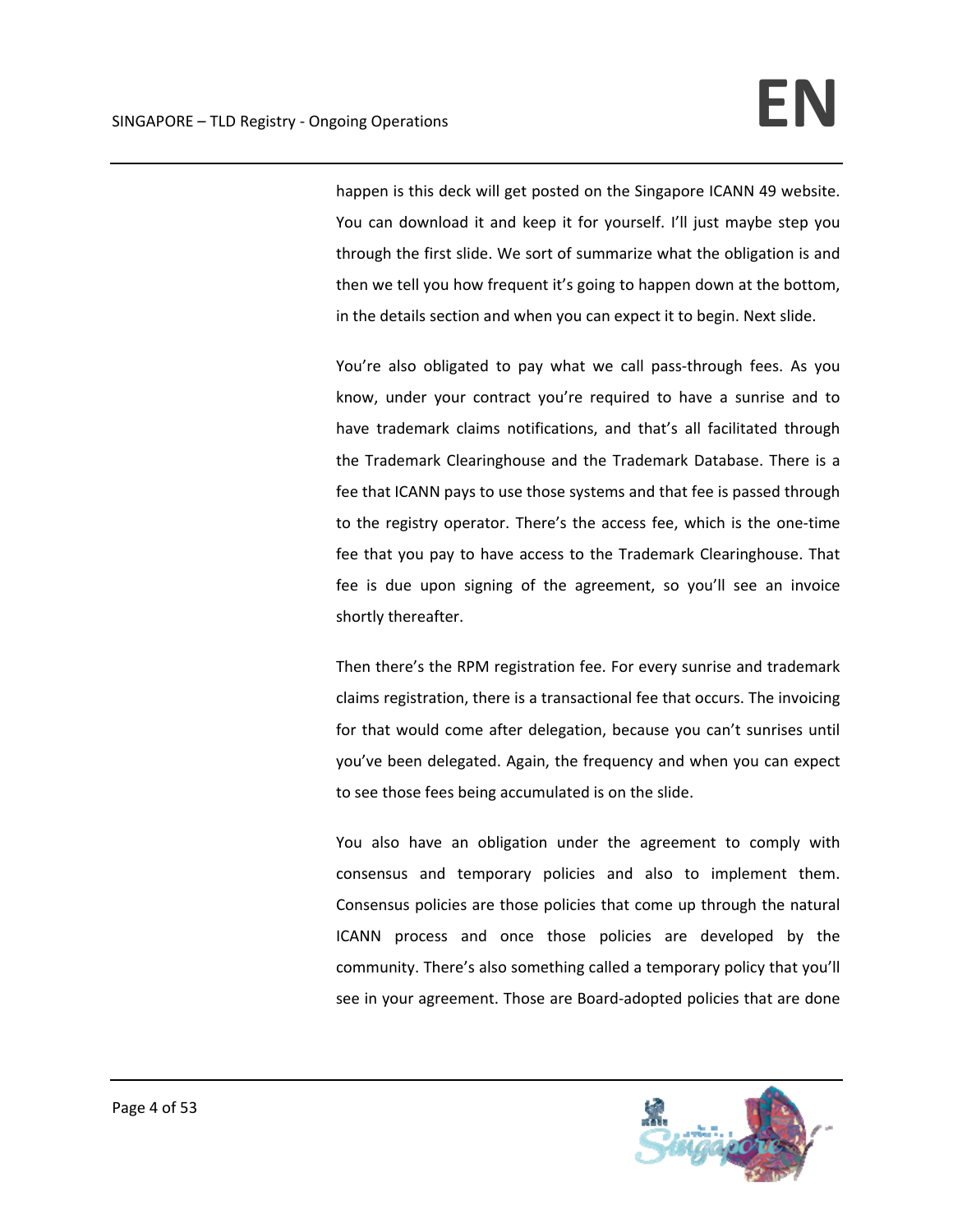in a pinch, if you will, and are necessary to maintain the security and stability of the registry services or the DNS.

The other thing I wanted to point out on these slides is in the bottom of the slide, it gives you an indication as to where you can find this information inside your agreement.

Additionally, with the consensus and temporary policies, just for those of you who may not know this, part of the implementation of these types of policies is that ICANN will give you a reasonable amount of time to actually implement them. Once they're agreed to and they become capital‐P‐Policy, there's a timeframe that is communicated. You get an implementation notice and then there's a timeframe to actually implement that's communicated. With that, I'm going to turn over the more‐technical aspects of ongoing operations to Francisco, who's much smarter about these things than I am.

FRANCISCO ARIAS: Thank you, Krista. Hello, everyone. As Krista mentioned, this will be a highlight of some of the most important technical requirements in the escrow agreement – sorry, the Registry Agreement. The first one related to escrow.

> At initial setup of the registry, one of the obligations is to engage an ICANN‐approved escrow agent in order to submit later the daily deposits. There is a list of ICANN‐approved escrow agents on the new TLD website. You can find them in the applicant corner. In order to comply with this requirement during PDT (pre‐delegation testing, that is), you have to provide the escrow agreement and the letter of

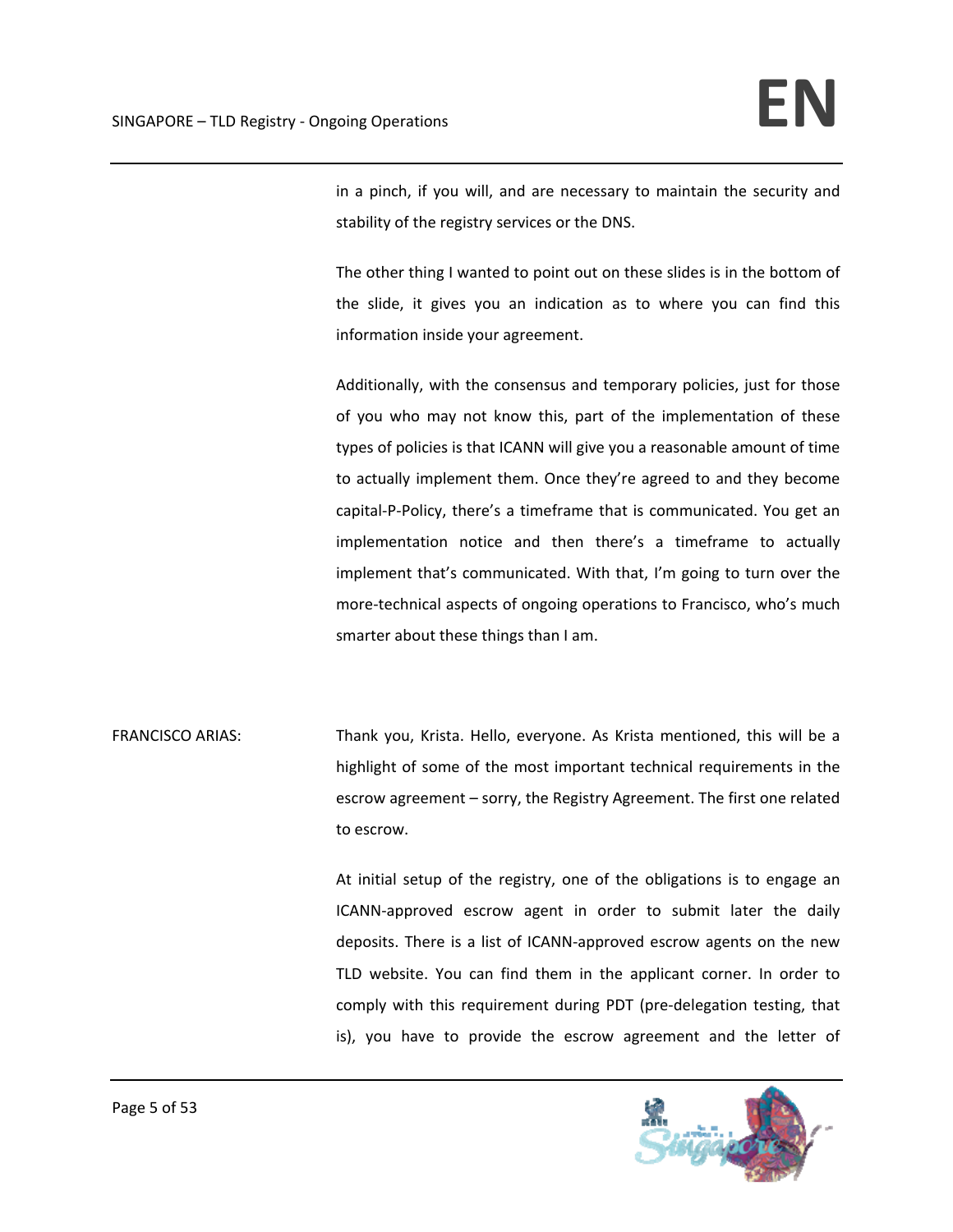compliance that will be provided by the escrow agent and that will be provided by the registry to the pre‐delegation tester. This is something that has to be done once, only during PDT. Of course, it's effective at the start of the Registry Agreement.

Similarly, once during the life of the registry, if there is the need to change an escrow agreement, you will need to be sure to obtain ICANN consent to change an escrow agent before entering into the new escrow agreement with the agent. In order to do that, you will need to submit these documents to ICANN. This will apply every time you would like to change an escrow agent.

Continuing with data escrow, the core of the obligation with data escrow is to submit escrow deposits and send the respective notifications to ICANN. This is done on a daily basis. The requirement in the escrow agreement is at least one full deposit on Sundays and during the rest of the days, it will be either a differential or full deposit. This will be to the option of the registry.

Each deposit has to be accompanied by what is called a report of the deposit. This will go inside the deposit; and also a copy of this report will have to be submitted to ICANN using the registry reporting interface, to which you should have access immediately after being delegated. That is information that has been provided by you in the onboarding form in order to enable you to have access to this interface. As I said, this is a daily obligation to submit these reports and this starts at the moment the TLD is delegated.

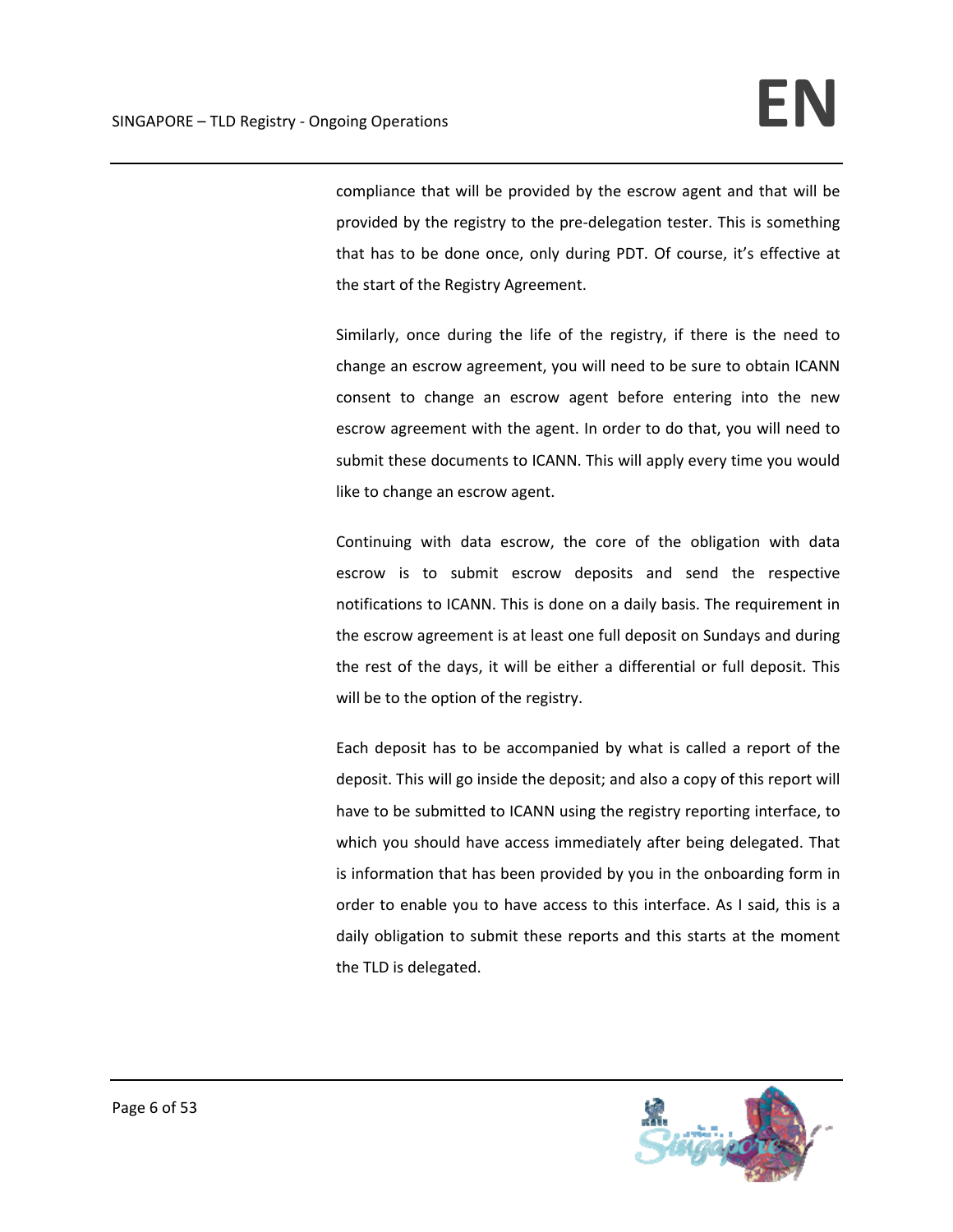Finally, regarding that escrow, there is the obligation for the registry to ensure that their escrow is delivering their verification notifications to ICANN within 24 hours of the deposit. This is similar to the report that the registry submits to ICANN, saying, "I made this report." This is coming from the data escrow agent, saying, "I did indeed receive this report." This is, again, something that is done daily.

Now, there are, in the Registry Agreement, the requirement to submit monthly reports to ICANN. There are two types of reports and they are required. The first of those is the [Registrant] Transactions Report. This is to report to ICANN the number of registration renewals, transfers, deletions, etc.

There is a second report which is called the Functions Activity Report. This is to report statistic on some of the registry services: the critical functions, DNS, EPP, RDDS, which is the WHOIS on the web‐based interface. All of these reports, like I said at the beginning, they have to be submitted on a monthly basis. The deadline to submit those is 20 days in the following calendar month. For example, you will be submitting the report for February by the  $20<sup>th</sup>$  of March. These obligations start at the delegation of the TLD.

Now, talking about one of the registry services that is required in the Registry Agreement that is WHOIS and the corresponding web‐based interface. The specific requirements for providing this service are described in the Specification 4. It's important to follow the format as it's defined in the Registry Agreement, and also to ensure that you have all the fields that are described in there, to ensure compliance with this specification. This is important because the monitoring system that we

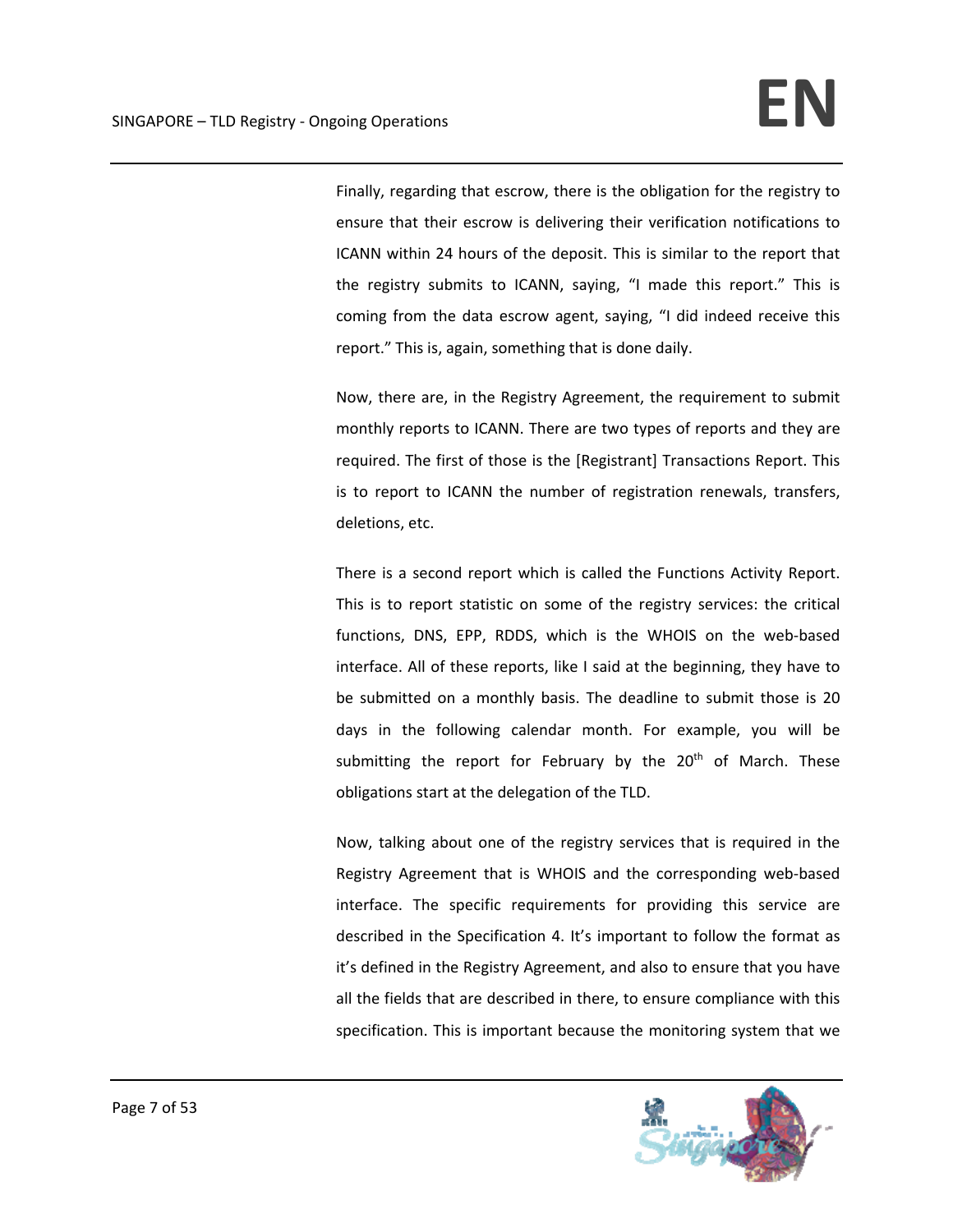have, the SLA monitoring system (the Server Level Agreement monitoring system) checks the output of the port 43, the WHOIS service, and looks for all the elements to be there in order to consider it compliant.

Another obligation that is also included in the Specification 4 is to provide access to the zone file and here is three sets of [parts]. First one is provide access to Internet users that request of the service through the centralized zone data system to which you will be subscribed also as part of the onboarding process. This is granted once a day and you have to provide a zone file once a day. ICANN is operating the centralized zone data system.

In fact, if you are using one of the methods which is the zone file transfer using DNS, you will only have to provide it once to ICANN and then ICANN will pass that to the centralized zone data system, and also to the other obligation, which is the next bullet. According to the Registry Agreement, you have to provide access of this zone file data on a daily basis to ICANN and [inaudible], which is done also through ICANN. Like I said, this is a daily obligation and it starts at delegation.

Also in Specification 4, it's what is called [inaudible] registration data access to ICANN. This is in a weekly basis. You could see it as a subset of a full data escrow deposit that includes only the elements that you would typically see in a [inaudible] WHOIS registry. You will have the domain name, the registrar ID, [some of the creation] and updated dates but you will not have there the social data, the contacts and so on.

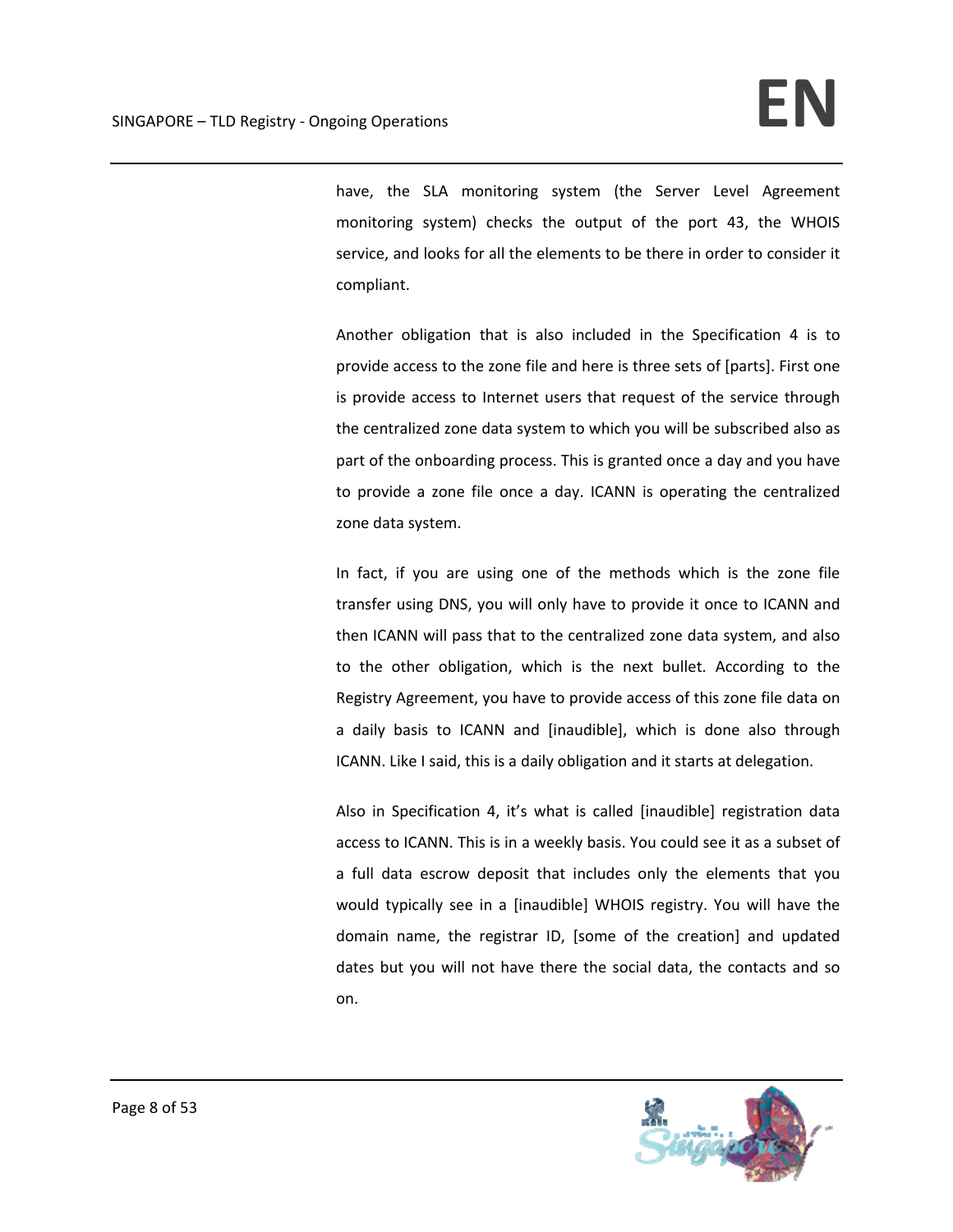This data, this is an important thing to consider is the data that is expected to be there in the deposit it's the data committed to midnight UTC time on the date as chosen by the registry to deliver the deposit. The registry chooses the date by which they would like to submit this BRDA deposits. This obligation also starts upon delegation of the TLD.

Moving to Specification 5, this covers several types of reserved names. The way you reserve or handle these names depends on the category of the names. Some of the names cannot be activated in the DNS. Some others have to be in the DNS. For example, nic.tld, it's a requirement in the contract to have it activated. Some others can be registered and others cannot. I don't want to go into details on each of the specific categories, just would like to call your attention to please check the Registry Agreement Specification 5 and see details in each of the categories to see which ones have to be treated in different ways. We are monitoring this specification on a daily basis and it will be important to comply with it. This is effective on the date of the signing of the Registry Agreement.

I believe this is the slide on the technical requirements. It's the Service Level Agreement. This is Specification 10. Oh, I'm sorry, no, this is Specification 6 – the standards. Of course, this is very important in order to maintain the interoperability of the Internet, of course. Here we have the technical specifications for the critical registry services: DNS, EPP, DNSSEC, IDN, IPv6, etc.

Things to consider here, for example, in the case of DNS, we have seen a couple cases where the registry was allowing registration of domain names that are not compliant with the specification in the sense that

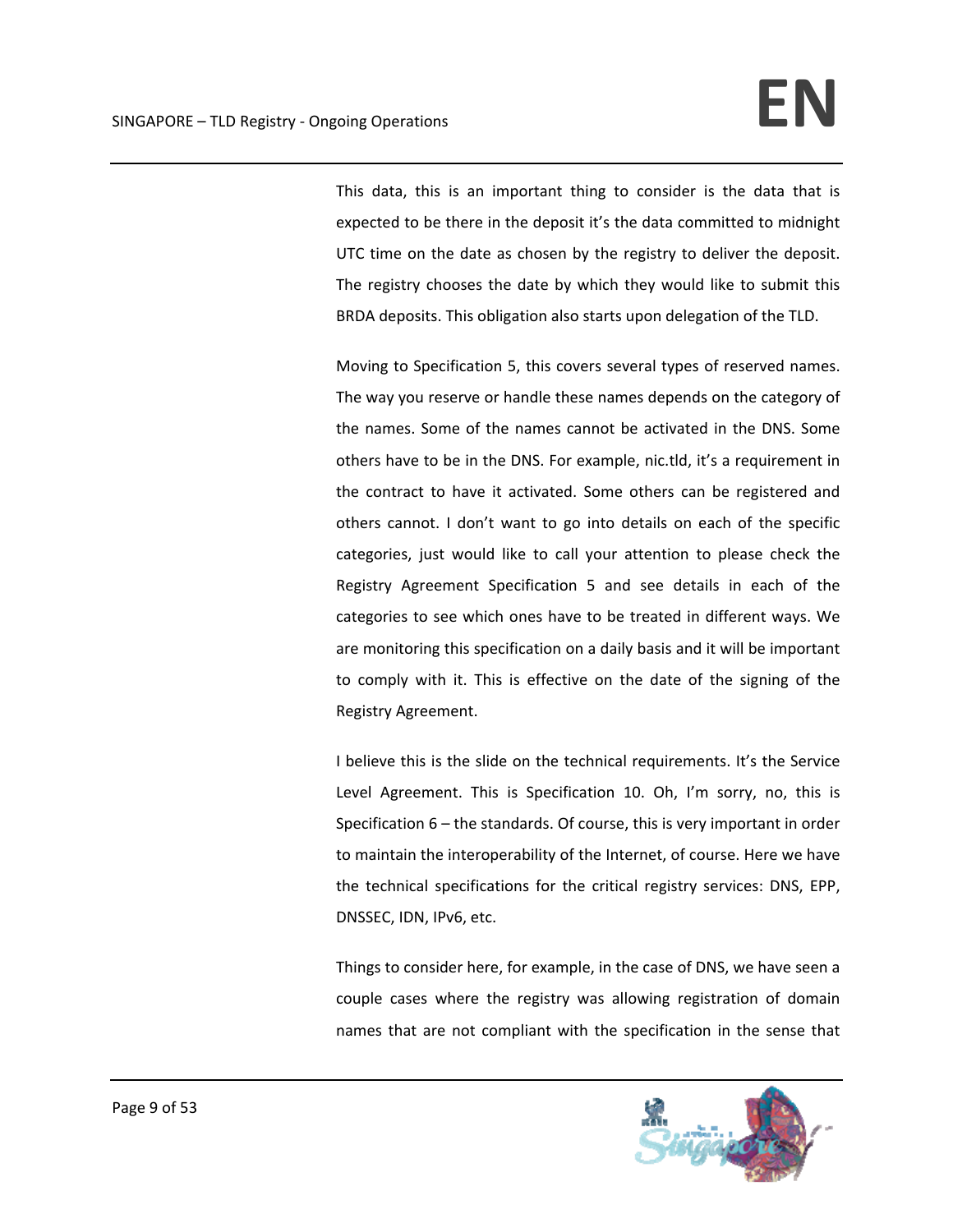they were allowing characters outside what is called in the technical circle the "LDH rule." That means Letters, Digits, and Hyphens. The names have to be only from that subset. Of course, in the case of IDNs, they IDN gets converted to an LDH ASCII form.

Also here in Specification 6, another thing to consider is the abuse mitigation section that requires registries to provide an abuse point of contact to ICANN and to publish this [abuse] contact in the website.

Also in Specification 6, we have the name collision occurrence management measures. Three important things here is there is a period of no activation of names 120 days from the effective date of the Registry Agreement. No names can be activated under the TLD with the exception of a nic.tld, which has to be delegated and used by the registry. The rest of the names cannot be activated during this period.

Another provision in that section is to avoid activating in the DNS names from the SLD block list if the registry's using the alternate path to delegation. In these [mechanics], the registry will have a list of names that cannot be activated in the DNS. Important to know that these names, the registry's allowed to register or allocate these names to third parties, provided that they don't violate all their provisions in the Registry Agreement. However, those names cannot be activated in the DNS.

Lastly, very important, is to be ready to act in case a name collision is reported to ICANN. There is a reporting mechanism that ICANN offers to Internet users. If such report were received by ICANN – so far we have zero reports, despite the 350,000 names on the new TLDs that we have

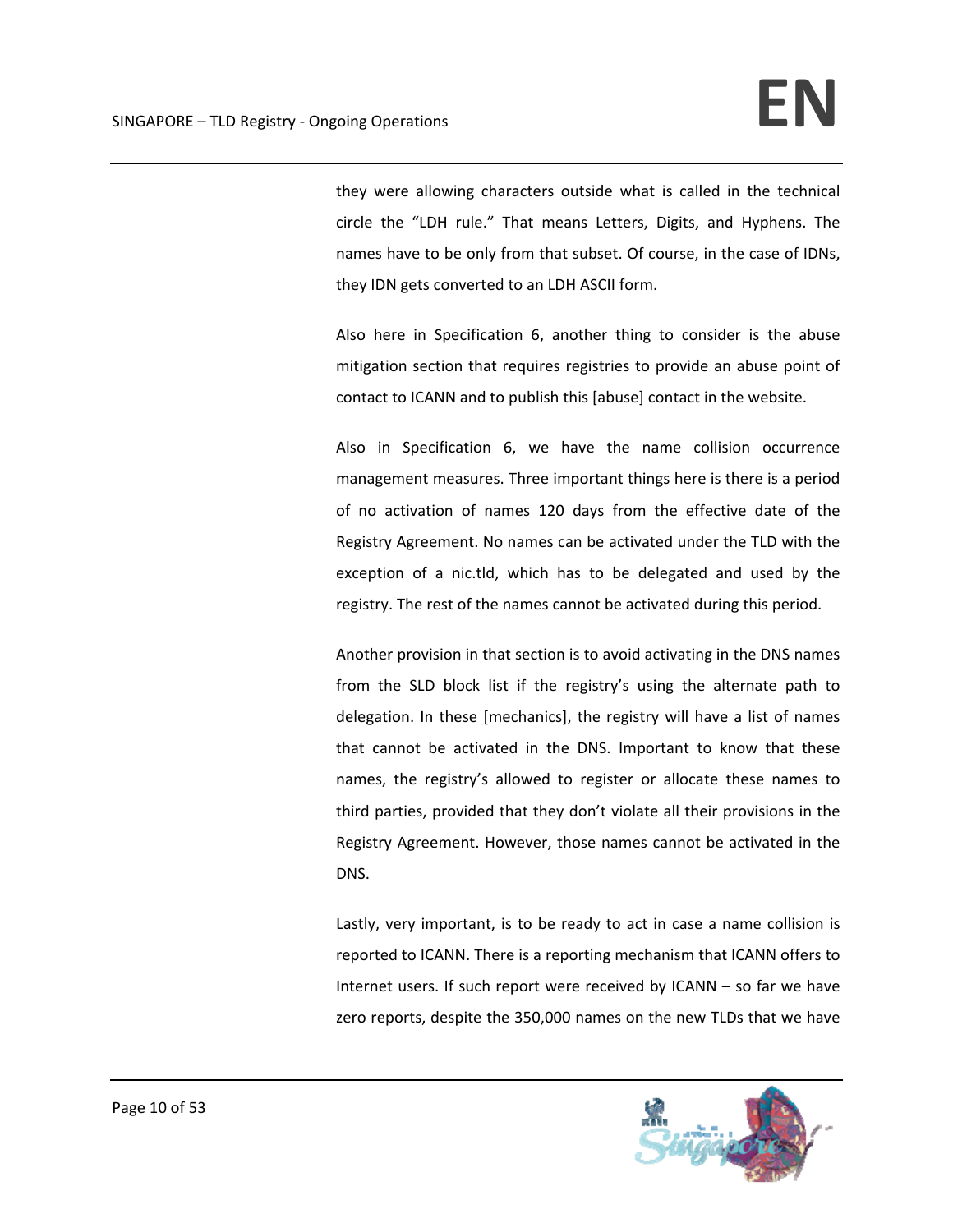as of today active in the DNS, we have had zero reports of name collision. However, that doesn't mean that there couldn't be one as we have more names in the DNS.

The registry has to be ready to act on a report by ICANN. This report has to be fast, has to act quick if there is damage that is being done. The way we will handle those, we will contact the emergency contacts that were identified by the registry. One thing important to consider is you can be called anytime of the day, so be ready to act if you receive one of these calls.

Finally, the Service Level Agreement, this is Specification 10. Be sure to be in compliance with the requirements described there, in terms of the response time of the DNS, WHOIS, EPP. The availability is also important to consider. The specific details, like I said, are mentioned in Specification 10. One of the things also mentioned there is that you have to maintain records of this compliance for at least one year. With that, I return to Krista.

KRISTA PAPAC: Thank you, Francisco. Additional business requirements, if you will – that's how we sort of tried to divide this up. You need to uphold the rights to protection mechanisms that are outlined in Specification 7 of the Registry Agreement. That includes the Trademark Clearinghouse requirements, which are the sunrise and claims periods, uniform rapid suspension, and the dispute resolution procedures, which are trademark post‐delegation dispute resolution procedure, registration restriction, DRP, and then the public interest commitments DRP.

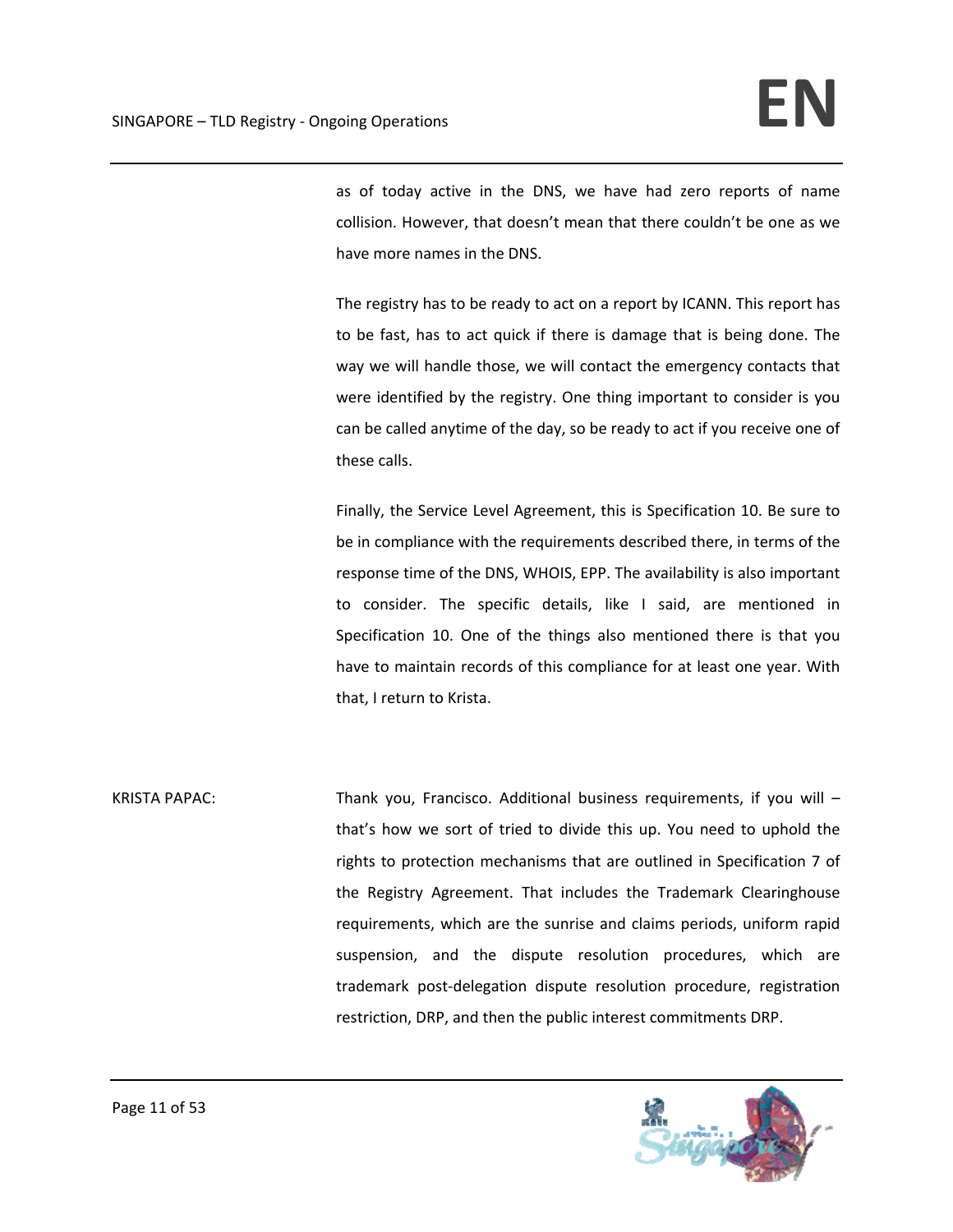You're also required to continue to maintain a continued operations instrument, or COI which I'm sure all of you are familiar with. You need to maintain your COI for six years from the effective date of the Registry Agreement. You cannot amend your COI without ICANN approval. If your COI is terminated or not renewed, you're required to obtain a replacement COI.

You're also required, under Specification 9, to abide by the Registry Operator Code of Conduct. I realize this slide is very difficult to read. We were trying to find a way to get the text in here but when you download the slides, it will be useful for you. Under the Registry Operator Code of Conduct, one of the first things you have on there is preferential treatment of registrars is not permitted. We've included the whole sentence, just to be as clear as possible on that point. You are required to use an ICANN‐accredited registrar to register names. You cannot register names for the registry based on proprietary access to search or resolution information.

Then there's also additional requirements if you have a registry that has cross‐ownership, so you have both the registry and registrar or that type of affiliation. As an example, one of the additional requirements if you have cross‐ownership has to do with disclosure of personal data without giving equivalent access to other registrars. Another example is there's an annual review that you must conduct on your registry to certify that you're abiding by the Code of Conduct. I'm going to talk about that a little bit more on the next slide.

Once a year, if you have cross‐ownership, you are required to conduct an internal review to ensure that you have continued to be in

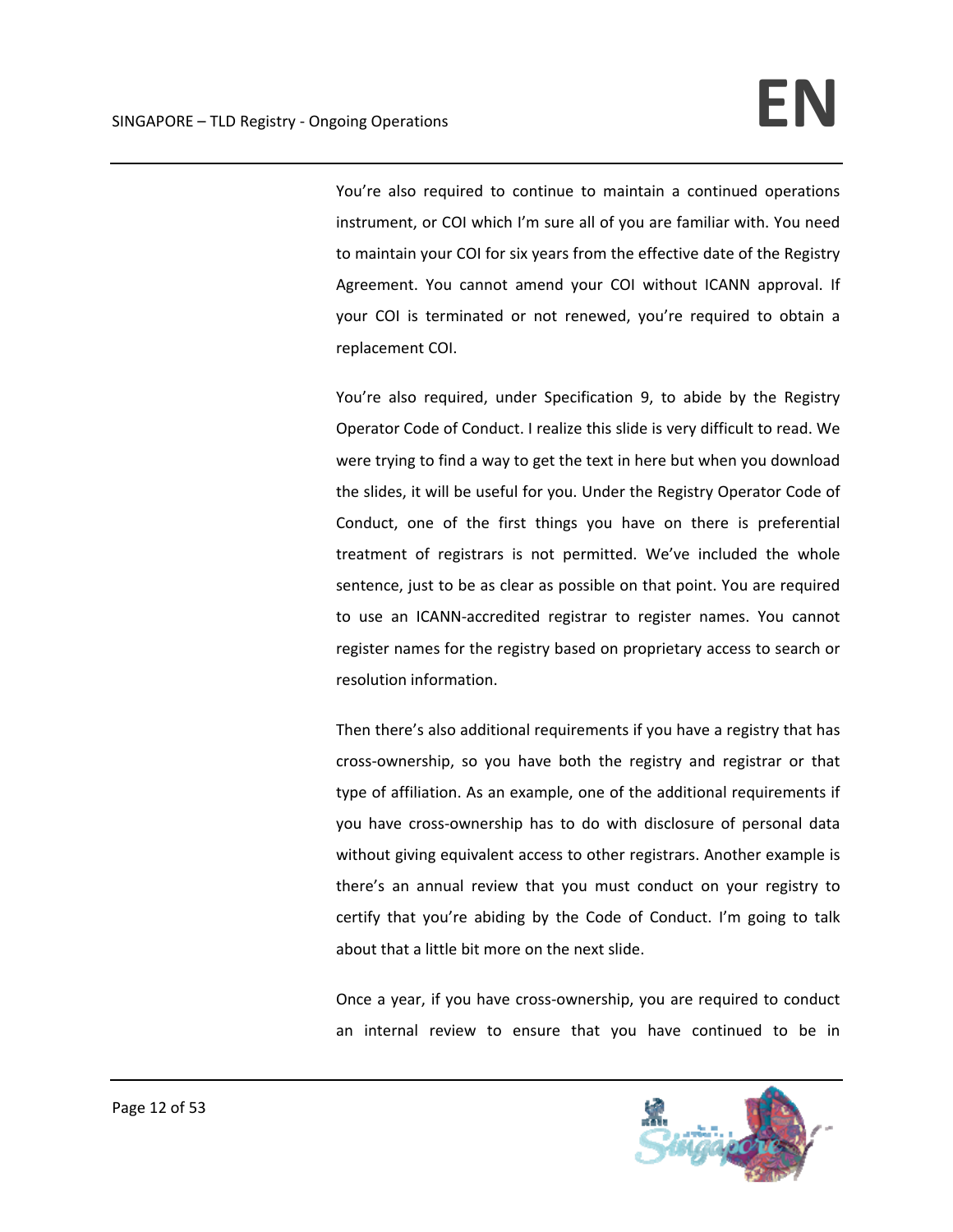compliance with the Registry Agreement's Code of Conduct. That review needs to be signed by an executive officer of the registry and must certify the compliance.

You're also required to abide by the public interest commitments. There are two types of public interest commitments. There are voluntary commitments and there are mandatory commitments. The first mandatory commitment is that you must only use registrars that have signed on to the 2013 RAA (Registrar Accreditation Agreement). Complying with voluntary public commitments, you only are required to comply with these if you submitted voluntary PICs, as we call them. Those that did submit voluntary PICs, those PICs were published on March  $6<sup>th</sup>$  of 2013, last year. If you did submit a voluntary PIC, you will have that language included in your Registry Agreement when it's time for you to sign.

The additional mandatory PICs that are included in Specification 11 are 4 mandatory PICs that apply to all registries. These are the PICs that were developed as a result of GAC advice for safeguards that apply to all registries. There are some mandatory PICs that apply only to certain types of registries, and it's those that were subject to GAC category 1 advice. As an example, the GAC category 1 advice is for those registries that were considered by the GAC to be in highly-regulated sectors. Depending on the sector and where you fell in that advice, those mandatory PICs will be included in your Registry Agreement, based on where you fell into that.

Finally, if you are a community applicant, your Registry Agreement will have a Specification 12. That includes the community registration

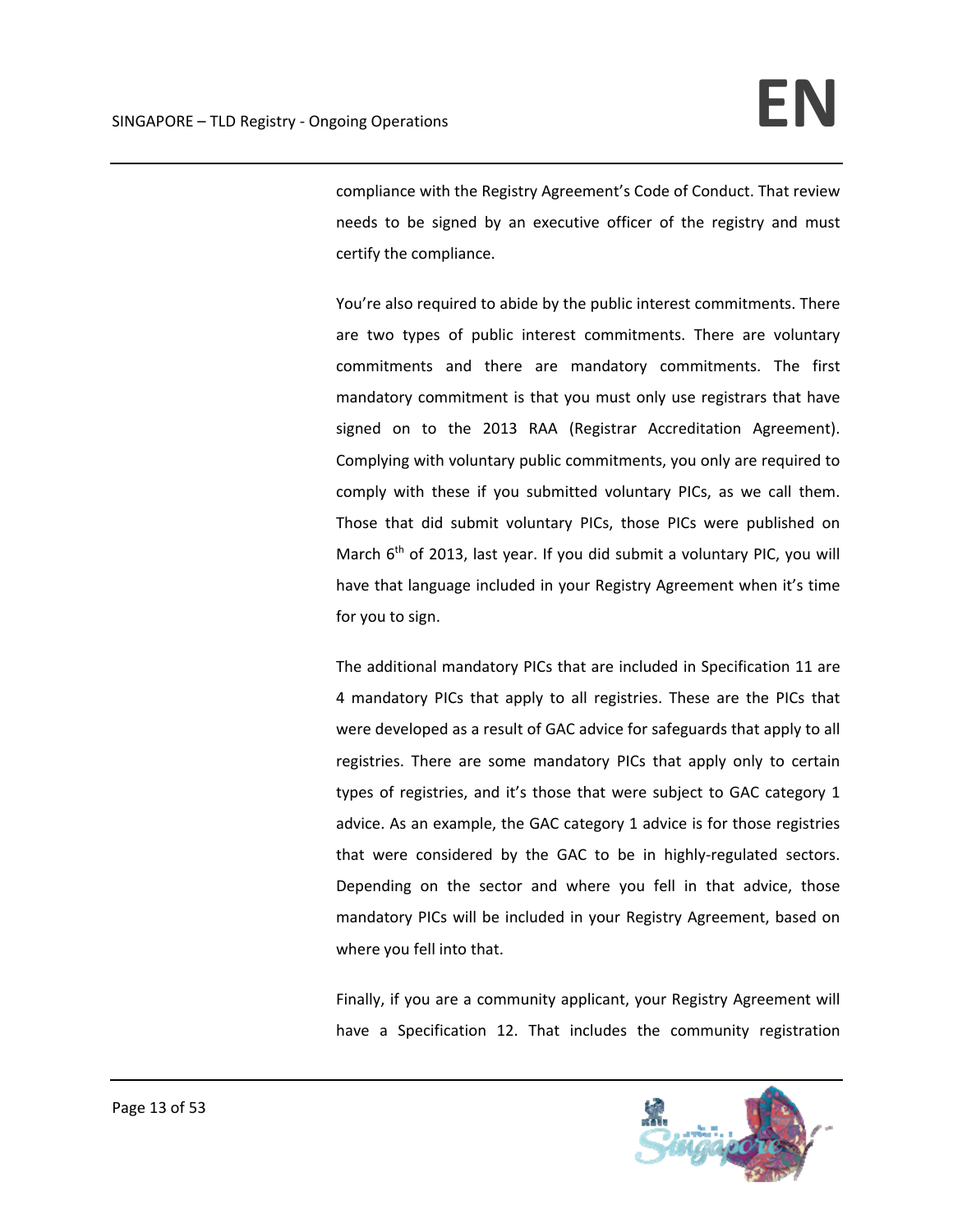policies. These are basically the policies that you set up yourselves, how you validate that people are a member of your community. Again, these registration policies were included in your application. When you do your contract with ICANN, we pull that information out of the application and include it in Specification 12. Of course, you're required to make sure that implement those policies and keep them going on an ongoing basis.

The next two slides are meant to be a summary of all of the previous slides, but it's summarized by timing – so what are the things you have to do continuously or daily. If you can flip to the next slide, Nicole? Then this is weekly, monthly, quarterly, annual, and as needed. This information is like all things. It wasn't easy to get it into a format that made sense but we hope that this is helpful. I would welcome, once you've had a chance to digest it and you download the deck, we'd love to get feedback on it because we want to try and provide tools that are as useful as possible to you guys.

The next section of the session is where we talk about ICANN's role in all of this. You guys signed contracts and have obligations to registrants and the greater Internet community, but ICANN has a role in this as well. Our goal is – and particularly on the Services Team – our goal is to support new registries and, of course, legacy registries.

One of the things that we do is we process registry operator notifications. You might give us a notification that you have made a change to the Registry‐Registrar Agreement (RRA), so we need to process those requests. If you have a change in status of your registry, meaning you've become an affiliate or a reseller and you send us a

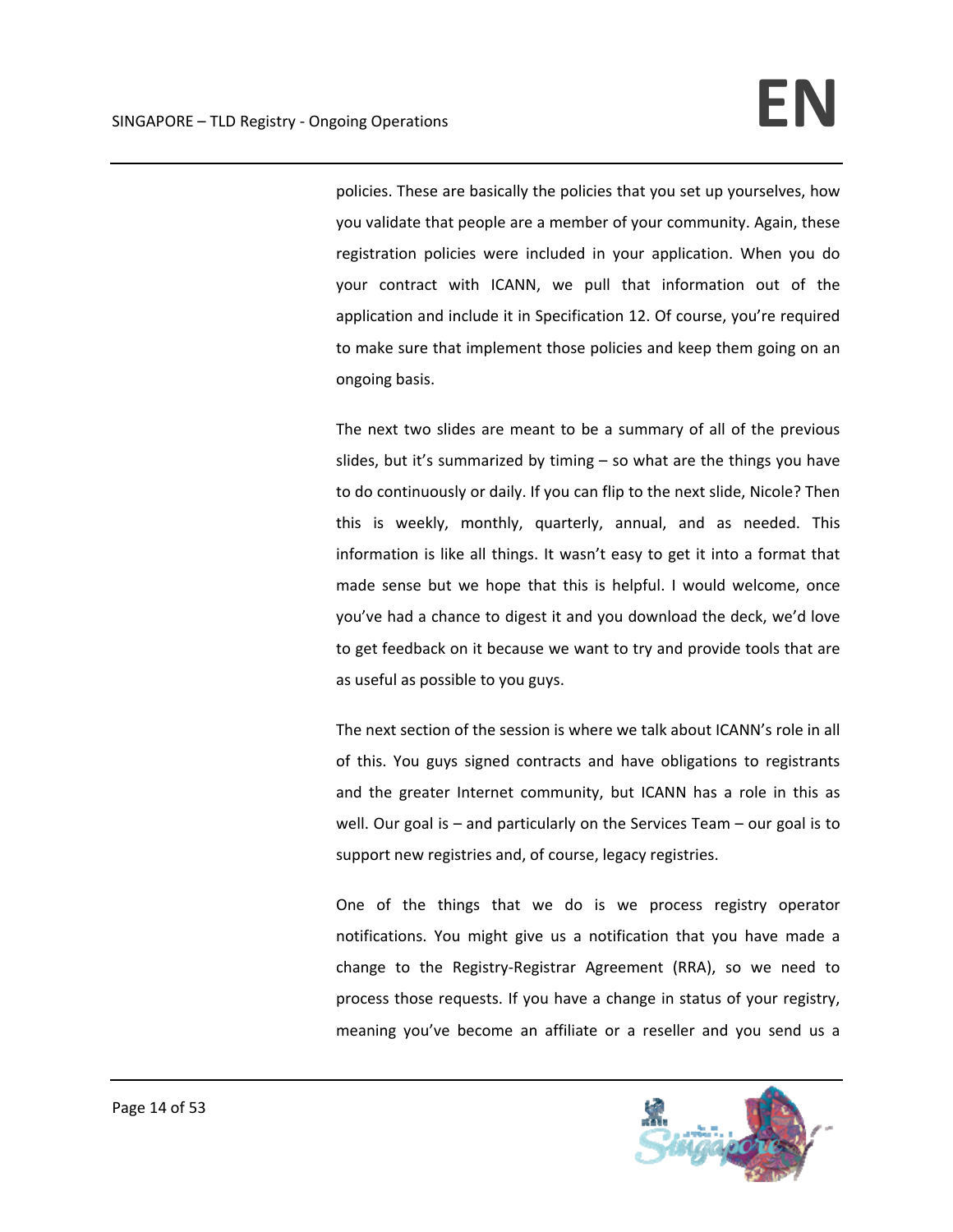notification about something like that, we also process those. Then, of course, if you have notification of outage or maintenance, we will note that planned maintenance period and keep that in mind if there is any sort of emergency escalation services during that maintenance window.

ICANN also has an obligation to adhere to the covenants that are outlined in Article 3. It's those things that say that we, ICANN, have to operate in a transparent manner, that we have to apply standards and policies and things in an equitable fashion, that we have to put the registry operator's contact information in the root zone contact information page. And to the extent that we are authorized, we, ICANN, ensure that the authoritative root points to the top‐level domain, that we maintain a secure and stable and authoritative database, and that we coordinate the authoritative root server system so that it's operated and maintained in a secure and stable manner. That was tough.

ICANN's role is also to monitor compliance with the Registry Agreement, and so to monitor and enforce compliance when applicable to both the Registry Agreement and consensus policies.

ICANN also performs contractual compliance audits. Those audits are limited to the representations and warranties in Article 1 and 2 of the Registry Agreement.

ICANN also has a role is responding to emergency situations should they occur. We've broken this out into two bullet points and an emergency back‐end registry operator (or EBERO, as most of you are familiar with). When certain conditions exist, or basically, when services are failing, ICANN will reach out to you to resolve that. If those issues are not

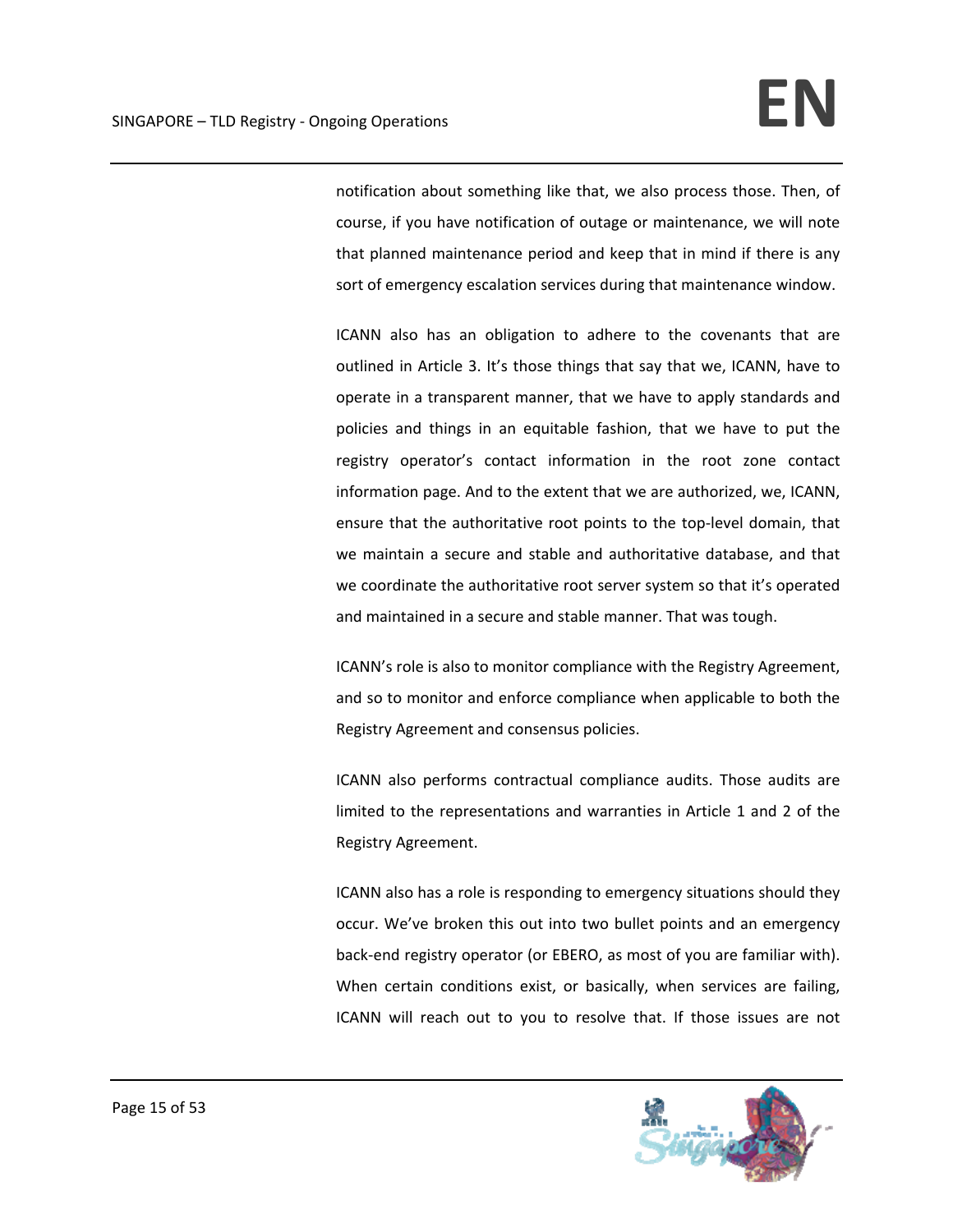resolved, then ICANN may escalate the situation to an EBERO of ICANN's choosing. Additionally, if ICANN does receive reports about name collision, [and name collision], we have a role where we relay those reports to the registry operator and try to make you aware of the situation so it can be resolved quickly.

I'm sure you'll be happy to hear this one. We issue information but more importantly, invoices. We publish certain data on ICANN's website. For instance, the list of ICANN accredited registrars that are party to the 2013 RAA. We also issue timely and accurate invoices for the various fees that we discussed earlier.

We also have an obligation to implement consensus in temporary policies. Once a consensus policy is established, we would collaborate with the affected parties  $-$  if it's related to registries, we would collaborate with the registries – to implement and provide the required tools that you need to abide by that consensus policy. It might providers, it might be technology, it might just be framework. Then we provide a reasonable amount of time, as I mentioned earlier, to you to implement those consensus policies.

For temporary policies, it's basically a similar role that ICANN has but we also work to ensure that the temporary policy is very narrowly‐tailored to address security or stability concerns, which is the point of the temporary policy.

Finally, the good part – or the fun part. ICANN's role is also one of engagement and communication. The Services Team in particular, we work to ensure that there's cooperative lines of communication

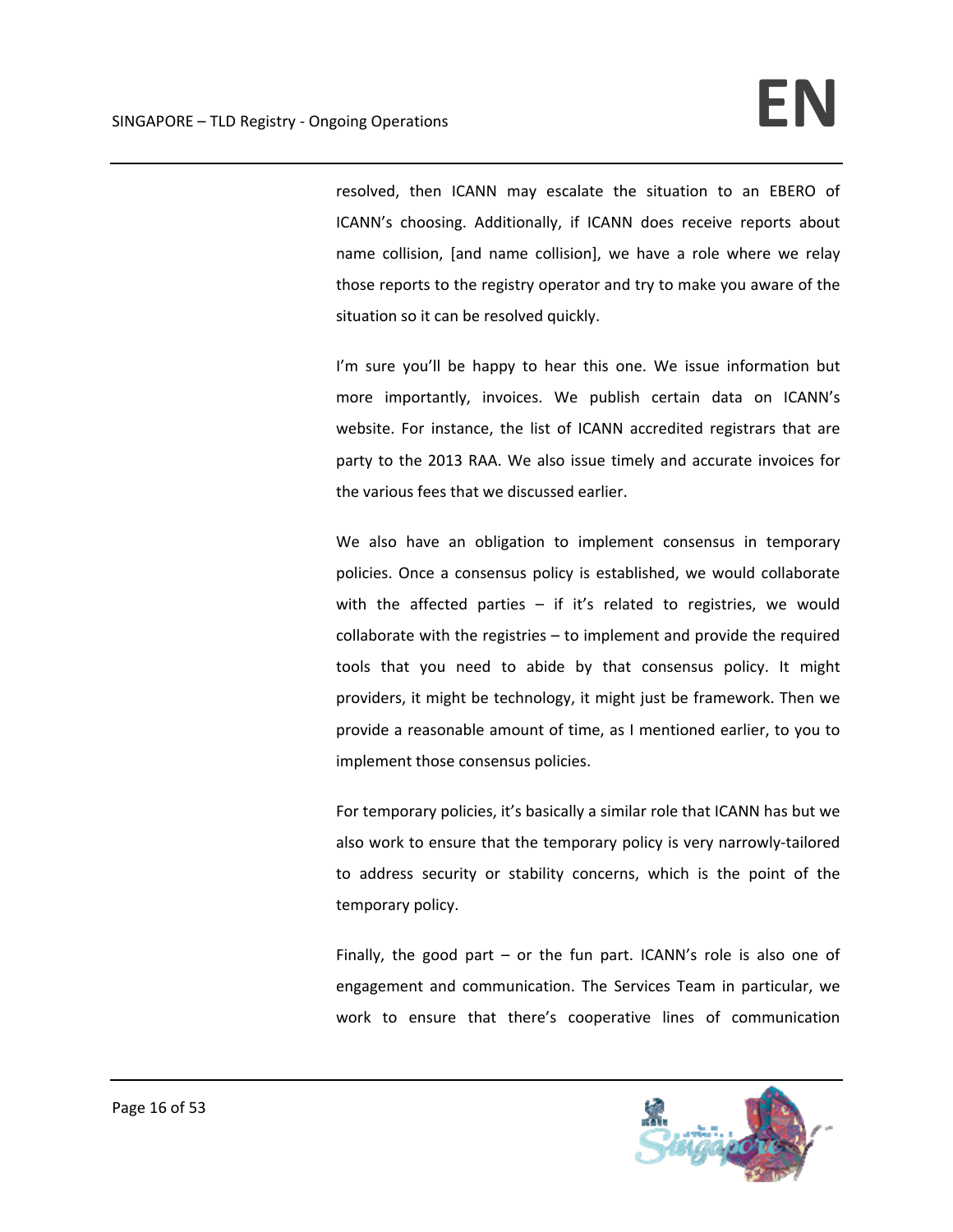between you guys, the registry operators, and ICANN. We also, on the Services Team, work to ensure that a registry's point of view on various topics that impact them in particular or impact the ICANN model are taken into account within ICANN, the company.

From a tools perspective, we also have a role in developing tools when they're needed, that registries – that you guys – require in order to fulfill your obligations. For instance, you have to follow certain dispute resolution procedures. ICANN's role in that is we make sure that once the procedure is established that there's providers out there to handle those types of inquiries or complaints or what have you.

You're required to provide sunrise and trademark claims, so our role is to find a provider that can facilitate that interaction, just to give you a couple examples.

Also, finally, we work with you to  $-$  as we see new requirements coming down the road, we work with you in a collaborative fashion to help develop those tools.

That's the sort of educational, hopefully, piece of the presentation. We thought it might also be interesting to share some things that we've seen. Again, since there's been a couple hundred delegations, we've got a little bit of experience now with how this thing's going to roll out and some of you in the audience also have some experience. We're going to go into some examples of things that we see or just some helpful tips that we thought you would be interested in hearing about.

Before I do that, I thought I would maybe explain to you sort of the methodology of how we pulled this information together. What we did

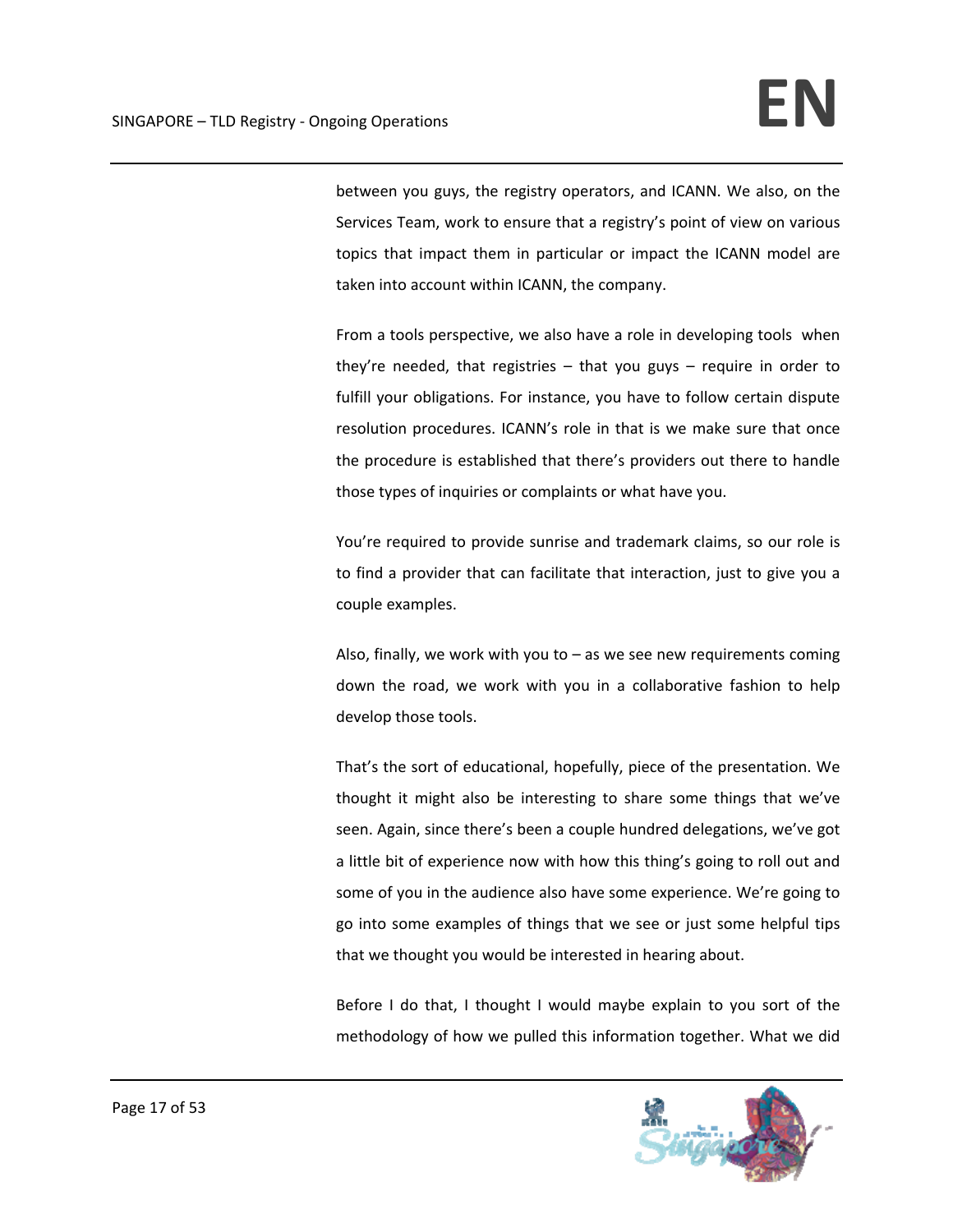is we pulled together a group of various members of staff at ICANN, and I think it was like a four-hour session. People just came and went, so nobody was in there for four hours. People came in and out of the room. We just asked for the different departments to kind of share things that they see on a frequent basis, where registries are getting stuck or hung‐up and where maybe, if we could help explain this to everybody, that might help you guys not run into these challenges.

We pulled in people from the Registry Services Team but also from the Technical Services Team because they really deal with this stuff on the back‐end, the systems that you connect to when used to report and do various technical things. We pulled in the Customer Service Center because they see all of your cases and inquiries. We talked to the Legal Department because they talk to you about your contracts from time to time. We spoke with Compliance because, of course, they're issuing notices and having interactions with you where they can see that maybe the information that you have hasn't been clear and we need to better explain it. Then, of course, Finance and our Operations Team. They're really sort of the business operations of the company, where they see some of the actual transactional stuff that comes and goes.

With that, we're going to go into a few – after that four-hour session, we went through and sort of short‐listed some of the most common things that we see. We're going to provide them in the next slides. If it's okay with you, Francisco I think what we can do is I'll read what the situation is and then you can tell the audience if they find themselves in the situation, the best way they can navigate through it.

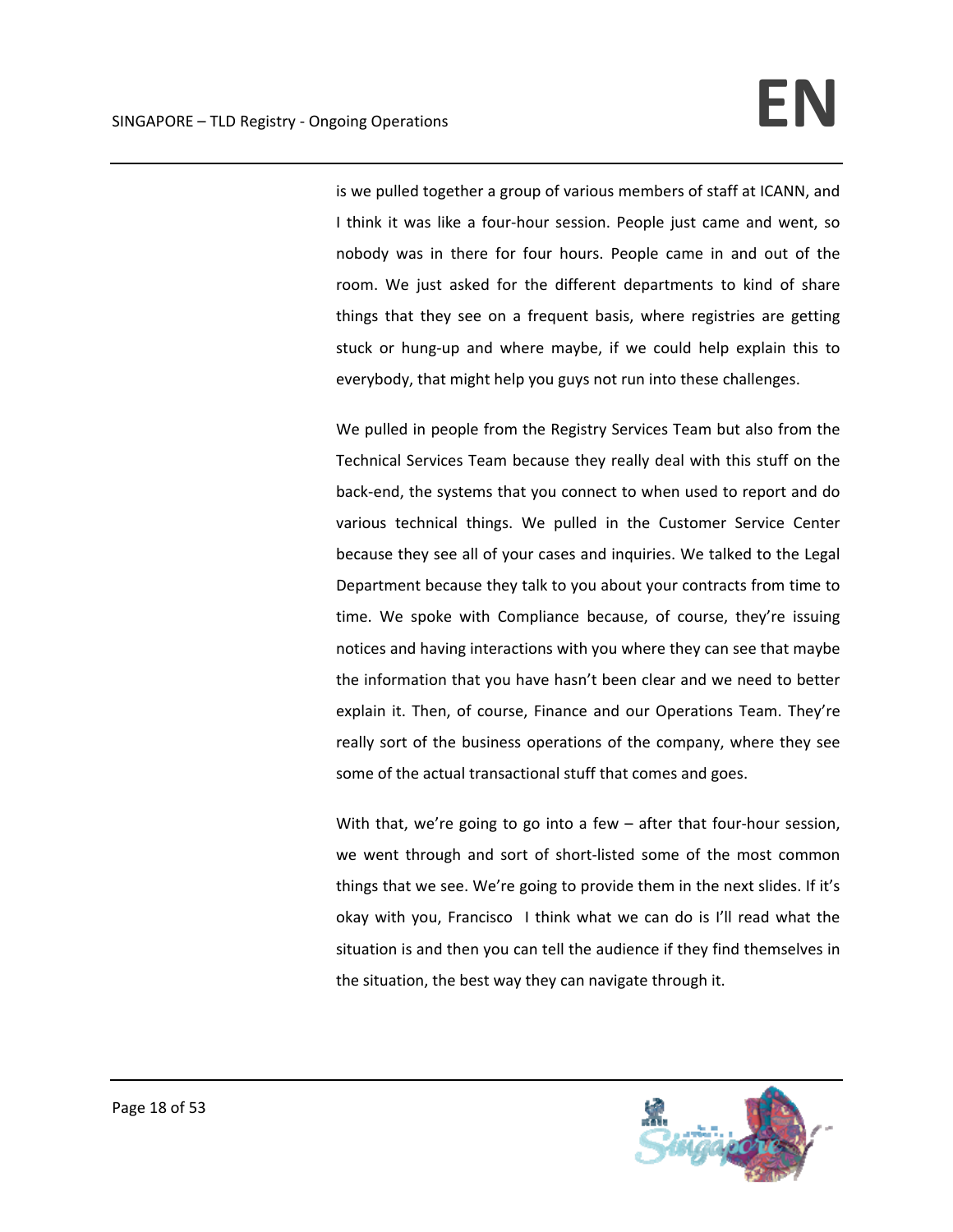# SINGAPORE – TLD Registry - Ongoing Operations **International State of Participate CON**

The first one has to do with DNSSEC. We often hear that people are receiving calls at odd hours of the night from the ICANN NOC (Network Operations Center) regarding failures of their DNSSEC service. What are ways to avoid this situation?

FRANCISCO ARIAS: Thank you, Krista. These are actual real examples in which while our monitoring system is checking the registry services, it will detect something. Per the normal procedures, we notify the registry. We have seen that in cases the emergency contacts listed to ICANN have difficulty understanding why they are being called at such inappropriate hours, and so we have to explain what is happening, what is the emergency that they have to act upon.

> Here I will say there are obviously the DNSSEC standards described in the Registry Agreement and also the operational practices that are also referenced in the agreement. It's important to have your technical operators to be familiar with this, have the proper procedures to ensure that, for example, in the case of DNSSEC, that the zone file is correctly signed at all times, that the signatures are not expired, which is something that we saw in a couple cases. Also, other samples in which there was something that looked like not compliance with the DNSSEC standards in which the signatures were shown in a strange way and it was causing failures in the validation of the zone file.

KRISTA PAPAC: Thanks, Francisco. I just want to add something to that, because we actually worked on something similar together – or reinforce something

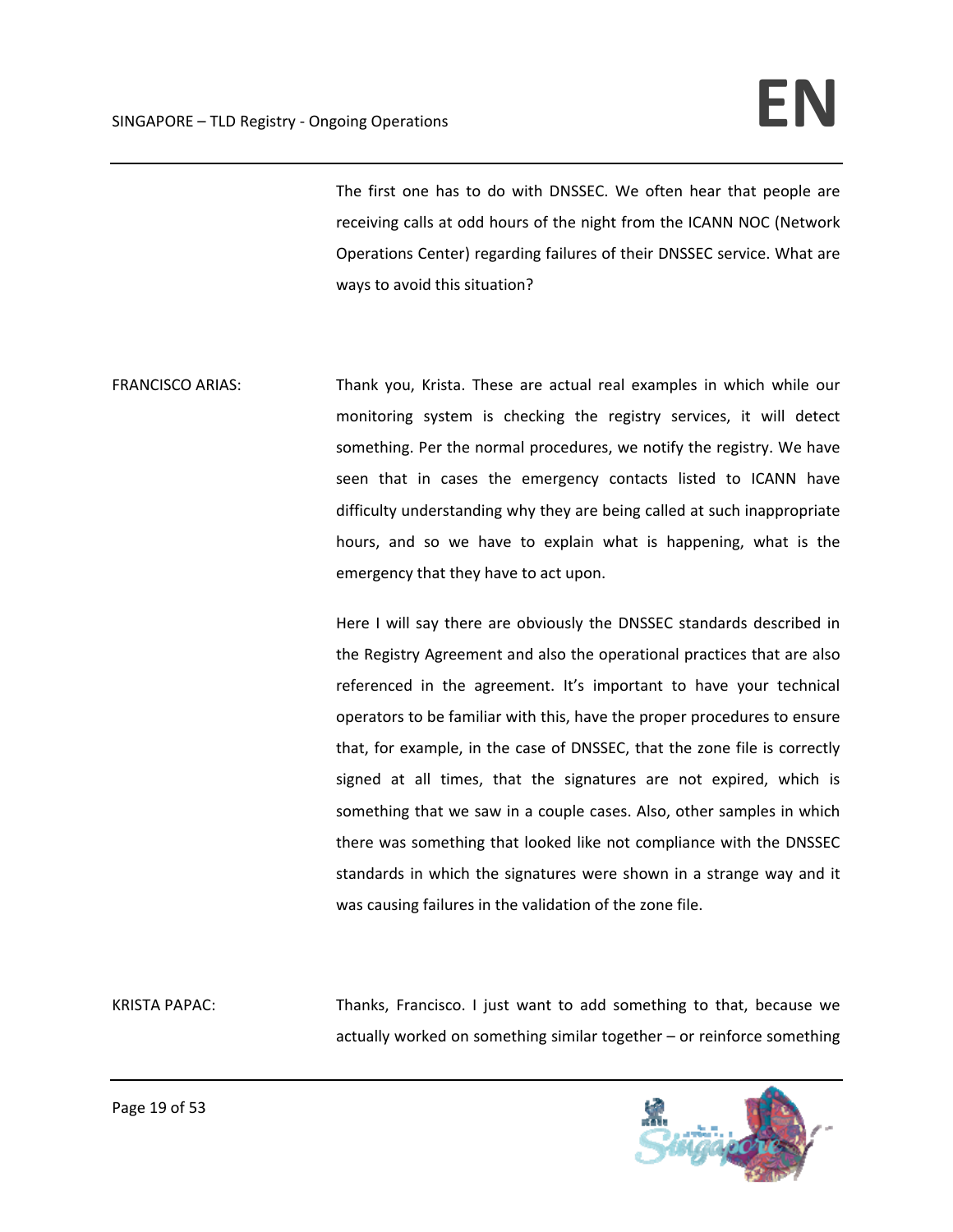that you said, which is we have had situations where we need to get ahold of the emergency contact and they didn't understand why we were calling.

One thing I would maybe suggest is whoever you're listing as your emergency contact – and possibly your technical contact – in the contact information that you provide during onboarding, you want to make sure and make them aware that means they could get calls in the middle of the night. It's important to be responsive and to just make sure that they're aware that they've been listed as an emergency contact.

The next common situation has to do with the registry reporting interface, or what you'll hear us call RRI. The registry experience is that they're unable to log in to the RRI.

FRANCISCO ARIAS: This is also a common situation that we have encountered with the registries and also with their respective data escrow agency. This interface is shared for both the registries and their escrow agents in order to submit, in the case of the registry, the monthly reports and their data escrow reports. In the case of the data escrow agent, it's the data escrow notifications.

> We hope that with the launch of the GDD Portal, we make your life easier by providing an interface in which you will get immediate feedback, immediate validation of the entries that you are providing in your onboarding form. Hopefully, that will reduce the credentialing errors that we have seen so far. But in case you experience one of such

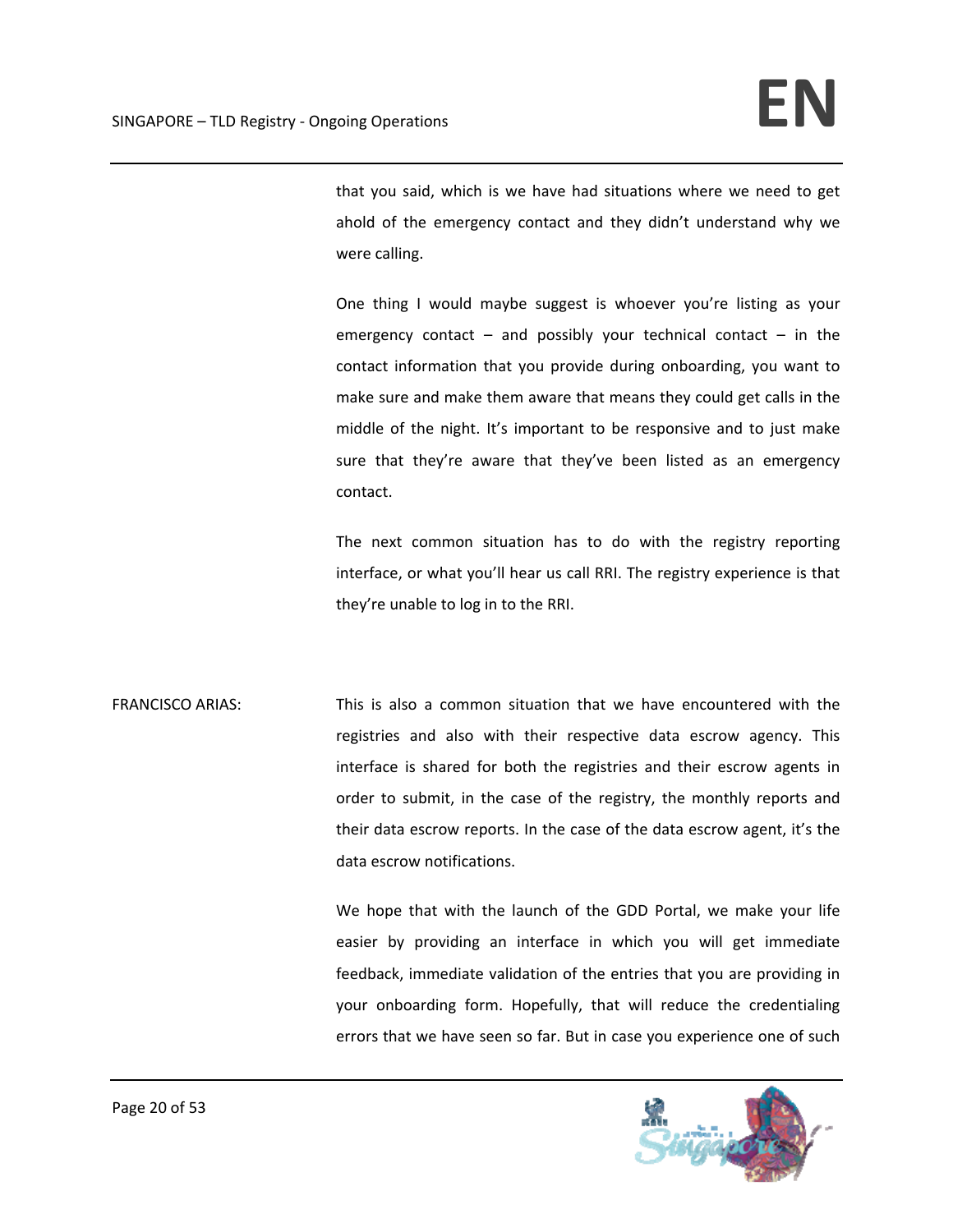errors, I will recommend that you immediately submit a new case using the GDD Portal so that we can help you solve the issue that is behind. Thank you.

- KRISTA PAPAC: The next registry experience is that the  $-$  and I know from the conversations this week, this is one you guys have experience with, also – that the registry is receiving ICANN compliance inquiries or notices regarding issues with data escrow deposits. What's the guidance there?
- FRANCISCO ARIAS: This [inaudible] similar to the other. Just ensure that your escrow agent has the proper credentials, that you have communicated those to them. Ensure that they are providing the daily notifications that they have to do.
- KRISTA PAPAC: The next registry experience has to do with monthly reports and compliance with the submission of those. Again, registries are receiving compliance notices that they haven't submitted their reports.
- FRANCISCO ARIAS: Yep. This sounds so very similar to the [earlier] case, people have issues with their credentials or they are not aware that they have to provide these reports. I would also like to highlight some of the other issues that we have seen here.

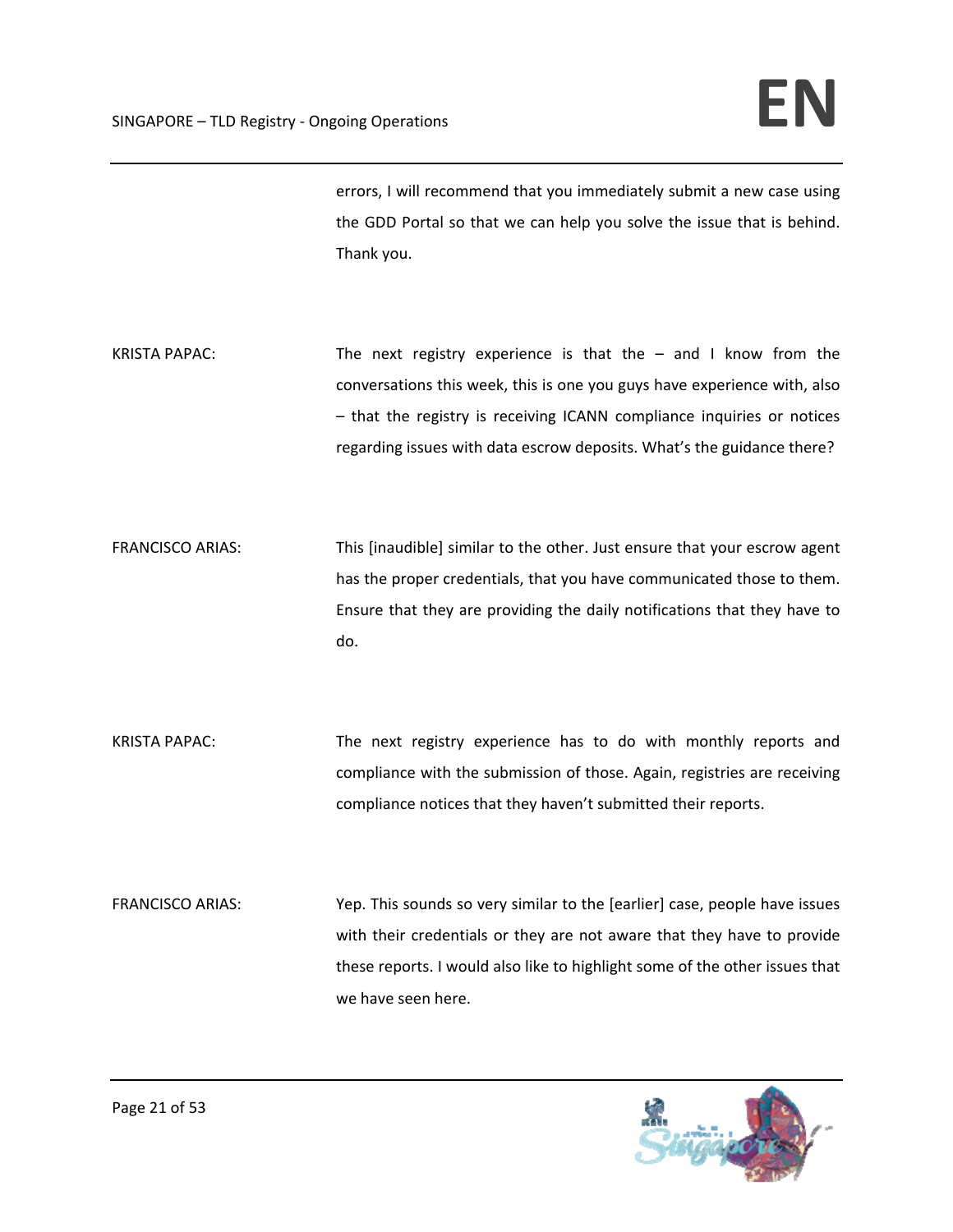For example, you are required by the Registry Agreement to have at least nic.tld from the beginning. That is, by itself, a transaction. You are creating a domain name so it has to be in the first report that you submit to ICANN.

There is also the special [registrar's] IDs that we have to allow you to highlight those types of transactions. For example, for those names that are like nic.tld, for which there is no billing for the registry, there is a specific code that you can use to signal that to ICANN. There are others, in the case of the transaction that are done by the ICANN SLA monitoring system or, for example, for the 100 names that the registry has allowed to activate in case they are acting as their own registrar and so on. Ensure that you are properly labeled in the transactions that you are doing and ensure that you have all the transactions that you have processed in a given month.

KRISTA PAPAC: Another situation where registries are receiving compliance notifications, but these ones have to do with Zone File Access (which is the FA) and the Bulk Registration Data Access (BRDA).

FRANCISCO ARIAS: In this case, it's you, the registry, that is providing access to us to these two types of sets of information. In the case of the zone file access, what we have seen is most of the registries have DNS zone file transfer activated for ICANN. In there, please ensure that you're whitelisting the IP addresses from ICANN so you allow us to get the zone from your servers, and also to have the [DSEC] key that is used to authenticate and

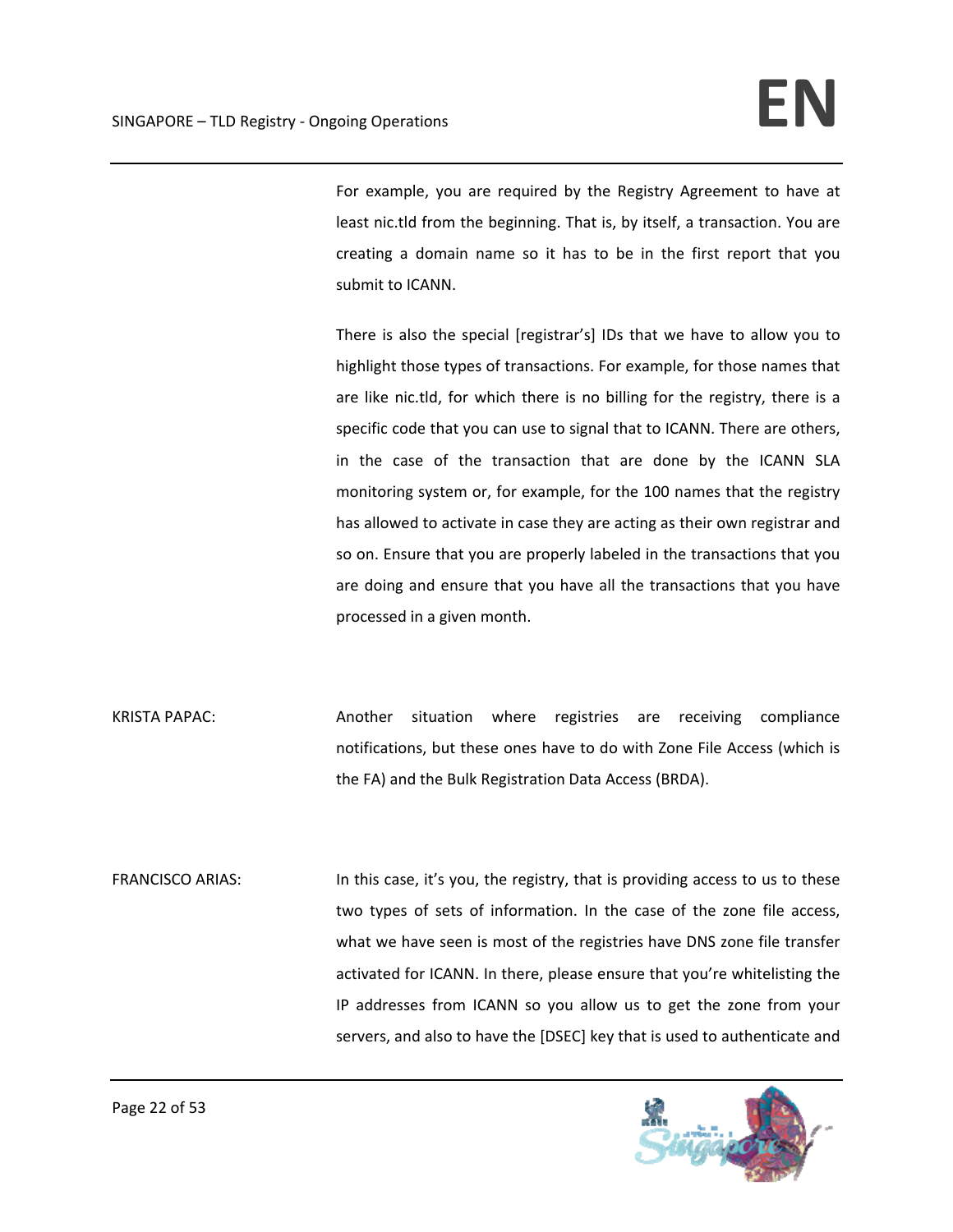sign information that is exchanged between our servers and your servers to transmit this information is probably configured in your DNS servers.

In the case of BRDA, another thing to consider is that that information is being requested as cryptographically signed by you and we verified that. Please ensure sure that you have the appropriate keys in place and the signatures. If you have any issue and you need to change keys,for any reason, you can do it through the GDD Portal.

KRISTA PAPAC: Another one about compliance. With respect to reserved and blocked names, getting notifications about those.

FRANCISCO ARIAS: Specification 5 lists several types of categories of names that have to be reserved and note that here "reserve" has a different implementation depending on the category. Some names cannot be activated; others can be registered and so on. Please ensure that you are compliant with Specification 5. Like I said, we are monitoring the reserve names and we have seen some registries that activate some of these names when they shouldn't.

KRISTA PAPAC: One thing we hear a lot, Francisco, is that people are still a bit unclear as to when they can start activating second‐level domain names in relation to the 120‐day no‐activation period.

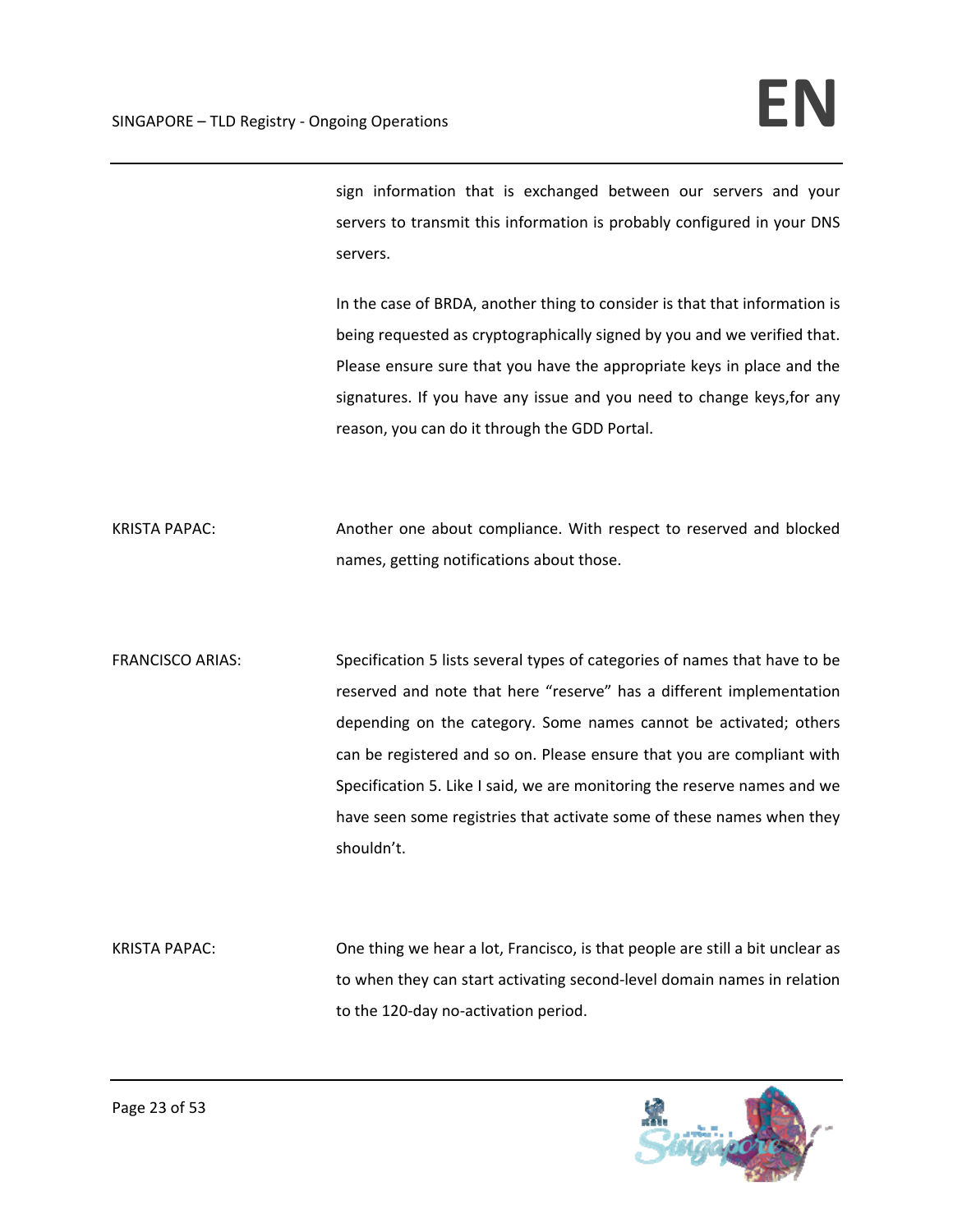FRANCISCO ARIAS: Here, ensure you do not put any name in the DNS for the first 120 days from contracting. The only exception to this is nic.tld, that has to be delegated to yourself so that you can comply with the obligations related to WHOIS. Please ensure that you also have the WHOIS and web-based WHOIS available in the whois.nic.tld host name and do not activate any other name during that period.

KRISTA PAPAC: This is I think somewhat related. The next registry experience is: when can I provide my nic.tld URL, WHOIS server, or e-mail addresses to IANA?

FRANCISCO ARIAS: In this case, we have a small issue in the way we are handling things. We have a requirement in the Registry Agreement that says the registry has to provide an inconsistency, let's say. The Registry Agreement is requiring the registries to have whois.nic.tld as a host name where WHOIS and web-based WHOIS are [over]. However, we have a known issue in the IANA root zone management system that currently does not allow you to list that host name when you are delegating the TLD.

> However, what you can do there is either leave it blank  $-$  it's not a required field – or provide an alternate host name. For example, something that is not within your TLD and you can change it later. Immediately after you have delegated your TLD you can go and make

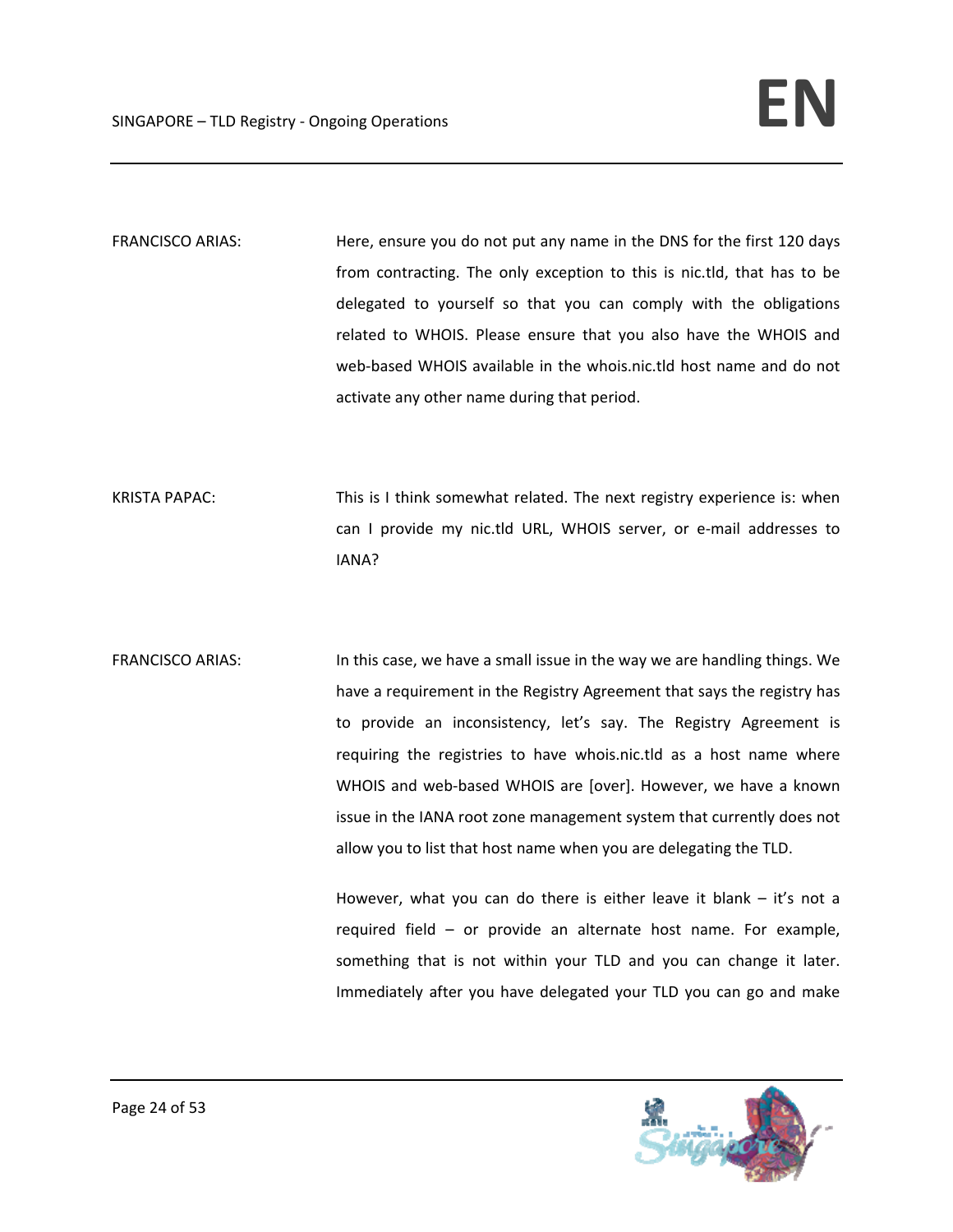the change to your IANA entry to have the correct host name listed for the WHOIS service.

Also note that if you cannot put a host name in the IANA profile, you are still required to offer the service under whois.nic.tld. I forgot to say that IANA is working to have this issue fixed and it should be ready in the next few days. I think [Kim] is saying next week.

KRISTA PAPAC: Thank you. Centralized zone file access. Users of the Centralized Zone Data System (the CZDS) are complaining that they no longer have access to the CZDS. That's coming up quite a bit. Registries are receiving a high number of requests from previously‐approved CZDS users.

FRANCISCO ARIAS: The CZDS system, when it was launched, it will only allow the request to access zone to be for 90 days. Each time that request expires, the user will have to request again access. The registry has to approve that. We have made a change in the system and now you can offer access to users to 1,000 days. Hopefully that will help in this issue.

KRISTA PAPAC: The next one has to do with the abuse contact info, another compliance notification about posting your abuse contact information on your web page.

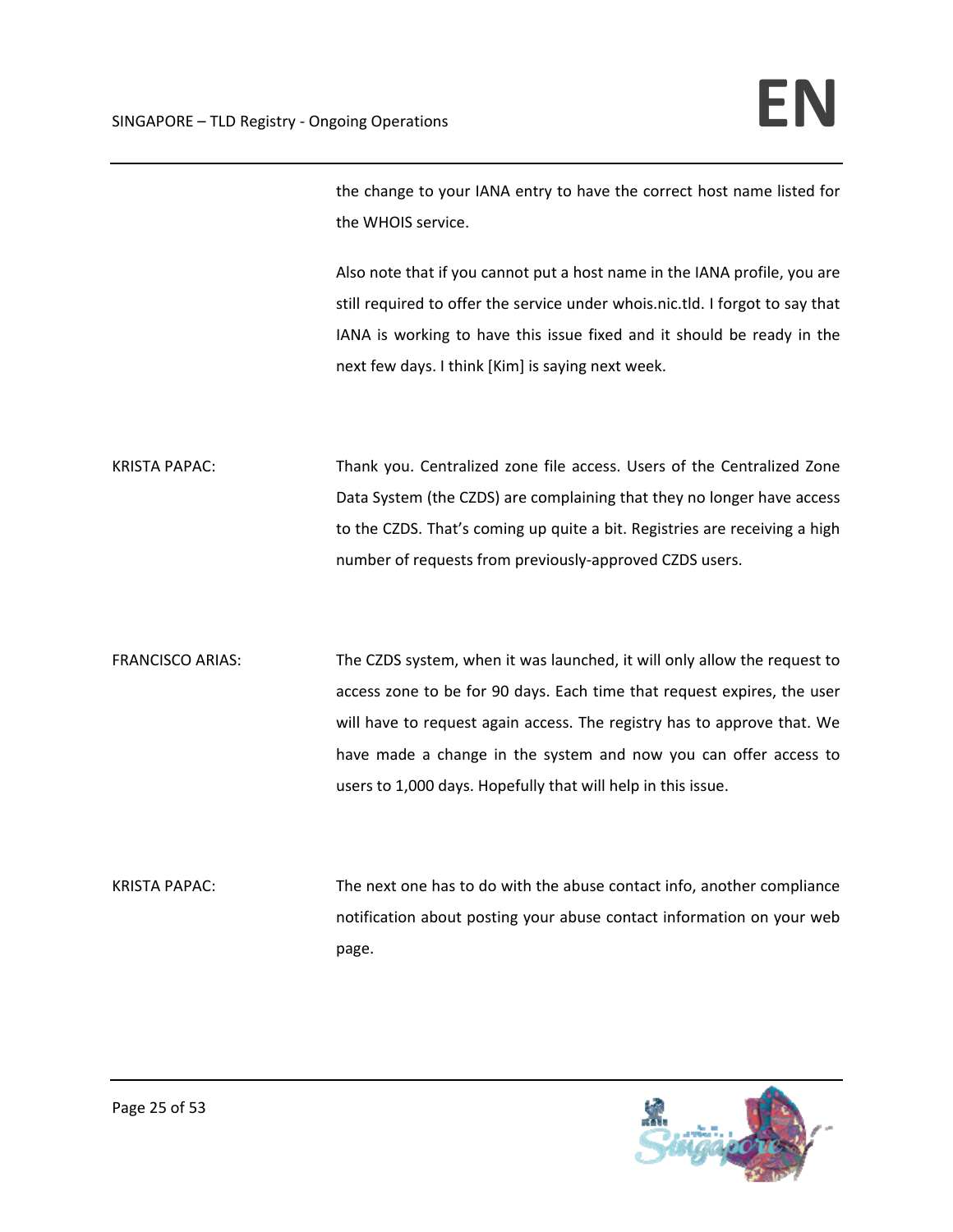FRANCISCO ARIAS: This is two-fold. First you have to provide this to ICANN and second you have to publish in your website. Make sure that it's not difficult to find in order to avoid compliance from people that cannot find your abuse point of contact in your website.

KRISTA PAPAC: Finally, the last one is about legal notifications. Registries are not clear on how to send legal notifications to ICANN or how to update or change their legal notices point of contact. I'm going to answer this one.

> In the Registry Agreement, as far as sending legal notifications, if you look at Section 7.9 of the Registry Agreement, there's a very specific process there about the way that you deliver notices. One of the options, for instance, is a courier. I'm working from memory, but I believe you can either use a courier service or you can e‐mail and have it followed‐up by a snail‐mail, for lack of a better word. I would encourage you to look at that section closely when you do need to send a legal notification to ICANN so that you can make sure you follow the process for legal notification.

> As far as number two goes, how to update or change your legal notices point of contact, updates to this can be done through the GDD Portal now. The current process would be to log in and submit a new case work item, and in the case comments, just note that you'd like to change your legal notices contact from X to Y. Then, if we have questions, we'll reach back out to you.

With that, I will open up the floor for questions.

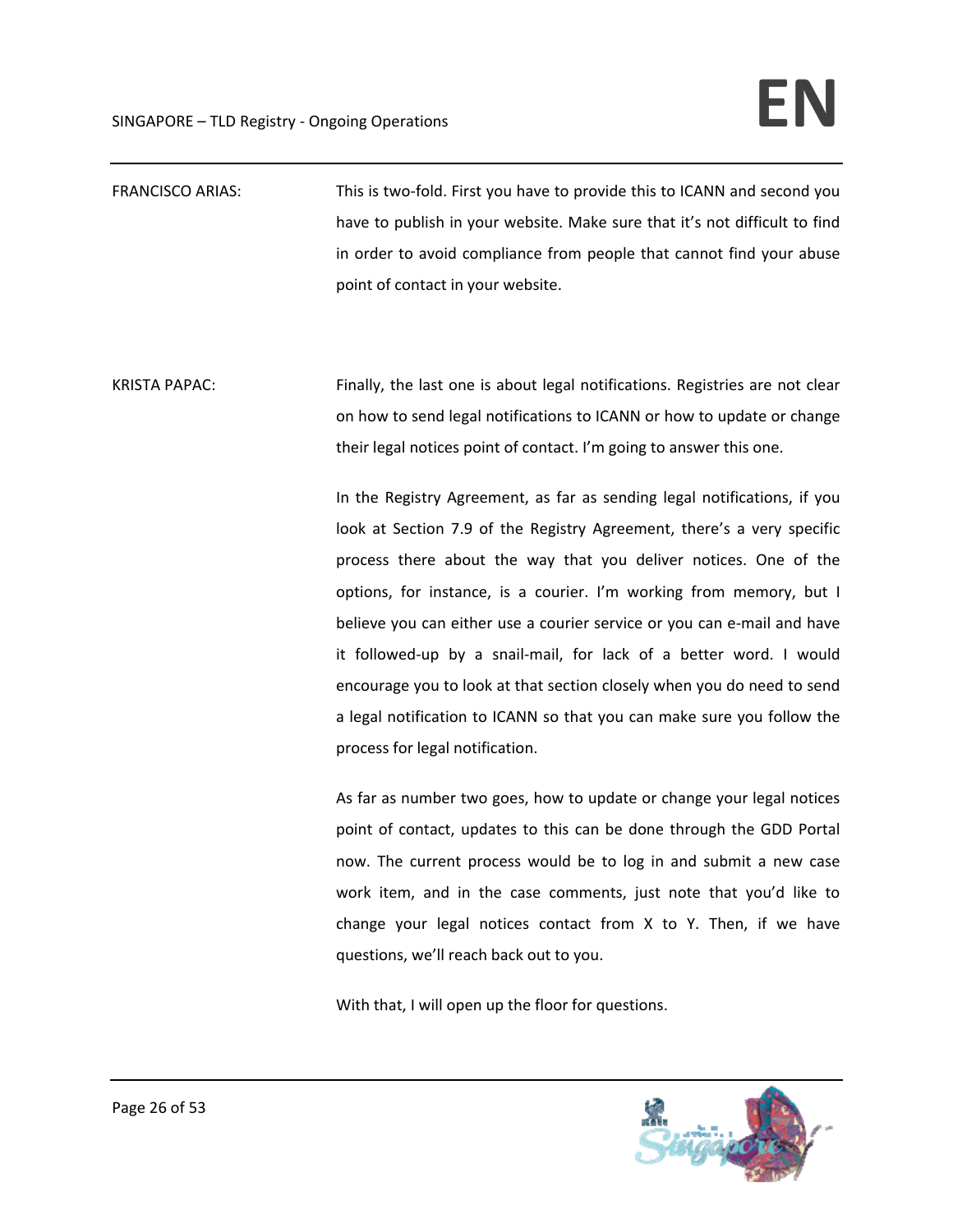AMY BIVINS: We have a question from remote participant Alan Tan: "Regarding the per registrar transaction report, not sure if it's the registry operator or the registrar who has to submit it. Please clarify."

- FRANCISCO ARIAS: Thank you, Amy. The requirement is for the registry operator to provide this monthly report listing all the transactions done by each of the registrars that are created within the TLD.
- JIM PRENDERGRAST: Hi, Jim Prendergast with the Galway Strategy Group. Francisco, the reports that are required immediately upon delegation, like WHOIS and data escrow and stuff, why are they required immediately upon delegation if you can't actually delegate any names for 120 days?
- FRANCISCO ARIAS: You cannot activate names in the DNS, correct, but you can register or allocate names during that, subject to the other provisions in the Registry Agreement.

JIM PRENDERGRAST: I'm sorry, you can register...?

FRANCISCO ARIAS: You can register or allocate without putting the names in the DNS.

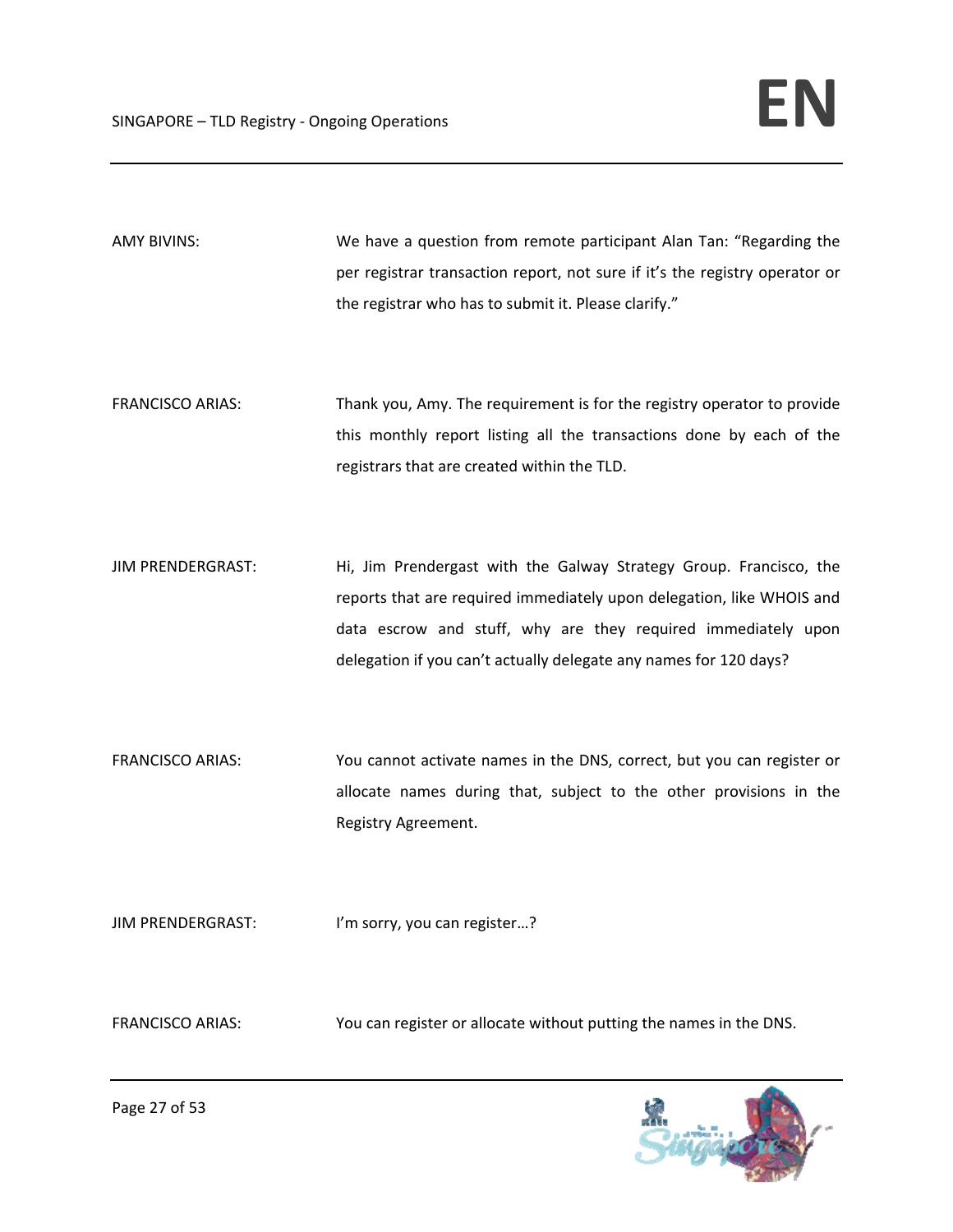JIM PRENDERGRAST: Okay. All right, thanks.

- UNIDENTIFIED FEMALE: This is [Serena] [inaudible]. We are expecting to get our first quarterly invoice in April. I expect that there might be issues. Is there any special contact to address questions or issues regarding invoices?
- KRISTA PAPAC: Thanks for the question. If you have questions about your invoice, the best way to do that is to log in to the GDD Portal and submit a new case work item with your questions. You can still always e‐mail newgtld@icann.org with your question. If it comes in through the Portal, the thing that's nice about that is it's directly tied already to your TLD; whereas when you e-mail the question in, we have to sort of associate it on the back end. But either one of those methods will work.
- UNIDENTIFIED FEMALE: Okay, thank you. Second question: could you clarify a little bit about variable registry level fees, which is Section 6.3 of the contract?
- KRISTA PAPAC: Sure. What's the clarification that you're looking for?

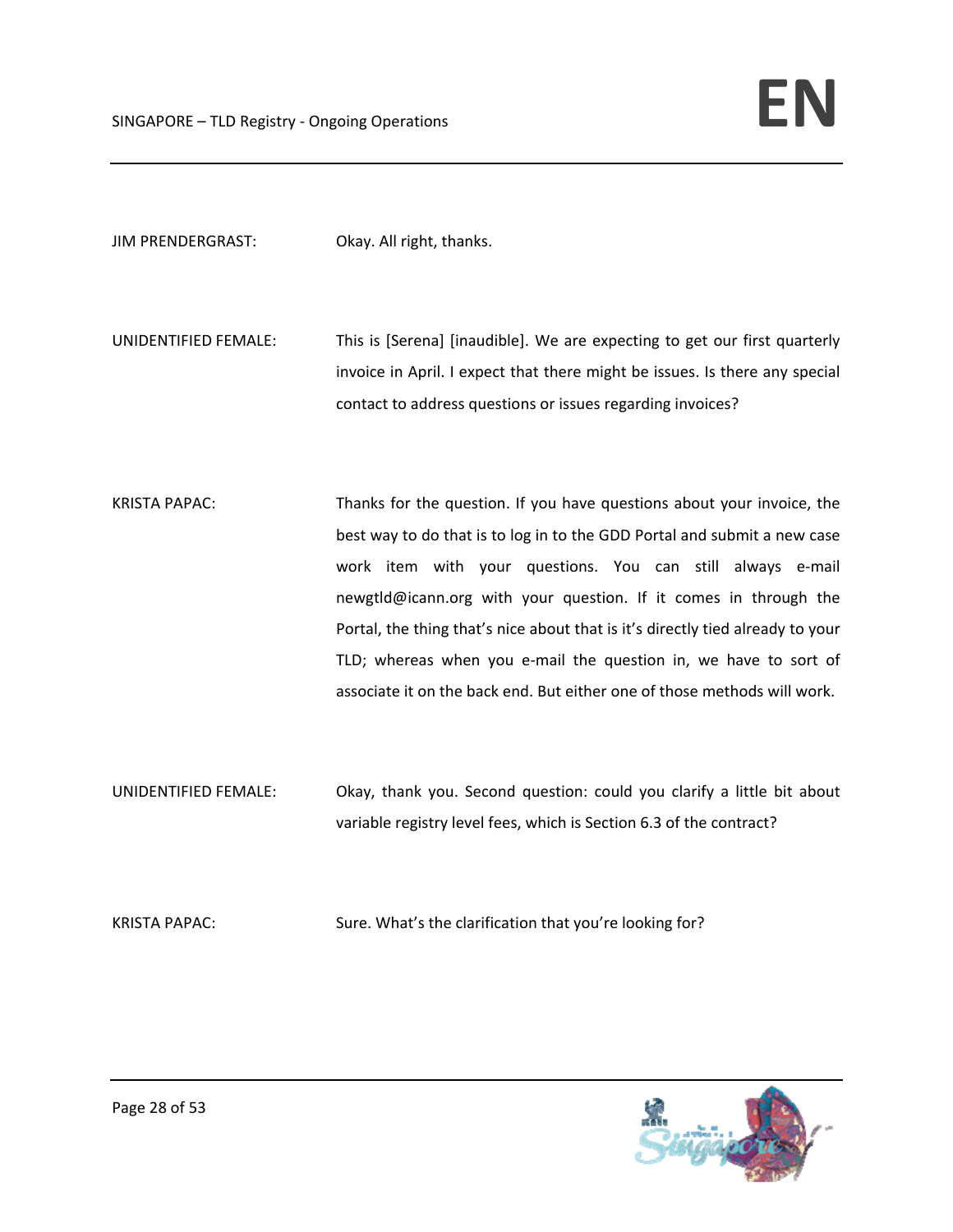| <b>UNIDENTIFIED FEMALE:</b> | Fees a registry operator has to pay on behalf of the registrar under<br>certain circumstances. Then we may re-invoice registrar, but to re-<br>invoice, we will need statistical data.                                                   |
|-----------------------------|------------------------------------------------------------------------------------------------------------------------------------------------------------------------------------------------------------------------------------------|
| <b>KRISTA PAPAC:</b>        | On the registry level fees, the variable fee is once you have over 50,000<br>transactions. You have to exceed that threshold in order to have the<br>variable fee kick in. I'm not answering your question. Maybe try to<br>rephrase it? |
| UNIDENTIFIED FEMALE:        | It's Section 6.3 of the Registry Agreement. I don't want to [inaudible]<br>your time. Maybe right now, we'll let other people ask their questions.                                                                                       |
| <b>KRISTA PAPAC:</b>        | Okay. Maybe we can sync up afterwards and maybe we can look at the<br>specific language and see if I can address your question.                                                                                                          |
| UNIDENTIFIED FEMALE:        | Okay.                                                                                                                                                                                                                                    |
| <b>KRISTA PAPAC:</b>        | Thank you.                                                                                                                                                                                                                               |
| <b>ANDREW MERRIAM:</b>      | Andrew Merriam, Top Level Design. I'm wondering how ICANN's<br>tracking compliance with Spec 5, and I ask this question to the extent                                                                                                    |

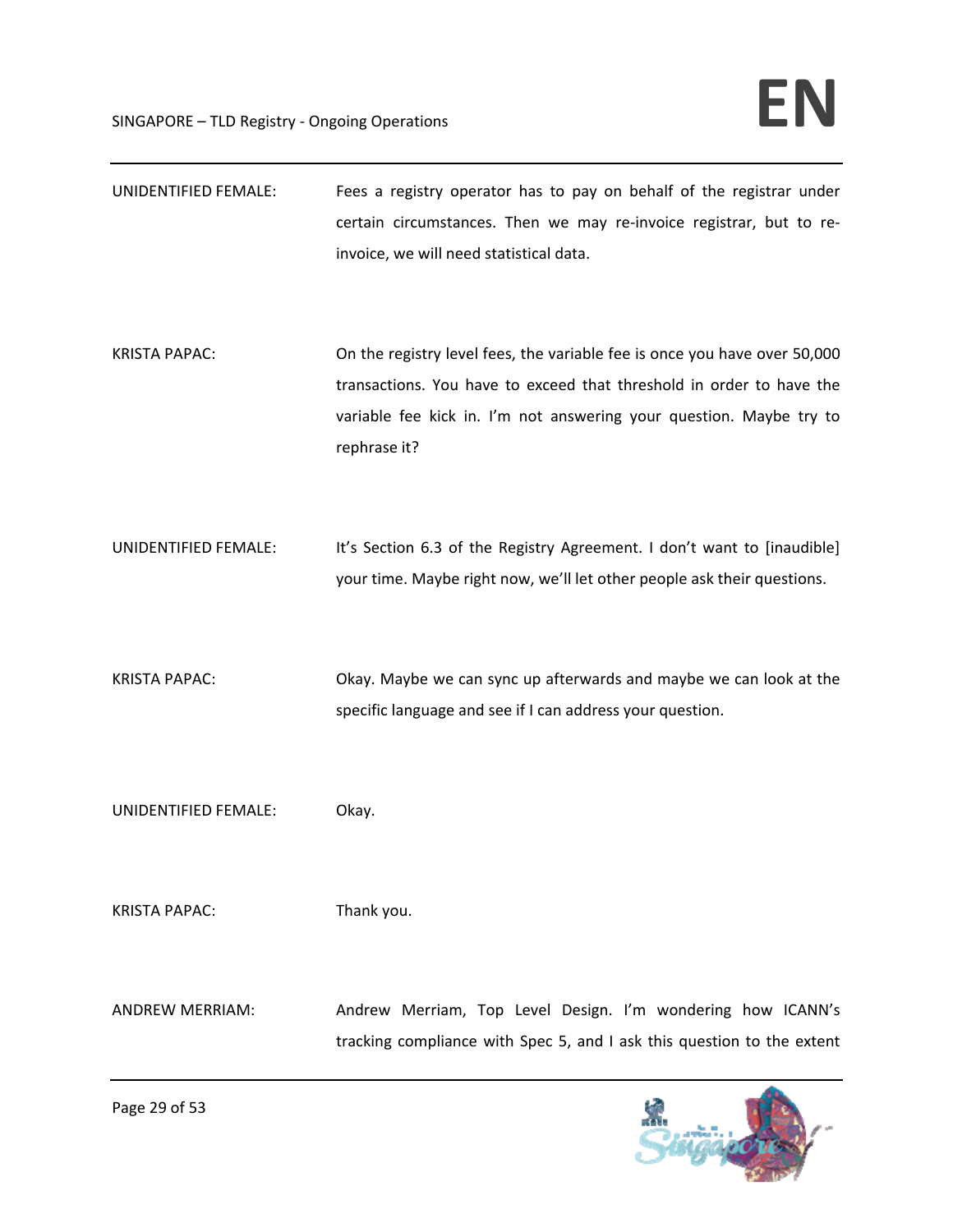that if an authoritative list of all the names – including all the country names and etc. – that need be blocked exists, why that hasn't been given to all the registries.

FRANCISCO ARIAS: Thank you, Andrew. Good that you mentioned that. With the country names, it's something that we are not currently monitoring. We are working on compiling that list that you describe. We are in the final stages and we hope to have it ready soon.

ANDREW MERRIAM: Thanks.

ATSUSHI ENDO: Hello. Atsushi Endo from JPRS. Thank you very much for this session, very informative. Appreciate it. On your slide about the abide by the public interest commitments that's related to the Spec 11. On your slide, says it describes only Spec 11 1 and 2 but I think that  $-$  yes, it's 1. Registry operator has to comply with also with the  $11.3 -$  yes. That's Registry – RAA [inaudible] Spec 11.1 and comply with a voluntary PIC [inaudible] is 11.2 and also that's 11.3. And the 11.3, especially the 3b says that the registry operator has to conduct the technical analysis of [inaudible] threads and keep the reports for the term of the agreement.

> I don't know why you have not put the 3 on this slide. It seems to me that it's a continuous obligation so that very important things and I'd like to ask could you give us put the added tips about the 3b things as

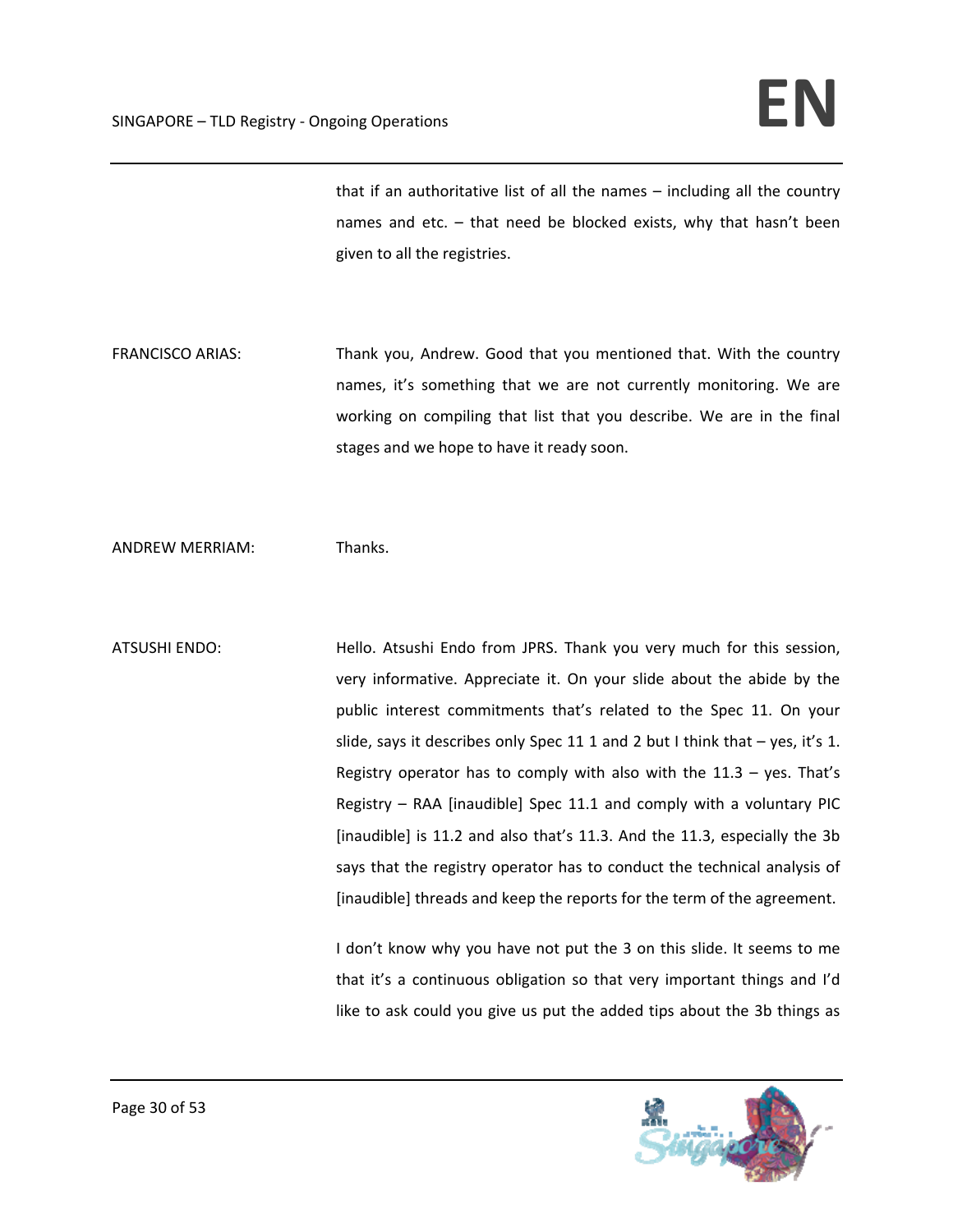the others that you have presented in the latter half of the session. We want to have information about how to comply with 3. Thank you.

KRISTA PAPAC: Thanks, Atsushi. Yeah, Section 3 of Specification 11 has four different pieces to it. The first one is the provision that your Registry‐Registrar Agreement (your RRA) has a stipulation in it that the registrar's Registration Agreements must prohibit what I like to call bad stuff from happening, like malware and trademark and copyright infringement, botnets, etc. I think, just covering that first bullet, explains why we didn't put it on the slide. It's quite extensive.

> The second section of 3 is the one you were just referring to, which is to conduct a technical analysis in the registry to look for pharming, phishing, and etc., and to be able to provide those types of reports that you're doing that to ICANN, if we're looking for them.

> The third section is you have to operate your registry in a transparent manner.

> The fourth section is if your TLD is a generic string, as defined in that section of the Registry Agreement, that it cannot be exclusive use.

ATSUSHI ENDO: Yes, so to clarify my question is 3b says that conduct the analysis and creating report, is there any specific requirements for the analysis and is there any format of the report or not? That kind of this is I like to know that.

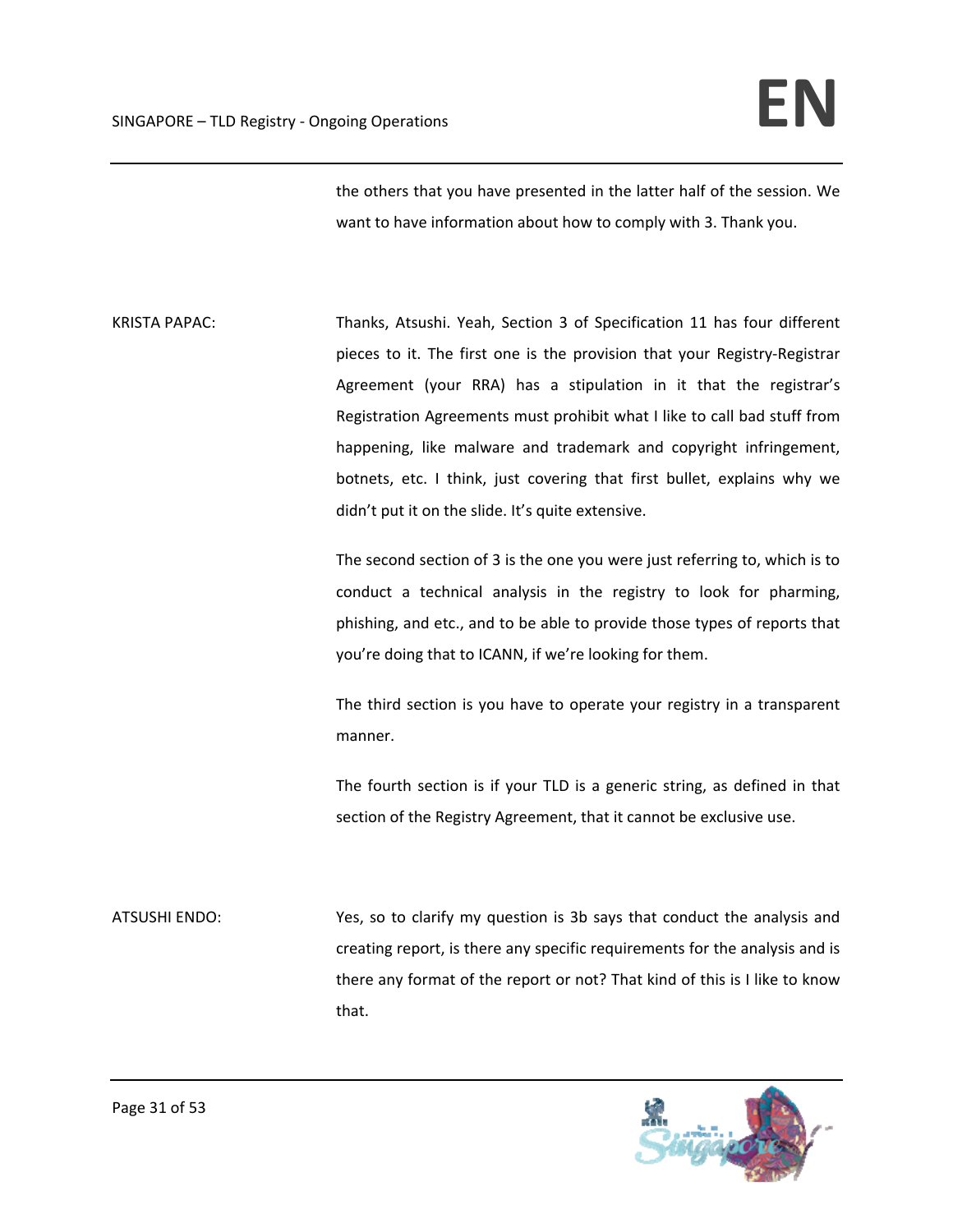KRISTA PAPAC: There isn't anything more specific than what's described in the Registry Agreement. One discussion we have had internally is: Would it make sense to develop some sort of standard format that we would want registries to provide? It's at the discussion level right now. There's a couple other reporting things that are required. One I mentioned earlier, which is if you have cross-ownership and you have to provide the annual statement that you're abiding by the Code of Conduct. We've also talked about: Would it make sense to create a template for that, as well? These are items that are under discussion.

> I think, particularly with this one that you're asking about, if we were going to do a template like that, it would make sense to try to have a conversation – well, definitely with Francisco but also with registries to see if we're putting a format, if it's something that makes sense. It's not a complete answer right now but we are looking into that because it seems to be something that is coming up a lot.

ATSUSHI ENDO: Thank you. It's under process, I understand that. Thank you.

KRISTA PAPAC: Thanks, Atsushi.

JORDYN BUCHANAN: Hello, Jordyn Buchanan with Google. I have a lot of questions, so I'll start with the easy ones.

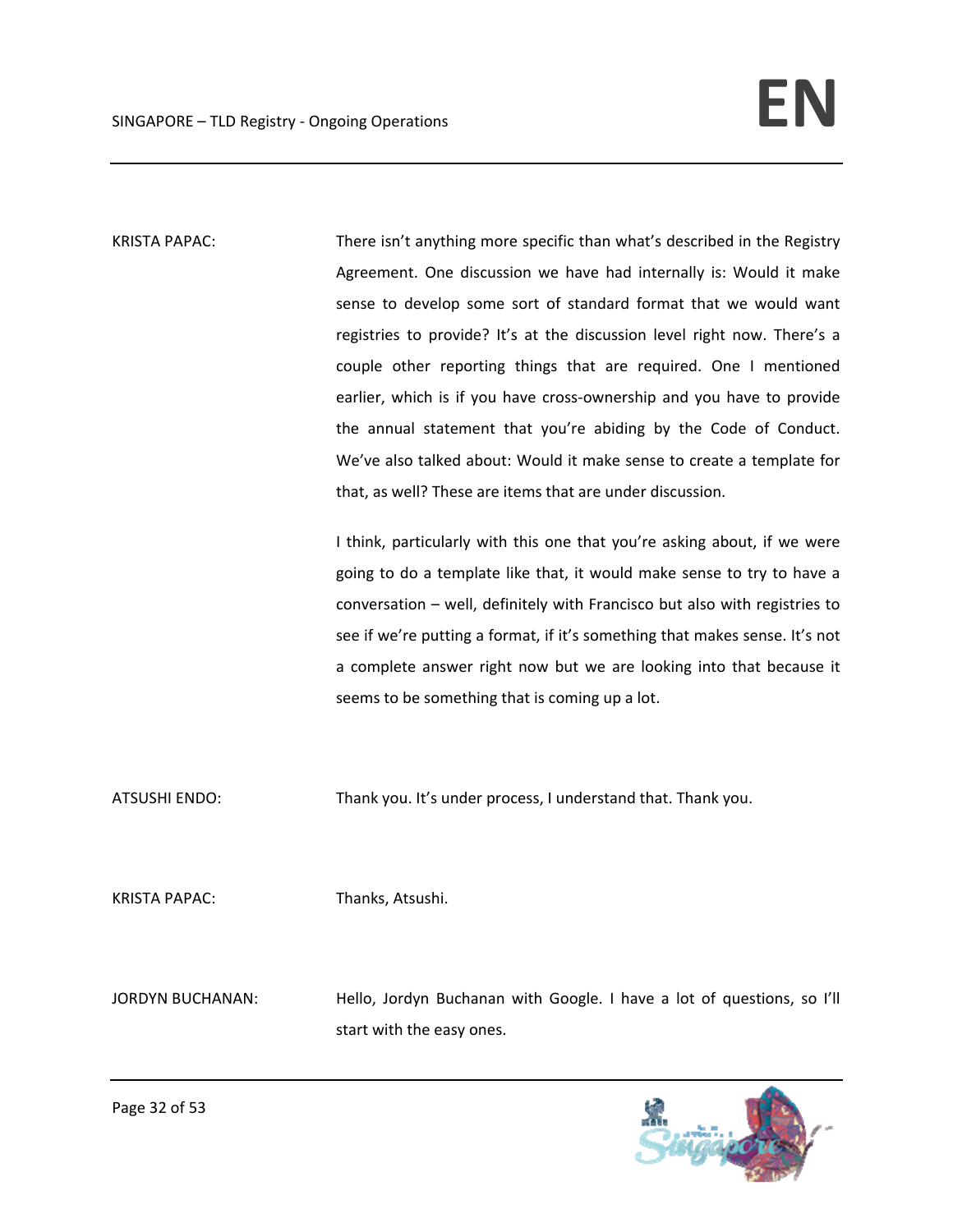|                         | 7.9, you talked about providing notices. One of the procedures in there<br>does involve e-mailing. It says, "E-mail to an address specified from time<br>to time." Where is that specified and how would we know where to e-<br>mail you?                                             |
|-------------------------|---------------------------------------------------------------------------------------------------------------------------------------------------------------------------------------------------------------------------------------------------------------------------------------|
| <b>KRISTA PAPAC:</b>    | It's a surprise. Let me get back to you on that.                                                                                                                                                                                                                                      |
| <b>JORDYN BUCHANAN:</b> | Okay, thank you. Number two, CZDS. Francisco, you said that we could<br>now change the duration of the CZDS request. It looks like - at least, last<br>time I looked - though, you could change the default but you couldn't<br>change an individual request. Is that still the case? |
| <b>FRANCISCO ARIAS:</b> | Sorry, could you repeat?                                                                                                                                                                                                                                                              |
| <b>JORDYN BUCHANAN:</b> | There's a way in the CZDS tool to change the duration of all requests<br>that you're granting, but it doesn't seem like you could change on a per<br>request basis the duration of the zone file access that you were<br>providing.                                                   |
| <b>KRISTA PAPAC:</b>    | The subject matter expert on that is actually not here right now. Let's<br>capture that question. Just to make sure I understand, Jordyn - and I<br>think I do $-$ you can either make all requests for 1,000 days or 50 days                                                         |

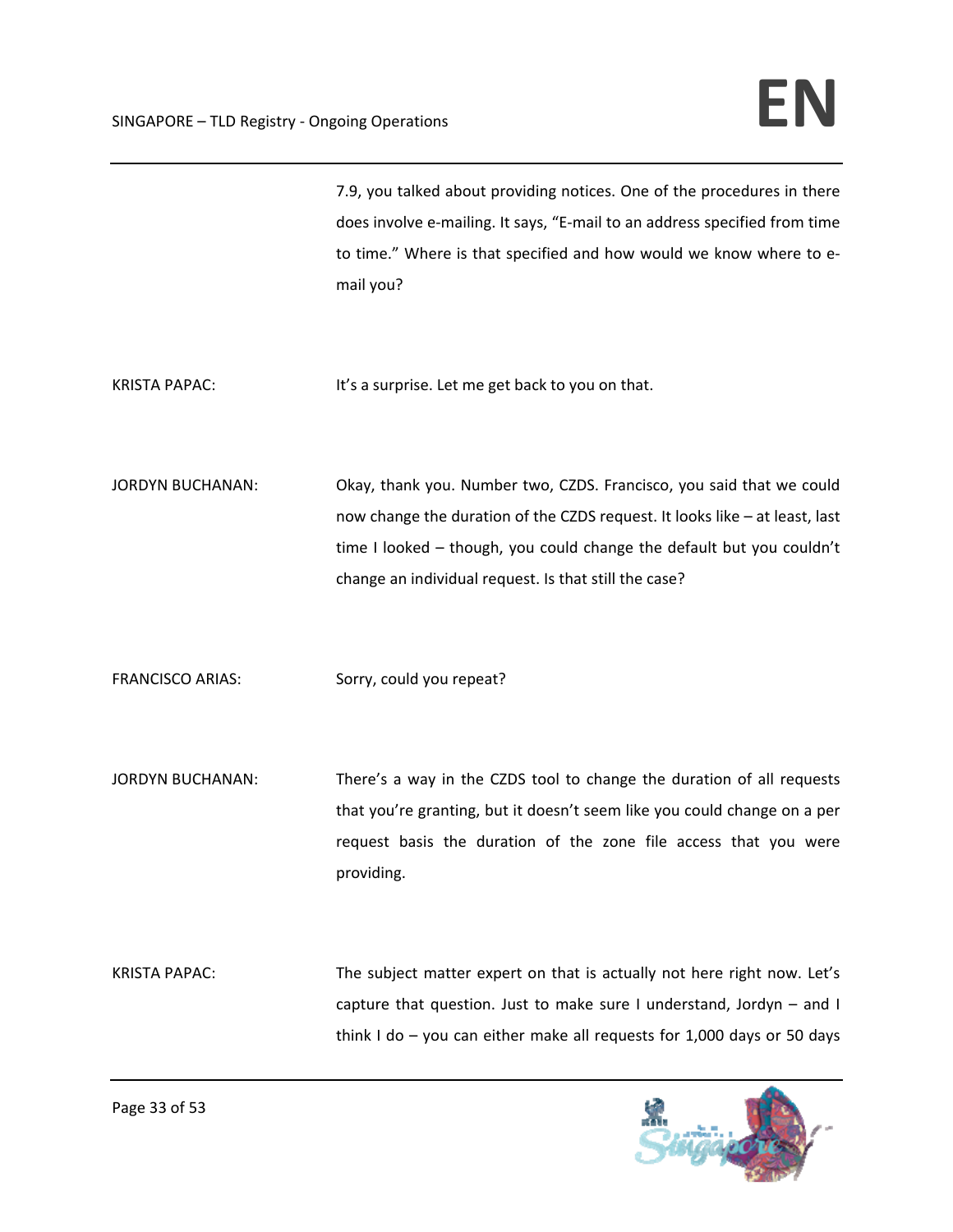or whatever number you pick, or you can make – sorry, let me say it again.

You believe that the change that we implemented is that all requests have the same duration, where you're asking if you can have more granularity where some requests have to be approved in 90 days and resubmitted and others can be up to 1,000.

JORDYN BUCHANAN: Right. It may be useful depending on the use case specified by the requester to be able to specify different durations for different requests.

BRET FAUSETT: [Inaudible]

JORDYN BUCHANAN: You can?

BRET FAUSETT: [Inaudible]

JORDYN BUCHANAN: I couldn't figure out how to do that. If that's possible, maybe like a cool cheat sheet on how to do that would be handy. I spent some time trying to figure it out.

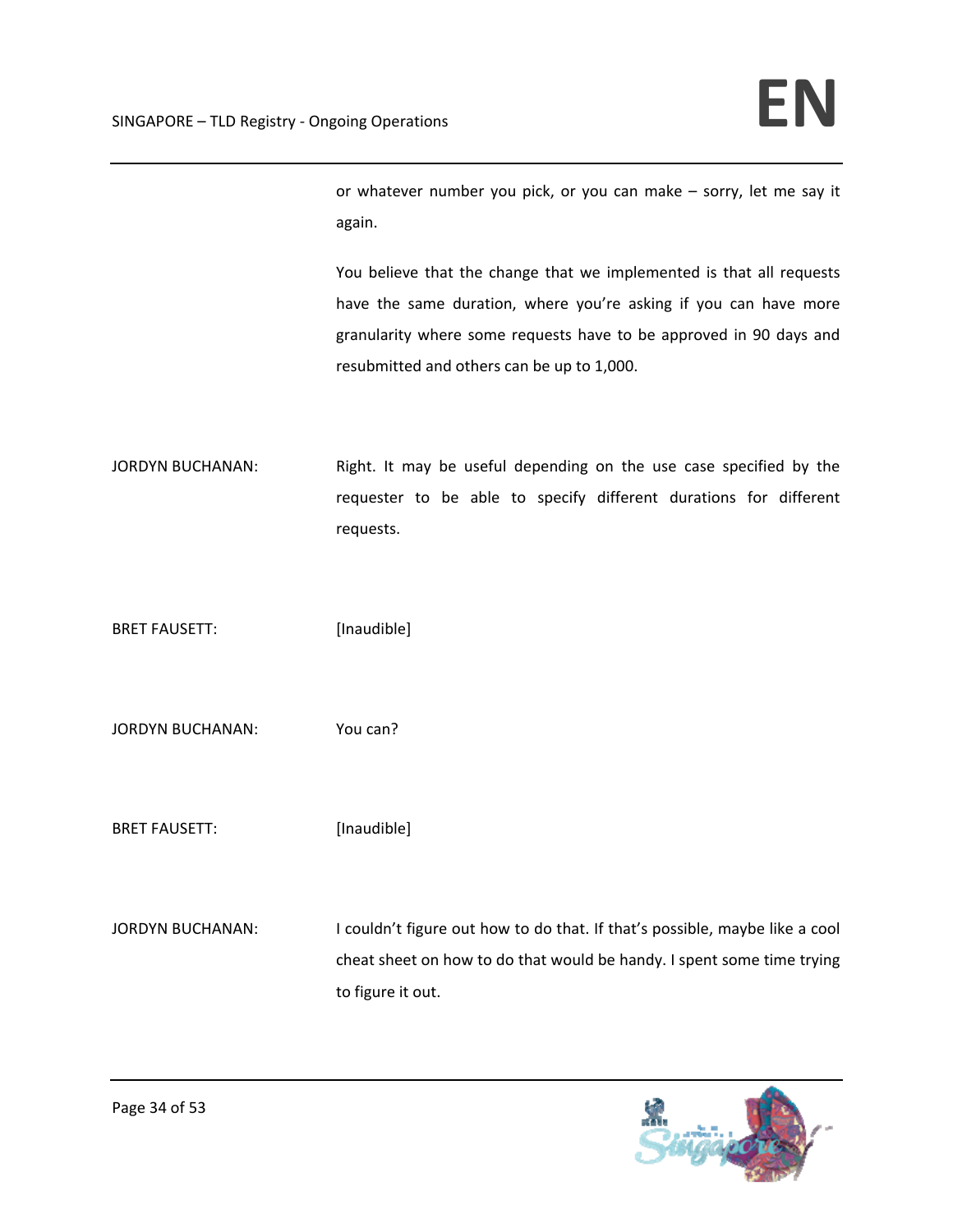KRISTA PAPAC: I want to thank Bret Fausett for providing the answer. I think you may or may not know Wendy Profit on the Registry Services Team, but Wendy knows the CZDS system inside and out. She probably reiterates the code in her sleep. Jordyn, we could even set up ten minutes with whoever on your team to sync up with Wendy and she can show them how to get through those things.

JORDYN BUCHANAN: Okay, sure, that would be great. Okay, now harder ones. Let's do the last one first.

> Equivalent access, which is a requirement, do you guys have any guidance on behaviors that would run afoul? The language in the agreement I think has been brought up before. I think it's a little vague. It's hard to tell what might be allowed or not allowed. I see a lot of different practices developing in the community. It's hard to tell which are acceptable and which aren't. Is there any plans to provide some guidance to registry operators as to types of things that you're seeing that might not be okay or programs that would be okay? For example, ways of providing tiered access to marketing programs or support or things like that.

KRISTA PAPAC: We don't have anything like that at this time.

JORDYN BUCHANAN: Okay. Well, I guess this a request, as that would be incredibly useful for a very unclear part of the Registry Agreement.

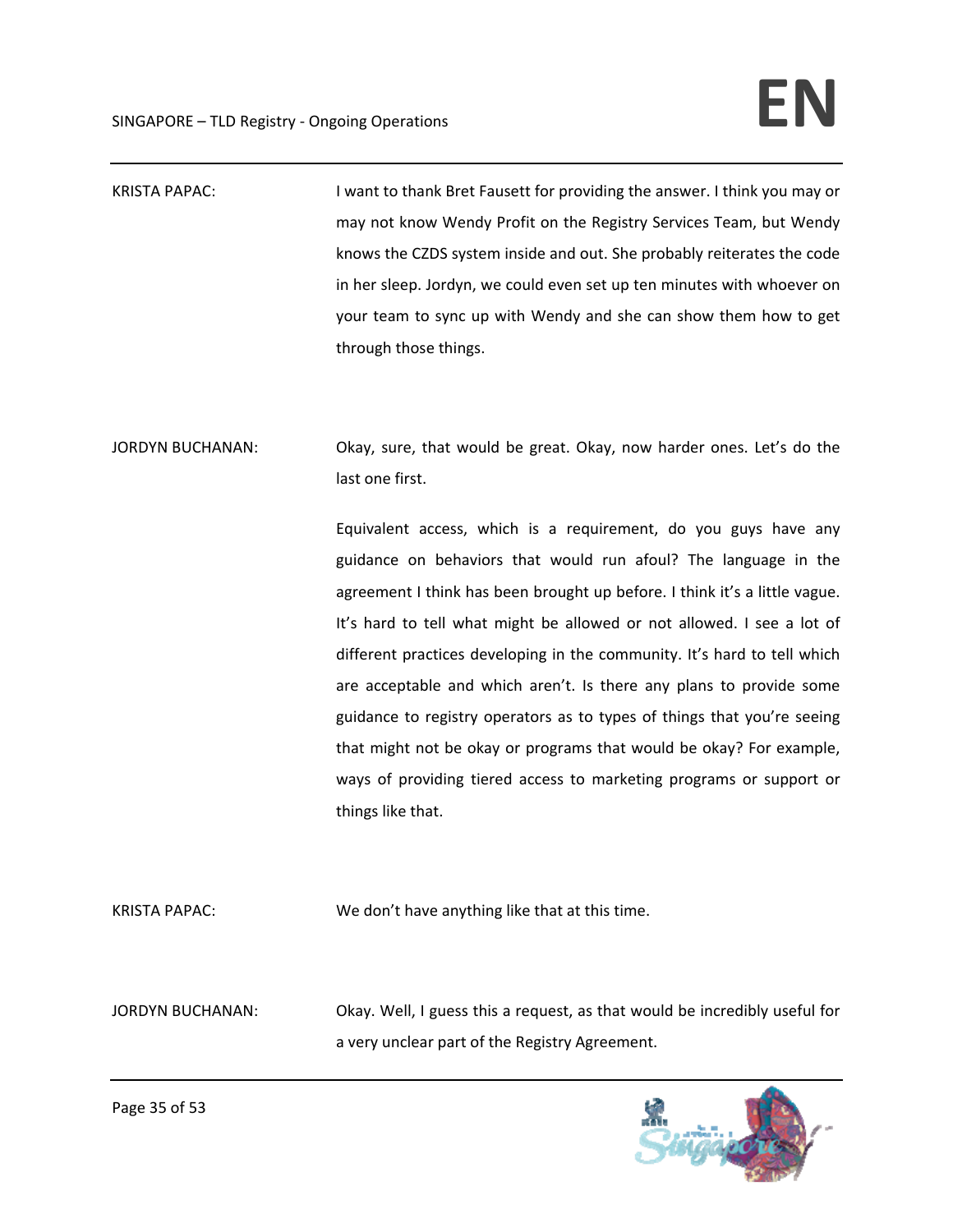The last one, just to follow up on Jim Prendergrast's point. He asked why we're obliged to upload various things when there's perhaps nothing very interesting going on – zone file access, in particular, seems particularly uninteresting during the first 120 days. I know the language in the Registry Agreement does require all of these things upon delegation, but that's because obviously that base language was written before the 120-day requirement was imposed subsequently, so I don't think it was contemplated at the time of that writing that this particular set of circumstances would exist.

I'm wondering if it might make sense to consider just an operational change in terms of requiring any of these things when either registrations are taken or zone file data is actually published other than the nic.tld case. There seems to be a lot of – an undue amount of – back and forth, I would say, between ICANN and registry operators on this point now and mostly asking for trivial and uninteresting files.

FRANCISCO ARIAS: Thank you, Jordyn. A couple things there. The way we see things, we have seen things developing. It takes some time from delegation for registries to have everything put together and working all day, the different components of the technical onboarding. Even if immediately after delegation you may not be activating names – or even registering, depending on the choice of the registry or any other requirement  $-$  it will still take time before you are ready. It's probably better to start having all that done before you actually start registering names or activating them.

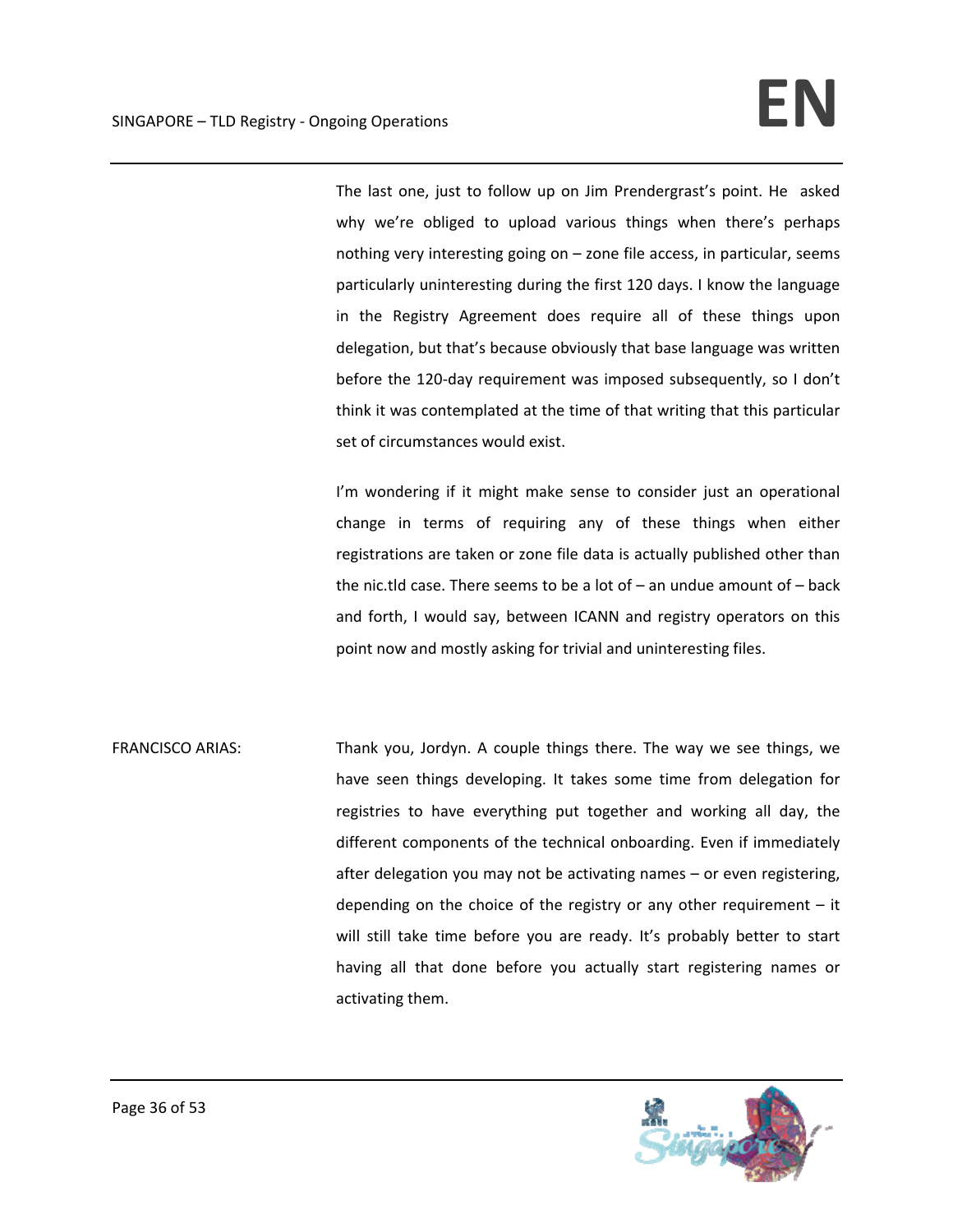The other thing, why it's useful to have access to things – for example, the zone file  $access - we$ , for the monitoring of the reserved names, that's one of the two ways we monitor. We do a quick pass on the zone files and that actually has allowed us to identify issues with those reserved names so we immediately notify the registries so they can fix the issue.

- JORDYN BUCHANAN: I think it is actually incredibly helpful to be given, say, "Hey, by the way, you're going to have to do all this stuff and it doesn't seem like you're doing it right now." It seems like maybe early on, treating it more as an advisory function as opposed to an enforcement function might just save everyone a lot of time. The frequency of follow-up that is warranted from Compliance and enforcement function maybe is a little more time-consuming than is warranted under the circumstances? Might just be some fine-tuning of that program early on while it's in a ramp‐up as opposed to a steady‐state operation.
- FRANCISCO ARIAS: Yes, thank you, Jordyn. I guess we need to get back internally to you with an answer on that.
- KRISTA PAPAC: Jordyn, I have an answer for you on the e-mail address. The e-mail address is RegistryLegalNotices@ICANN.org. But more importantly, that is included in the welcome kit that's going to be completed and going

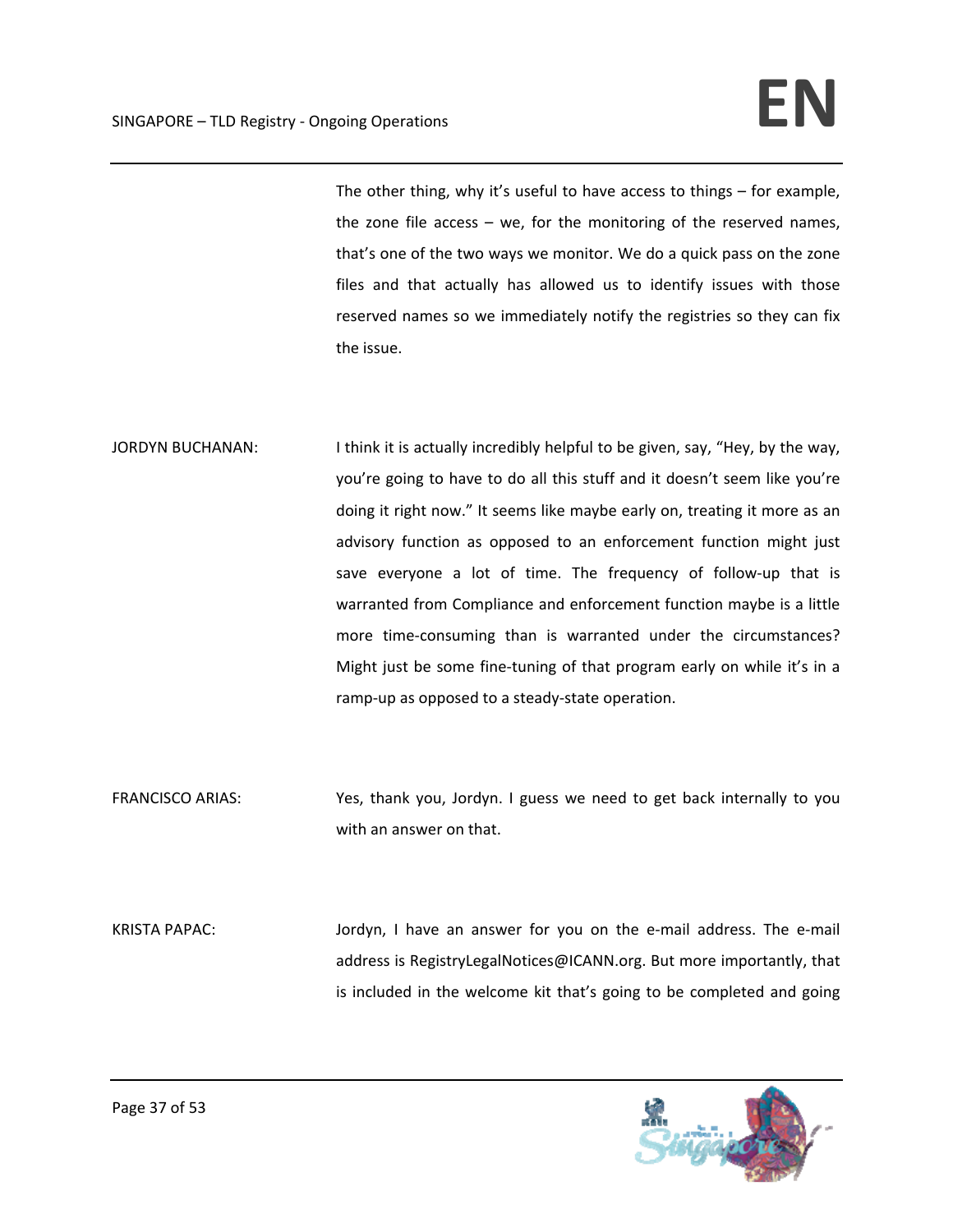out soon. I'll talk about it a little bit more, again, in the wrap up. RegistryLegalNotices (with an S) at ICANN dot org.

JORDYN BUCHANAN: Is the expectation that you'll know this by reading the welcome kit and it will stay the same until you specify otherwise or is there going to be somewhere where it's specified and you look to see what it is at any given moment?

KRISTA PAPAC: Sorry, say that one more time?

JORDYN BUCHANAN: Is the expectation you're going to send us a welcome kit and it's going to include that information and then it will stay the same until you send us a new notification it's something else, or you're going to post the information somewhere and then whatever is posted is always going to be accurate?

KRISTA PAPAC: I'm sure we could figure out a way to post it somewhere. I think you're asking for it to be posted, right?

JORDYN BUCHANAN: I don't care. I just want to know how do we know when it changes, I guess, is the question, because the agreement says that you guys can change it from time to time.

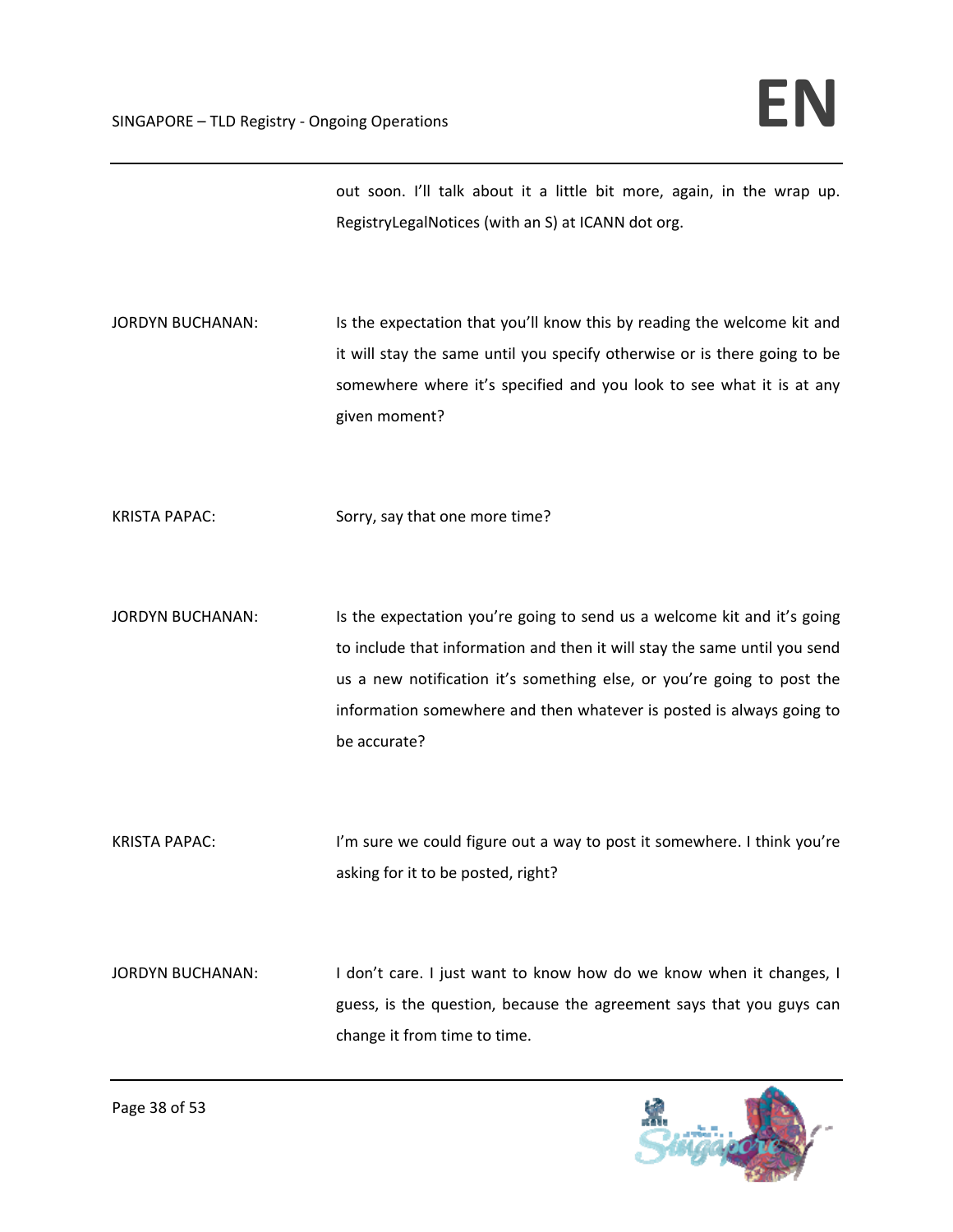| <b>KRISTA PAPAC:</b>    | Yeah, if we were going to change it, we'd send you an official<br>notification that it's been changed.                                                                                                     |
|-------------------------|------------------------------------------------------------------------------------------------------------------------------------------------------------------------------------------------------------|
| <b>JORDYN BUCHANAN:</b> | All right, so we can rely on the address that we receive in the welcome<br>kit until we hear otherwise.                                                                                                    |
| <b>KRISTA PAPAC:</b>    | Oh, yeah, I see. I understand now. Yes, absolutely, you would use that<br>one unless you heard something different from us.                                                                                |
| <b>JORDYN BUCHANAN:</b> | Great, thanks.                                                                                                                                                                                             |
| <b>KRISTA PAPAC:</b>    | Thank you for the question. For everybody else, Francisco is putting it in<br>the chat, the e-mail address, as well. Yes?                                                                                  |
| <b>SOPHIA FENG:</b>     | Hi, this is Sophia Feng from KNET. The questions will be regarding the<br>CZDS management platform. I'm wondering, is there any plan for ICANN<br>to improve the CZDS platform functionality performances? |
|                         | At the moment, we have three pain points that when we're using the<br>platform. First of all, there's no user instruction handbook available at<br>the moment [inaudible].                                 |

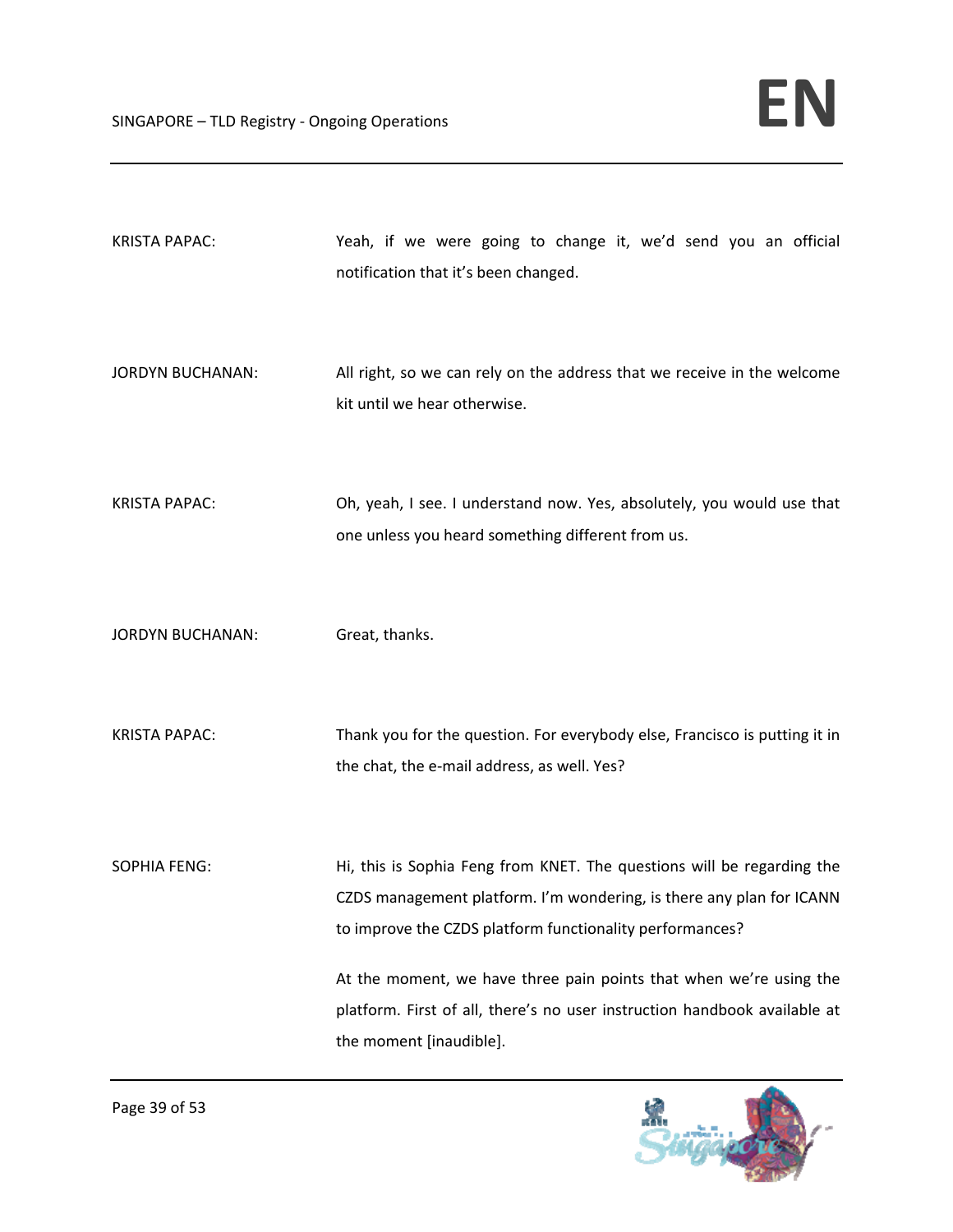Second, the connection of the website is not very stable. Sometimes the platform sometimes took five minutes to load and even collapse and sometimes it works perfectly. This is going to be big issues for daily operation.

Third points is for most of the brand TLDs, their second‐level domain are [now] very limited. Also, for the brand TLDs, due to the sensitivity of the information, they don't usually – or refuse orders on file [access]. Is there a possibility for the platform to designed for brand TLDs, especially, and is there going to be auto-refuse functionality? This could be something to think about, yeah.

KRISTA PAPAC: Thank you. For the second – I didn't quite catch what your first question was so I'm going to address two and three and then maybe you can ask us one again – or points, I guess, subpoints.

> For the second one, that's the first time I've heard feedback about stability but I will take that back and have the team look into that.

SOPHIA FENG: Maybe to different regions. Maybe from access from Europe and America could be okay but maybe from Asia and from Chinas and also I heard someone from Taiwan is also could be the same and slow and sometimes, yeah.

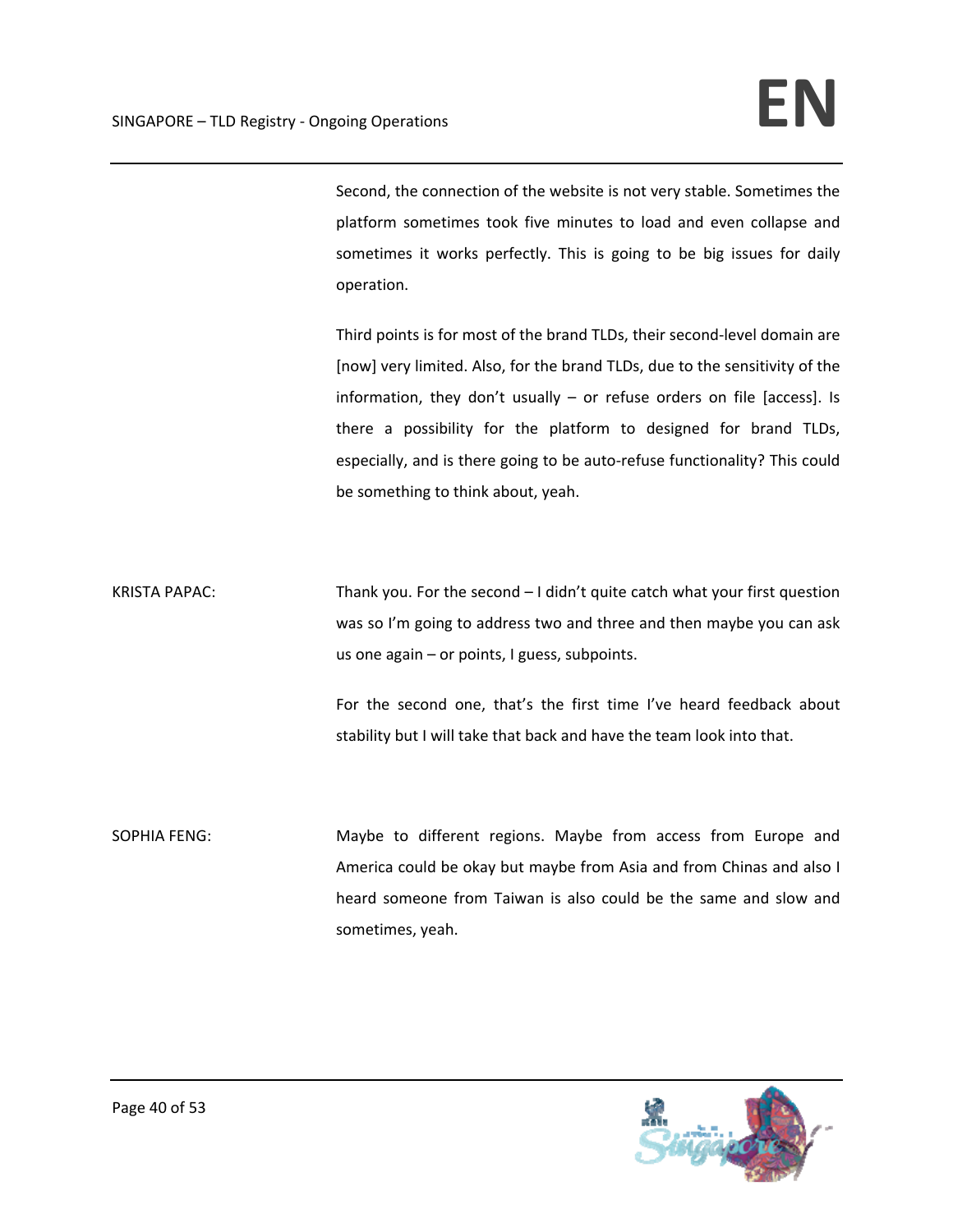| <b>FRANCISCO ARIAS:</b> | Yes, thank you. Let us take a look at that and we'll get back to you with<br>an answer on that.                                                                                                              |
|-------------------------|--------------------------------------------------------------------------------------------------------------------------------------------------------------------------------------------------------------|
| <b>SOPHIA FENG:</b>     | Okay.                                                                                                                                                                                                        |
| <b>KRISTA PAPAC:</b>    | Thank you for that feedback, it's very helpful. Do you want to re-ask<br>your first point?                                                                                                                   |
| <b>SOPHIA FENG:</b>     | The first one is there's no user instruction handbook for the platform. Is<br>that anywhere available? Because we haven't seen it yet.                                                                       |
| <b>FRANCISCO ARIAS:</b> | I thought it was in the website, but as Krista said, Wendy's not here,<br>who's the expert on the system. I guess we will need to get back to you<br>on this.                                                |
| <b>KRISTA PAPAC:</b>    | Thanks. Just to add to that, maybe after the session I can capture your<br>contact information and get back.                                                                                                 |
| <b>SOPHIA FENG:</b>     | Sure. Third question, the third one is more [from a] platform designed<br>point of view and that could be something to think about. If you have<br>any ideas, there's another request like this come to you. |

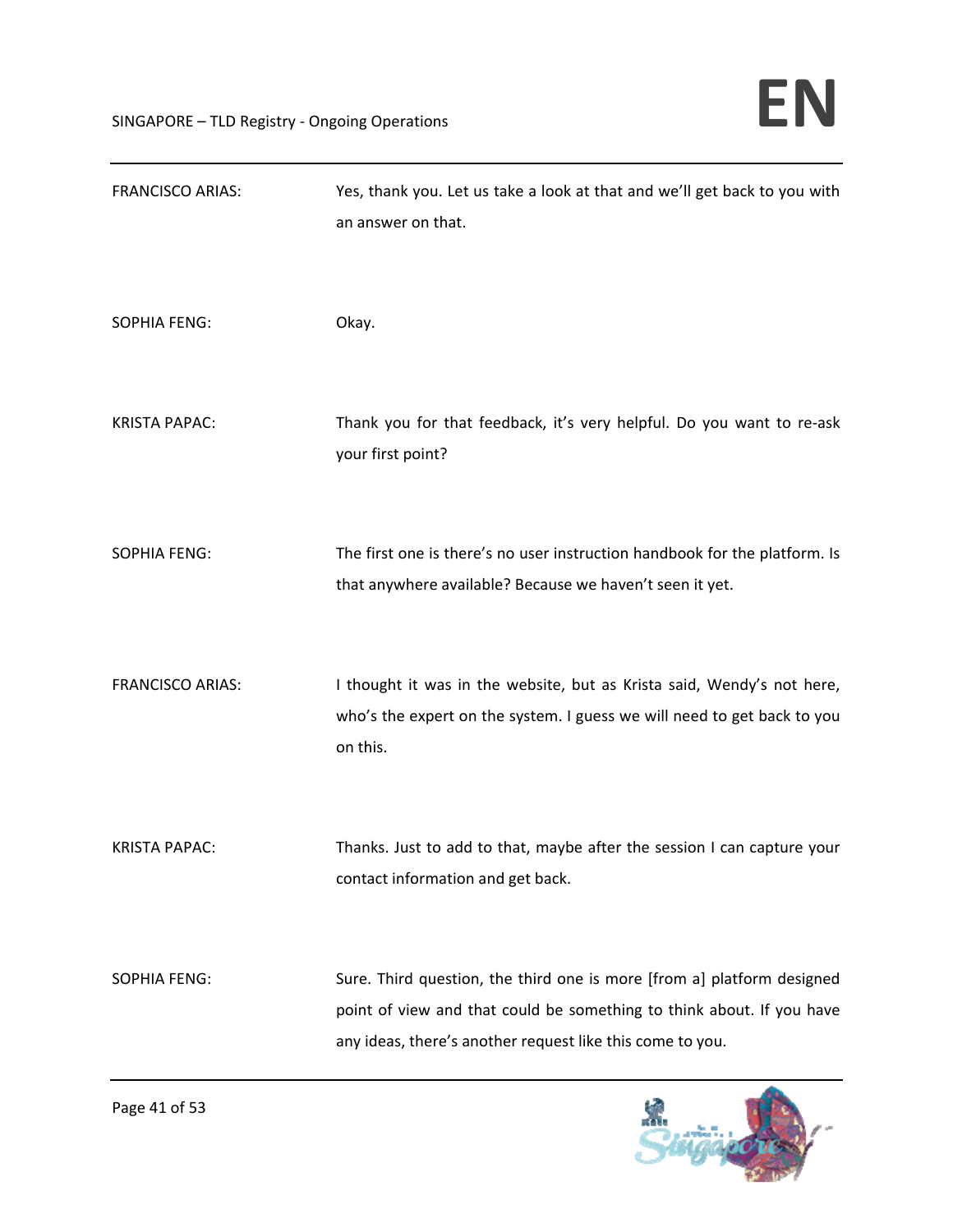KRISTA PAPAC: Yes, thank you for that. For the third question, what would be helpful is for additional – for feedback on CZDS or additional requirements or functionalities that you'd like to see, we encourage you to send an e‐ mail to the czds@icann.org with just some maybe bullet points about what would be useful and why that's something that you'd like to see.

SOPHIA SHENG: Okay. Thank you very much. There's last questions. There was an additional question regarding name collision issues. I'm just wondering whether there is any plan for ICANN to release blocked names in the name collision list after the 120 days after delegations. The question is for a lot of brand TLDs at the moment, there was one TLD that have 200,000 names blocked under that TLD. It creates a lot of internal issues for them to use the TLD.

FRANCISCO ARIAS: I think you're asking what would be the mechanics to release the names in the SLD block list?

SOPHIA FENG: What's going to be the next step for resolving the issues?

FRANCISCO ARIAS: We currently have in public comment the next phase of name collision mitigation measures, the framework. The public comment closes on 21<sup>st</sup>

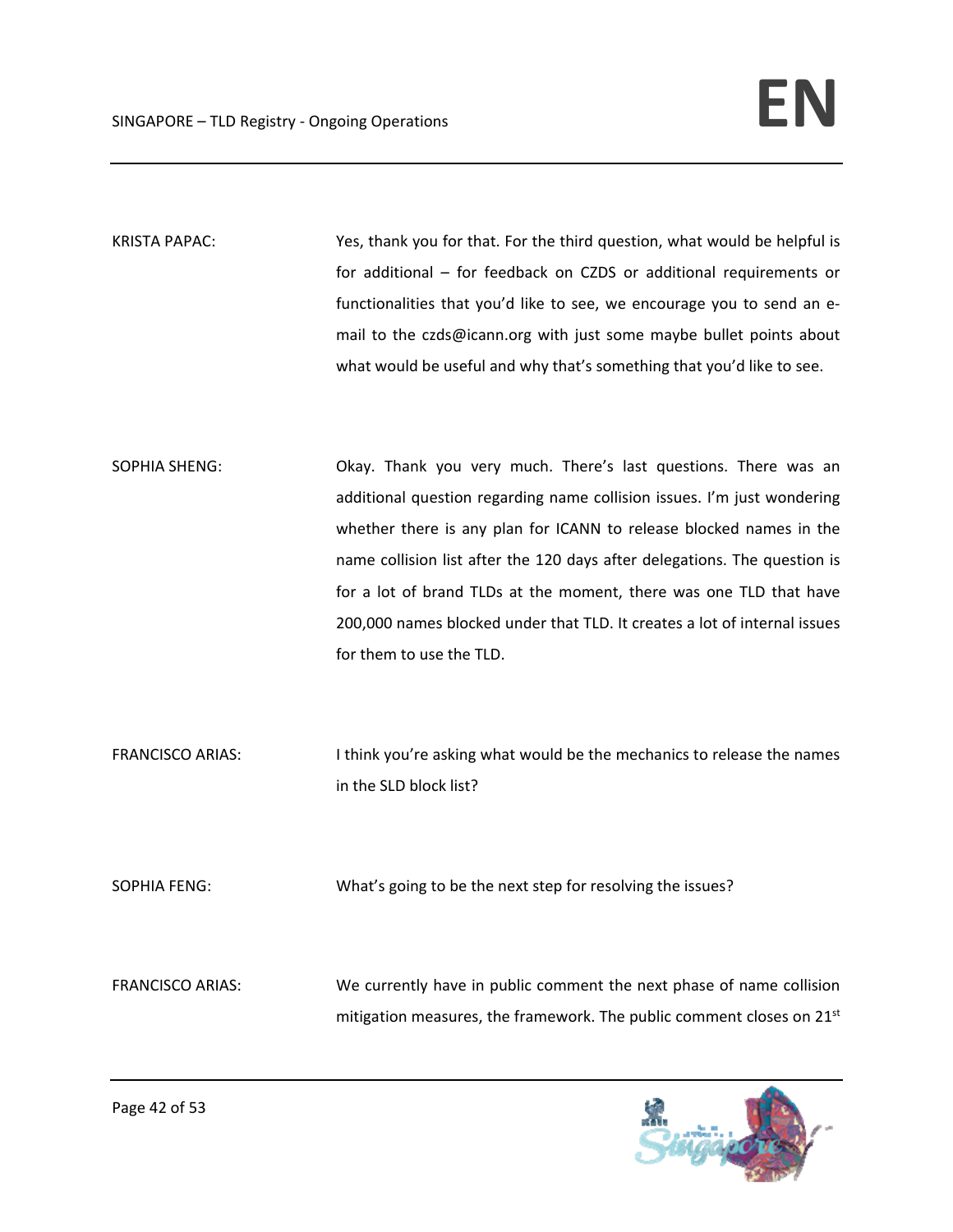April. It contains a proposal to release the SLD block list after a period of 120 days in which particular DNS records are inserted for those SLD block list as a measure to, say, notify and identify issues when people are using those names. We have the proposal in public comment. If that proposal is approved, then that will be the mechanics to release those names from the SLD block list.

SOPHIA FENG: Do you have a specific timeline at the moment?

FRANCISCO ARIAS: Since the public comment period closes on 21<sup>st</sup> April and then we have to update the proposal based on the input received, we think that May will be the earliest that [inaudible] proposal could be considered by the ICANN Board and New TLD Program Committee.

SOPHIA FENG: Okay, thank you.

AMY BIVINS: I have a question from remote participant, Yasmin Omer from ARI: "How long must a request for zone file access be pending until Compliance issues a notification to the registry requesting that the request be addressed?"

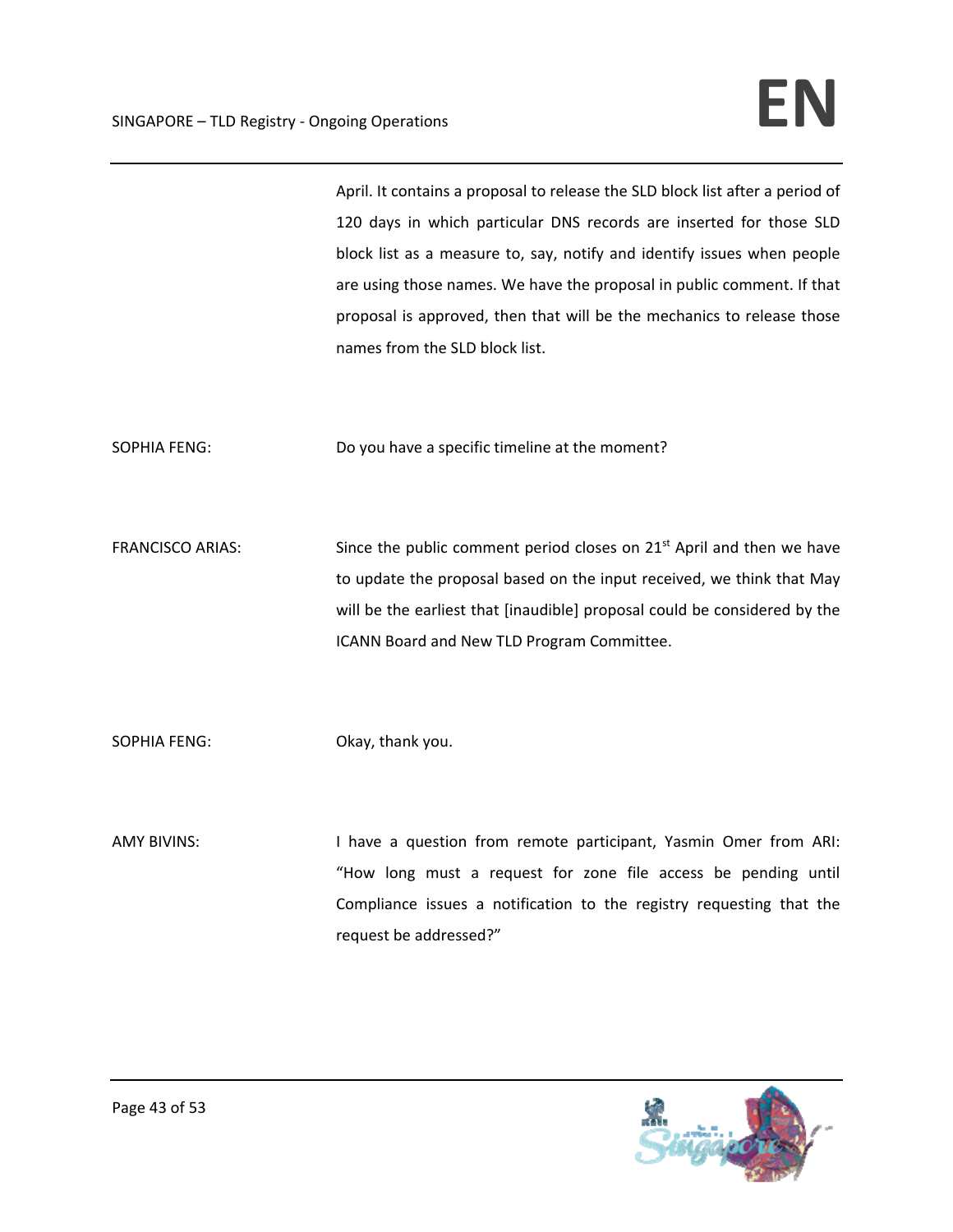| <b>KRISTA PAPAC:</b> | That's actually a Compliance question that would be good to ask in the<br>room I think just next door. I don't know, if, Yasmin, if they have<br>somebody - I think that session's still going on - that they could actually<br>ask it, because there's a real session going on on Compliance right now.                                                                                                          |
|----------------------|-------------------------------------------------------------------------------------------------------------------------------------------------------------------------------------------------------------------------------------------------------------------------------------------------------------------------------------------------------------------------------------------------------------------|
| <b>MIKE PALAGE:</b>  | Wonderful interview. I was just next door asking a question and I was<br>told you would have the answer, so I've walked over and got in the<br>queue.                                                                                                                                                                                                                                                             |
|                      | My question $-$ and I was listening to this remotely and you did not<br>answer it. This has to do with the PICs compliance. The question that I<br>asked there was there was the RFP that ICANN issued regarding the<br>panels that would constitute. Maguy said that they were looking to have<br>something in place prior to London but you were the person that<br>probably had the most detailed information. |
|                      | Since that's something in Operations that is eventually going to happen<br>- not yet, but will likely be happening - if you could shed any light into<br>those panels or how they're constituted, their identities? I'll be quiet<br>and will take any information you can provide.                                                                                                                               |
| <b>KRISTA PAPAC:</b> | Thanks for the question, and yep, she was right. This is the right room.<br>We just concluded a call for expressions of interest $-1$ think it was at the                                                                                                                                                                                                                                                         |



end of last month- four panelists. We received I think close to 70, if I

remember correctly, submissions. We've been going through them and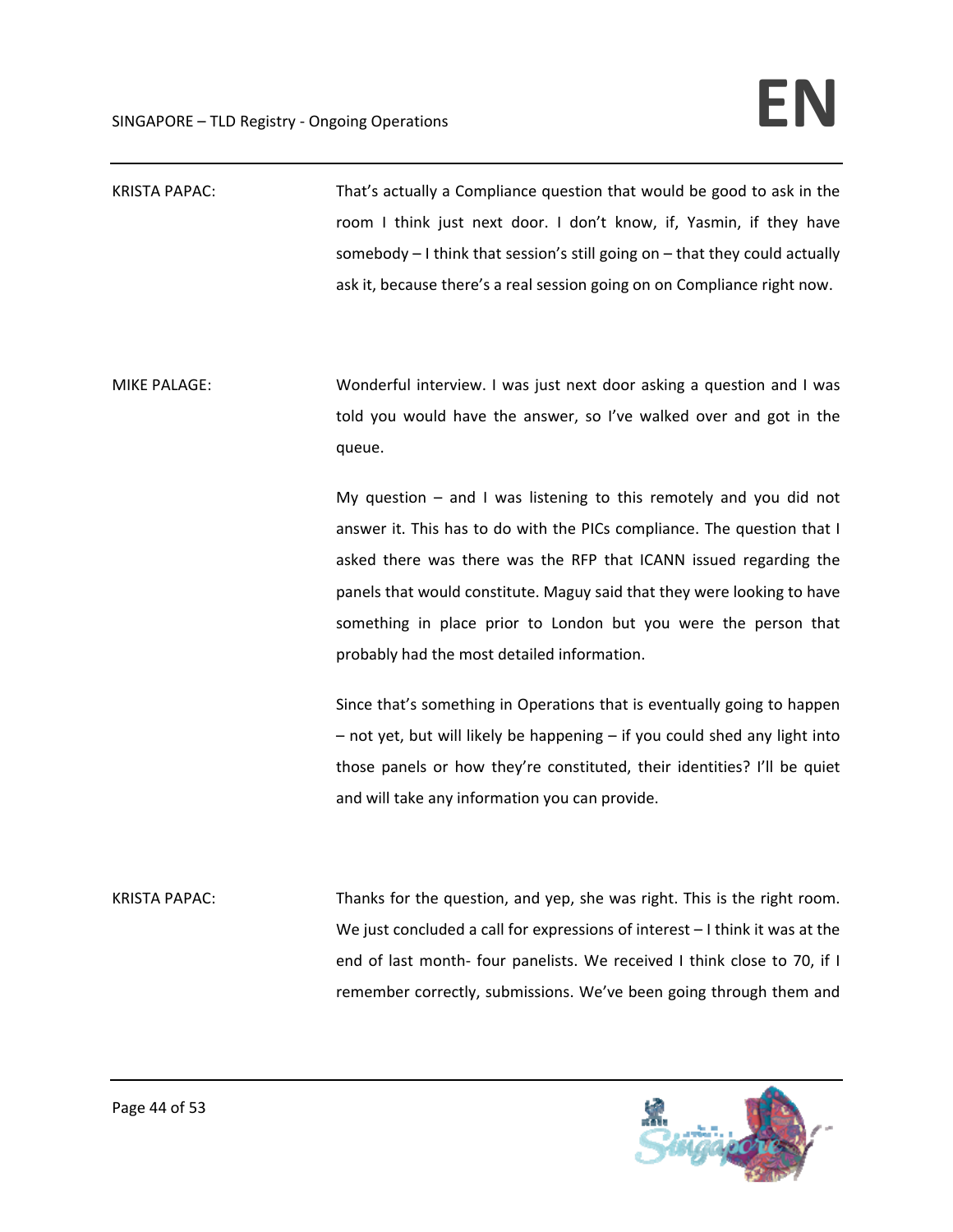sort of categorizing them and trying to look at what the different skill sets are.

Then the next step is to create a shortlist of those panelists, conduct interviews. Then following that, we would go through the selection process, enter into contracts, and then [stand] the panel up. Yes, we're trying to get through all of that before the London meeting. That's correct.

MIKE PALAGE: Okay. Thank you.

FRANCISCO ARIAS: Sorry. Just before going to the question, [Ann] was sending me the link to the CZDS system pursuant to the question before, regarding a user manual for the CZDS [inaudible], the CZDS website. There is a link in Help that will provide guidance on how to use the system. Maybe that will solve the issue before. Thank you.

CAROLIN SILBERNAGL: Hello, Carolin Silbernagl, dotHIV. I have a question on name collision. In fact, I just want to get the information bulletproof. Did I understand you right that all the registries that have signed the contract up until now can adhere to the old solution of the topic, so 120 days from contracting plus block list? Can we rely on that, because, I mean, the question when our first names can be resolved is very vital for launching and marketing.

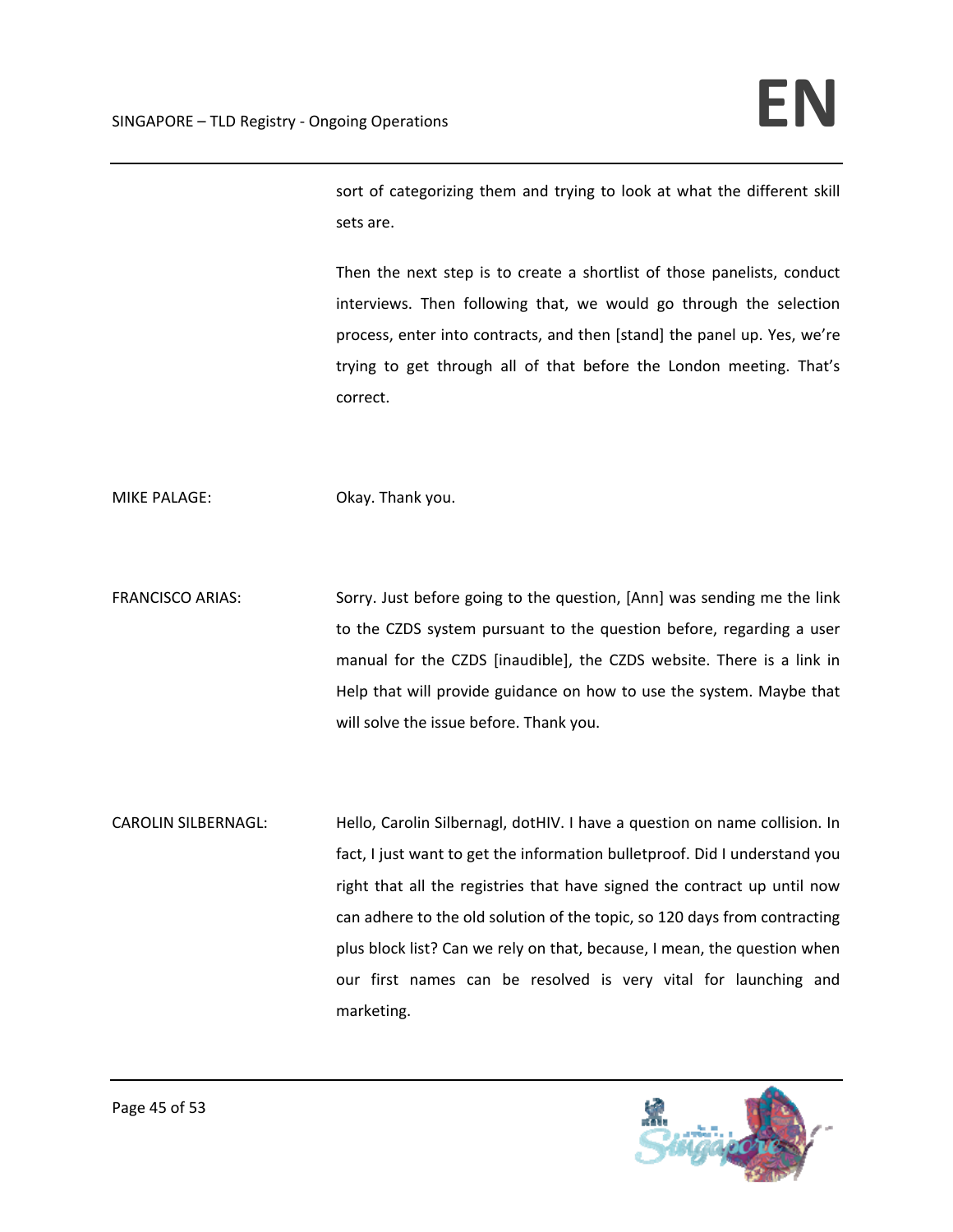- FRANCISCO ARIAS: The core mechanics is not a long-term solution in the sense, for example, you have the SLD block list and there is no way to release those names. The current proposal for public comment right now, the framework, it's what we think is a superior mechanics to handle name collision and it also provides a way to release those names. The plan here is to supersede the alternate path to delegation mechanics with the framework once and if it is approved by the ICANN Board.
- CAROLIN SILBERNAGL: To get things clear, it can happen to me that I now calculate or plan with a resolution of the first names in our namespace 100 days from contracting, and once you approve a plan that is still up in the air and yet to be finalized, that this date can shift by at least 60 days, which is the period until the delegation that we have to expect in the further future?
- FRANCISCO ARIAS: The key date, that would be a good cut-off date from the moment the proposal is approved. If your TLD, supposing the proposal stays the way it is now, if your TLD was delegated before that cut‐off date, then you will apply the controlled interruption only to the SLD block list. If it's not, if it's delegated after the cut‐off date, then you will have to apply the controlled interruption mechanics using the wild card for 120 days after delegation.

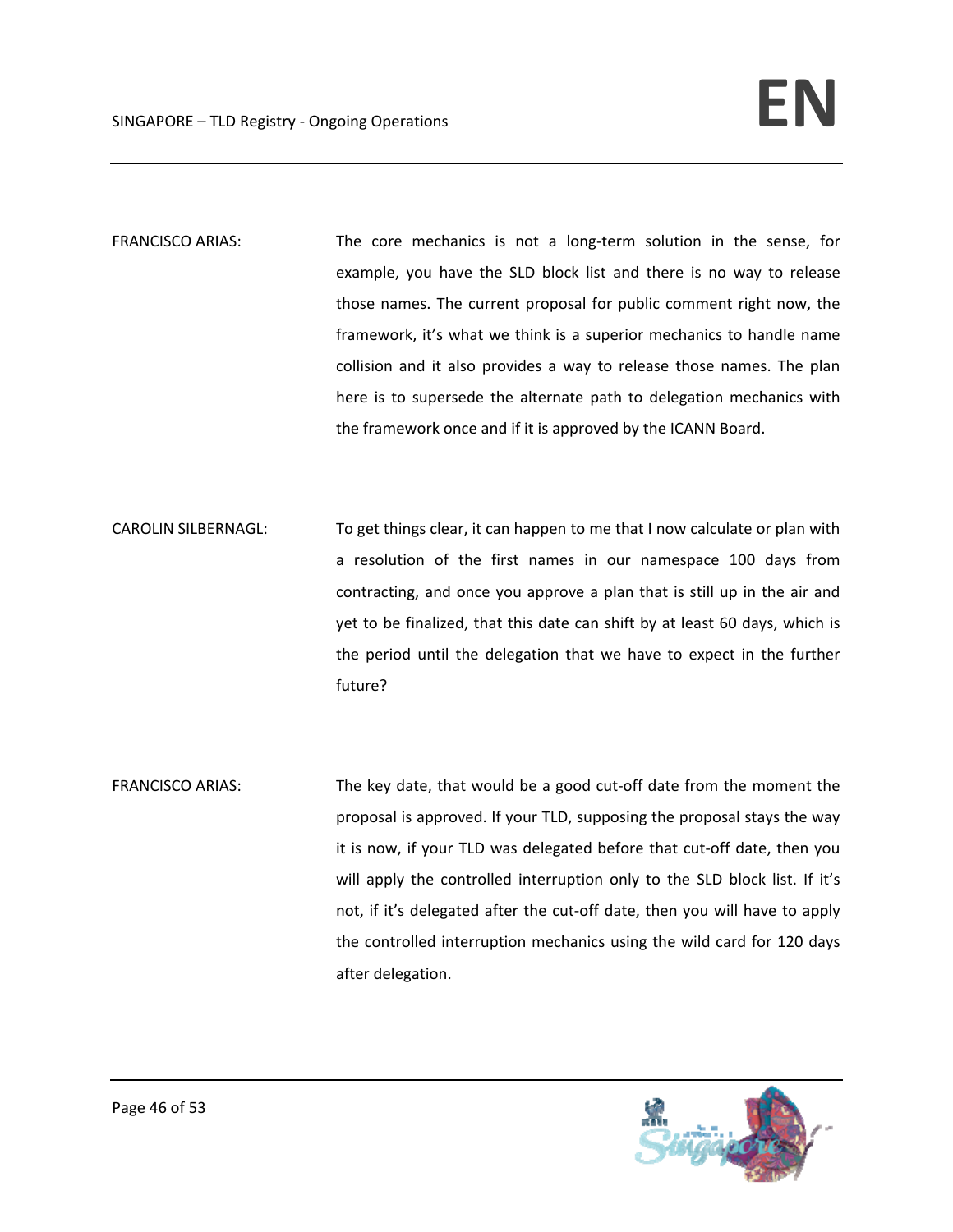- CAROLIN SILBERNAGL: Again, no planning security for new gTLDs between contracting and delegation? Thank you for that.
- RONALD [SCHWERZLER]: Ronald [Schwerzler], dot[inaudible]. A question I'm sure you will not answer with a yes, or probably you will. We have some names on the collision list that we should really need for marketing purposes. Do you think there can be any exception like an applied for launch program or whatever to get one or two or three names off that list before this having to wait these 120 days or something like this? Can you mention any exception to [inaudible]?
- FRANCISCO ARIAS: The proposal as it is in public comment now does not consider to have any exception to the list.

RONALD [SCHWERZLER]: Thank you.

[SEAN BASAYER]: Hi, Sean Basayer from [NewStar]. Just two quick questions, hopefully. First, could you flip back to the transaction reports slide earlier in the deck? I think it's the one with the different IANA IDs depending on the internal usage of the domains.

FRANCISCO ARIAS: Slide 45. Let me go to it.

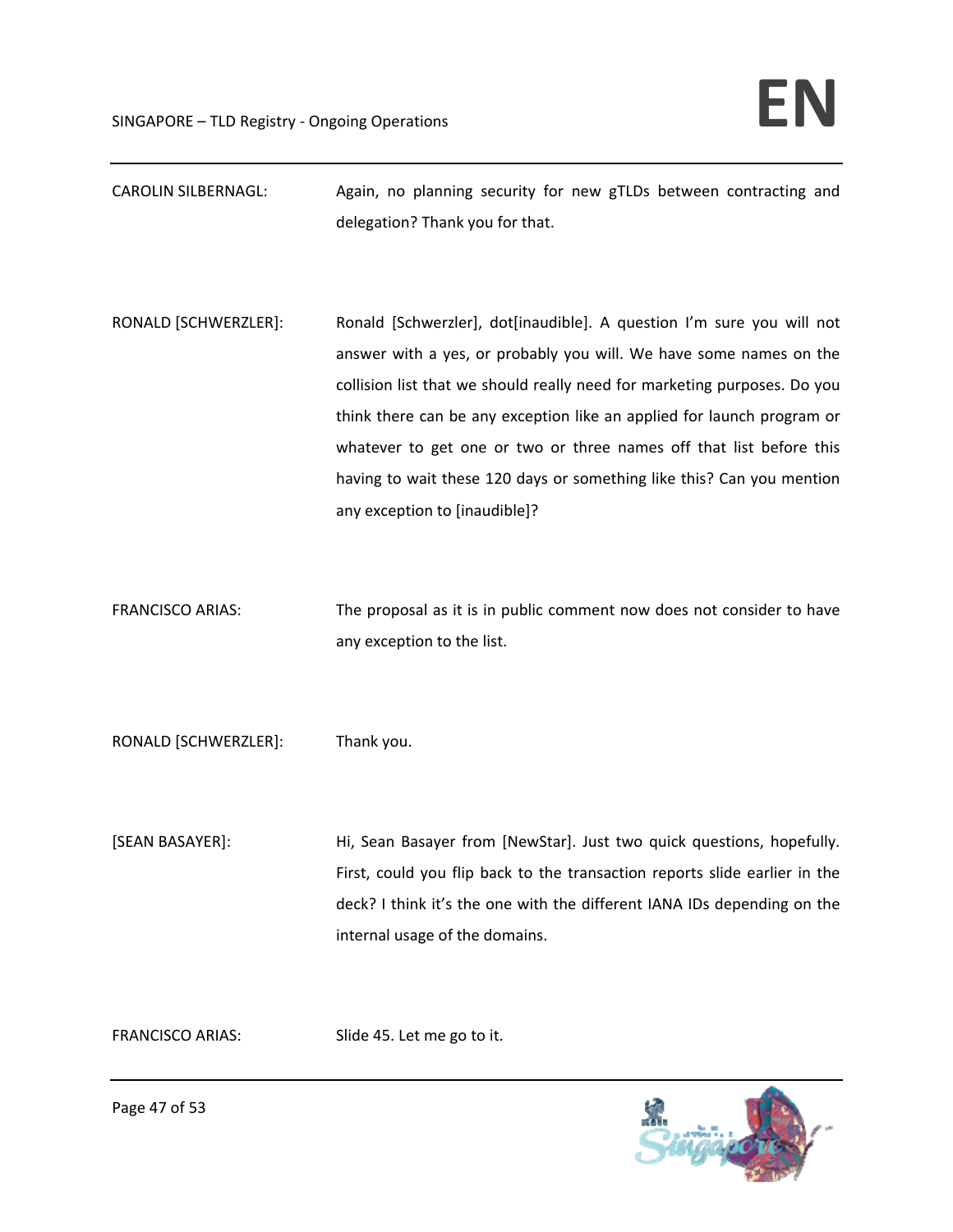[SEAN BASAYER]: Okay. In the agreement, the latest generic version – and I just looked up Africa's one that was one, dot‐africa that just was signed – it mentions that the IANA IDs should just be 99999 for the internal registrar. Here, it's broken down to multiples. Is this documented in a document somewhere else, as well?

- FRANCISCO ARIAS: What the agreement is for those names that are registered by the registry itself acting as a registrar. There is also other cases. For example, those names are the first two IDs that are listed there ending in 95 and 96, those are used in PDT. This was a case raised by, I believe, ARI. They proposed a mechanics to allow those names that were required during PDT to let them follow their normal courses of business to, let's say, [die], expire. They needed a way to identify those names because they are not really – they can't be properly identified using the 99 ID, since they are not really for the use of the registry. That's why we provided those IDs and those are described in the guidance for pre‐ delegation testing.
- [SEAN BASAYER]: Okay, okay. There's 99998 and 99999. Once a TLD goes into production, it's beyond PDT. The only IANA ID we should be using for internal registrars is 9999.

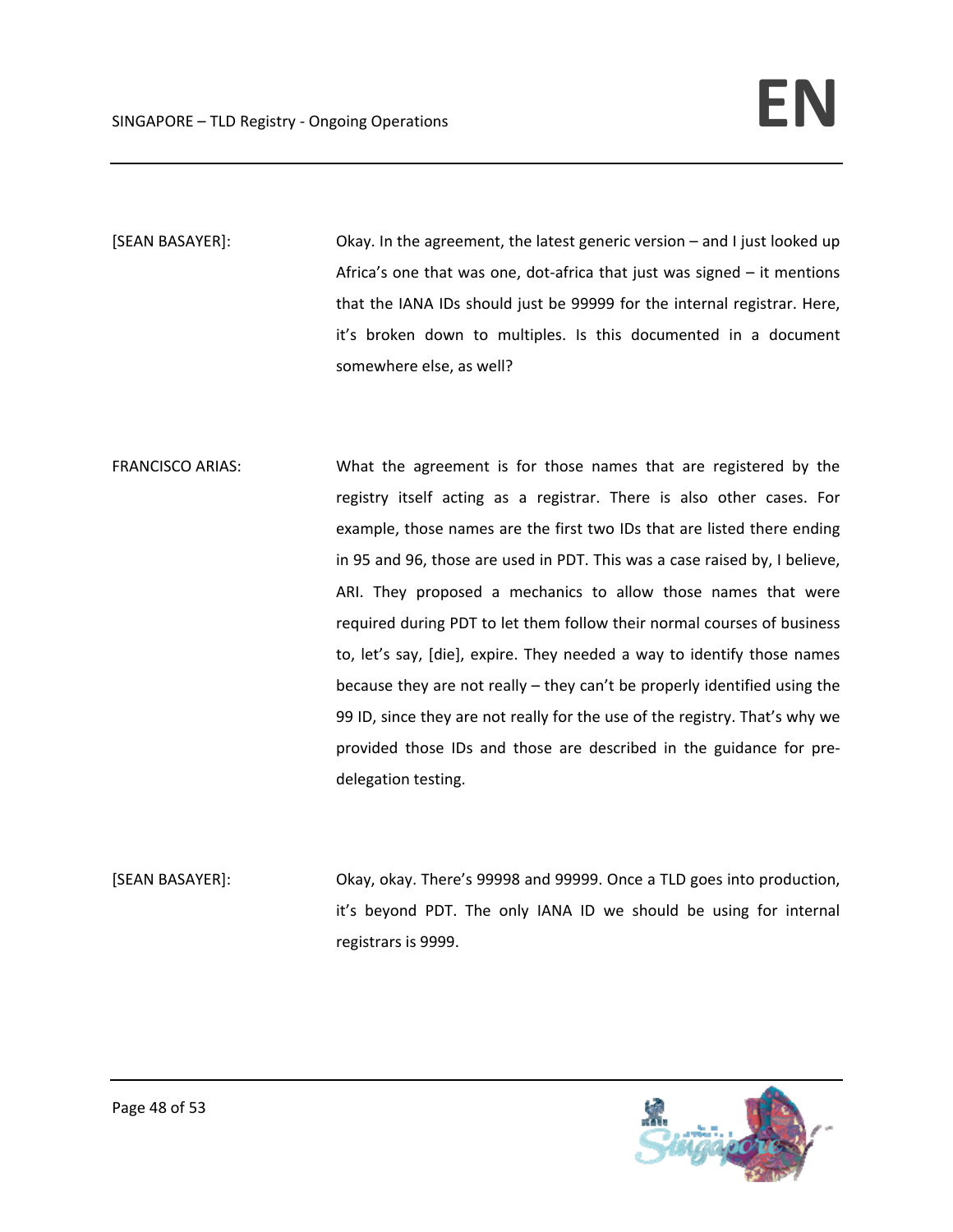| <b>FRANCISCO ARIAS:</b> | Sorry, and I forgot about 98, which is used in the case of the 100 names<br>in the Specification 5. The reason for the [transition] is the 100 names<br>according to the agreement are to be billed to the registry so we need a<br>way to identify between those that are to be billed and those that are<br>not to be billed, which is the 99.                                                                                                                                                                                                                                                                                                                                                                                              |
|-------------------------|-----------------------------------------------------------------------------------------------------------------------------------------------------------------------------------------------------------------------------------------------------------------------------------------------------------------------------------------------------------------------------------------------------------------------------------------------------------------------------------------------------------------------------------------------------------------------------------------------------------------------------------------------------------------------------------------------------------------------------------------------|
| [SEAN BASAYER]:         | Okay, that makes sense. You may want to update - I don't see 99998 in<br>the agreement, so maybe later iterations, you may want to put that in<br>there.                                                                                                                                                                                                                                                                                                                                                                                                                                                                                                                                                                                      |
| <b>FRANCISCO ARIAS:</b> | Thank you.                                                                                                                                                                                                                                                                                                                                                                                                                                                                                                                                                                                                                                                                                                                                    |
| [SEAN BASAYER]:         | Sure. And then one other one. We've noticed that we're submitting -<br>when we submit our escrows, we also submit a report to the API for<br>ICANN to say, "Hey, we've submitted our escrows." We've noticed, in<br>the past, it has taken a few days for ICANN staff to provision some of<br>these TLDs in the system, so when we go to submit the report, it gives<br>back an error.<br>Now, in our response, it said, "Well, we'll have it within four days." If we<br>could get that done sooner, it would be helpful, because on our case,<br>the entire job will - it's a [pageable] event, if that doesn't happen. Even<br>if though the escrow goes, if that response doesn't come back positive<br>from ICANN, it's an issue for us. |

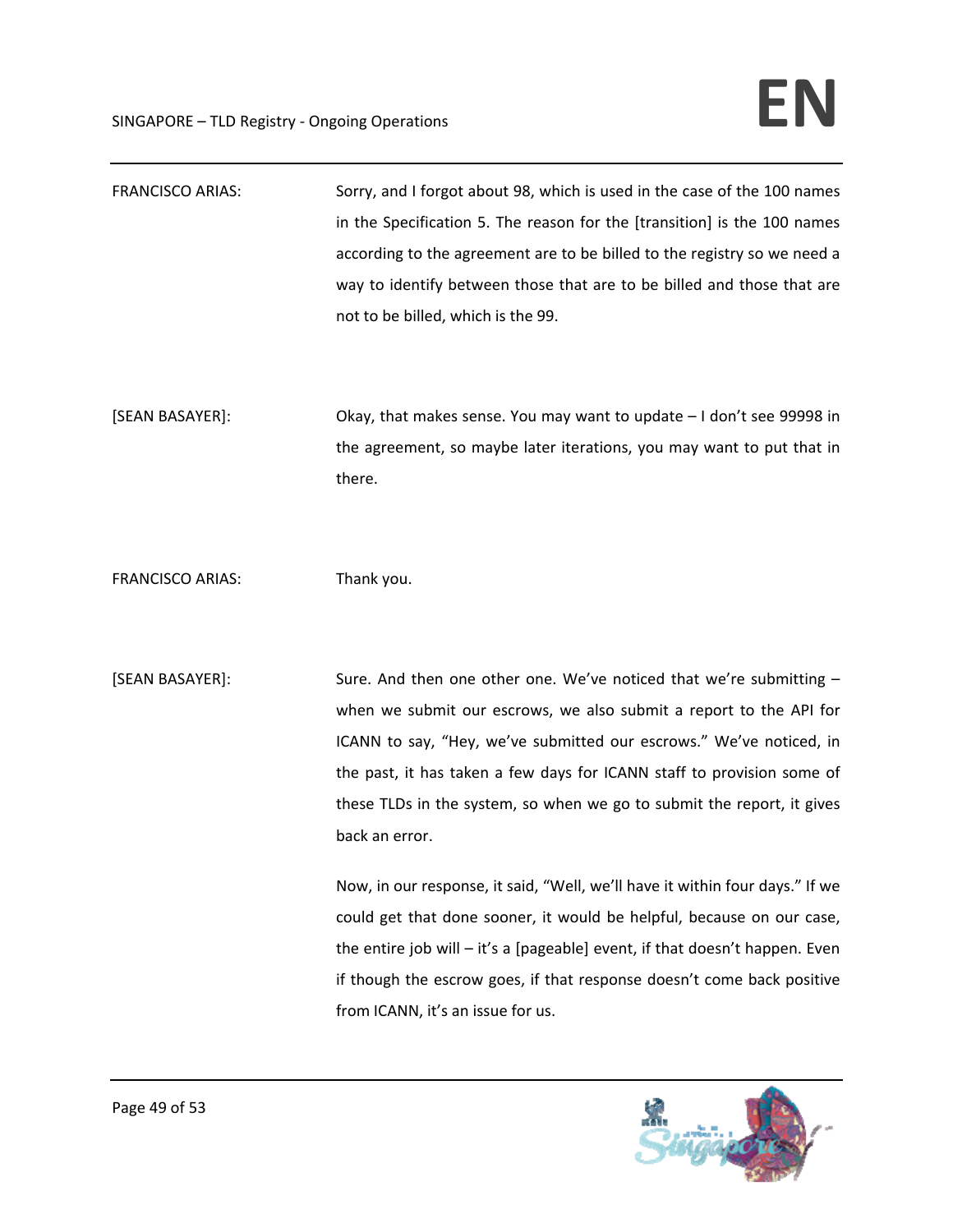FRANCISCO ARIAS: Yes, thank you, Sean. We're indeed working in further automate the processes between onboarding and the actual systems that are behind doing the processing of this information. I don't have a specific timeline right now to offer, but we know the issue and we are working to improve the situation.

[SEAN BASAYER]: Okay, cool. Thank you.

ADRIENNE MCADORY: Hello, Adrienne McAdory, Atgron Incorporated. I was wondering, is there a registry liaison function? Because for those of us who are new to industry and didn't really understand the last 12 questions, when we hit our first PIC dispute resolution or UDRP or other things of that nature, is there someone we can call and say, "Okay, we've got it. We're struggling a bit. How do we handle these particular regulations?"

KRISTA PAPAC: Adrienne, just to clarify your questions, if you get a PIC complaint, who do you call? Is that kind of what you're saying?

ADRIENNE MCADORY: Ithought it was the registry. We have to settle UDRP. We have to settle PIC dispute resolution issues.

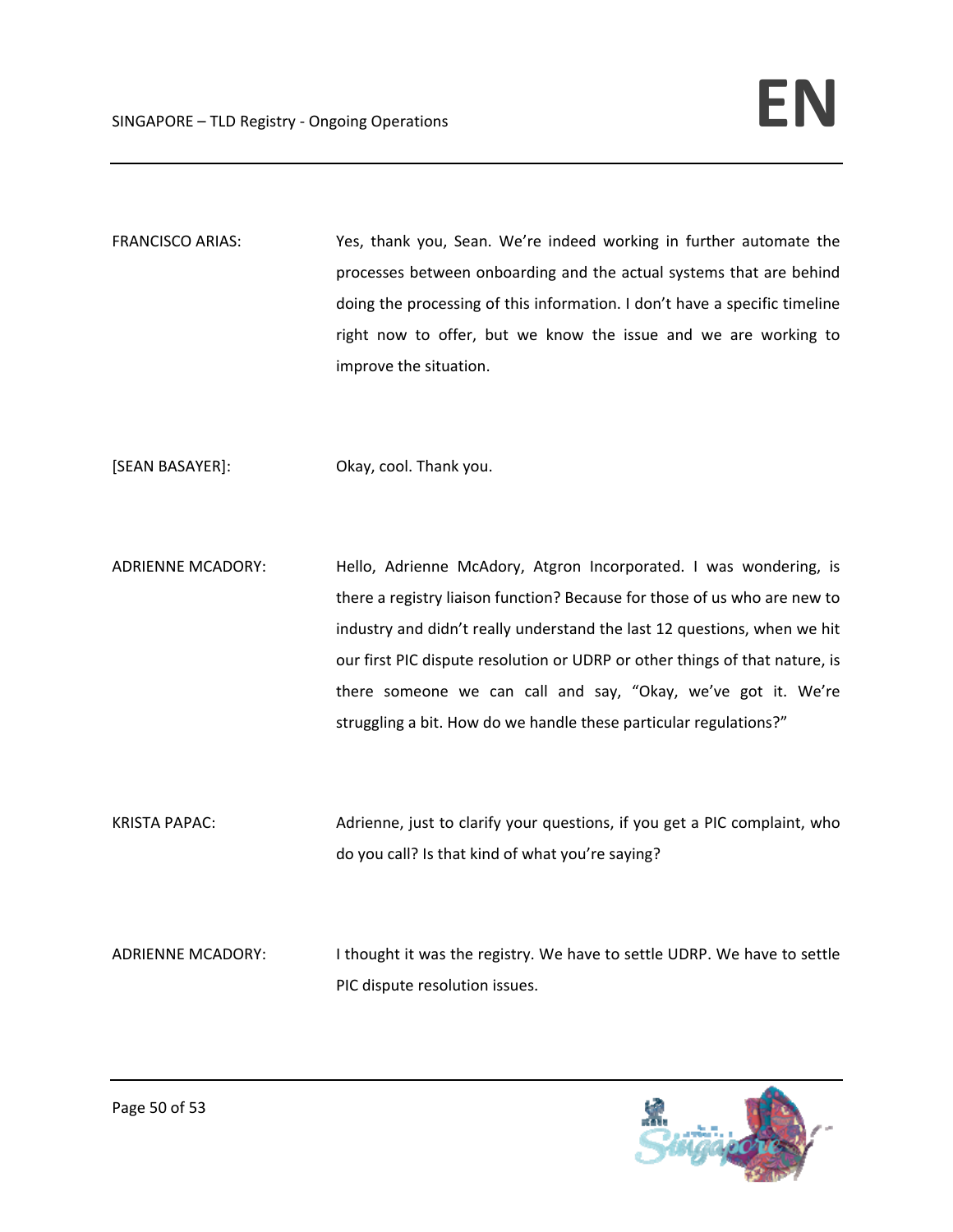KRISTA PAPAC: Each of the DRPs work very similarly but also a little bit differently and their nuanced. Normally, you would receive a complaint or a report that there's a problem. Some of those come from a provider, like in cases of the UDRP or the URS or the different PDDRP, RRDRP. You would engage with the provider during that transaction and it would be worked out that way.

> With the PICDRP, those reports come in through ICANN Compliance and then they would reach out to notify you that there's an issue. There's a procedure that's followed, which is the PICDRP (the PIC Dispute Resolution Procedure) of how you interact with the reporter. That's facilitated by Compliance, so you want to make sure you're dealing with the Compliance Department on that, because one point I actually wanted to make earlier is sometimes there are operational challenges occurring between ICANN systems and the registry systems. You might be working to resolve those, but if you're also getting a concurrent communication from the Compliance Department, you need to respond to those notifications, as well.

> We've seen a lot of confusion about that, where the registries think that because they're dealing with the operational issue and somebody at ICANN is helping them with that that that counts as a response to the Compliance ticket and it doesn't. You need to make sure that you respond to the Compliance tickets.

> That being said, if you're getting some sort of report from Compliance, you would respond to that but if you're uncertain as to whether – as you're uncertain as to what the situation is or if there is one of those operational challenges that I was talking about, you can submit a ticket

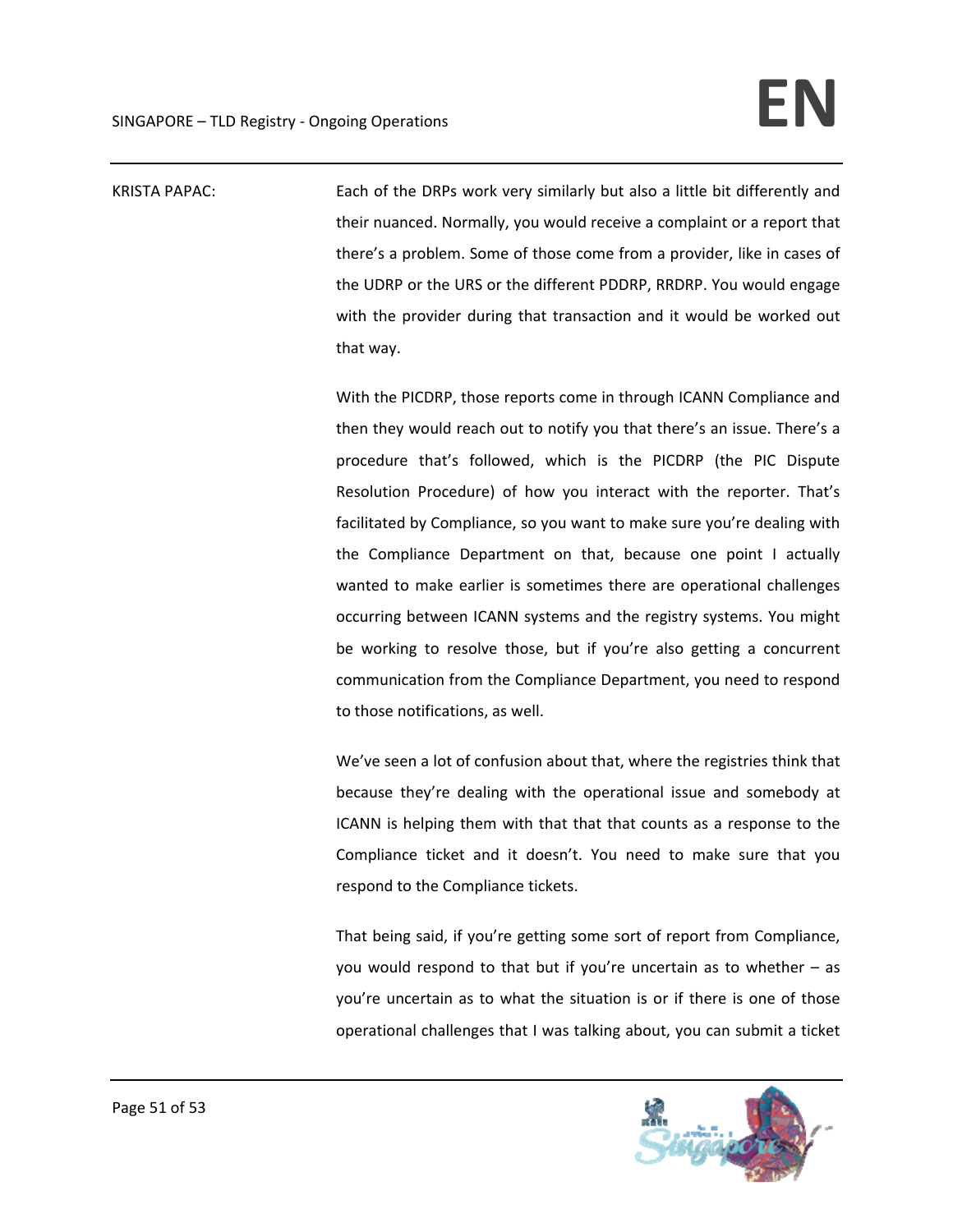through the GDD Portal or a new case work item with your inquiry. The Registry Services Team or another subject matter expert inside the company would respond to that.

- ADRIENNE MCADORY: Could you go back to the slide that talked about the Code of Conduct and what we have to do from the Code of Conduct perspective? There was one bullet point that I wasn't quite sure what you were looking for.
- KRISTA PAPAC: I just realized it's eight minutes after the time. Maybe we can take it offline? I don't know if Pam – if you have a quick question, but I think we need to wrap up this session. We can talk at the end of the session, Adrienne. Go ahead, Pam.

PAM LITTLE: Yep. Pam Little from Zodiac Registry. Just have a question: when we will see the monthly reports of new gTLDs published?

FRANCISCO ARIAS: Yes, Pam, thank you. You sent that question last week and we're working on that. We should have it in the next few days.

KRISTA PAPAC: Okay, with that, I'm going to go ahead and close the session. I just want to thank all of you certainly for attending and to remind you that there is a welcome kit coming. It should be out, it's imminent. It's going to be